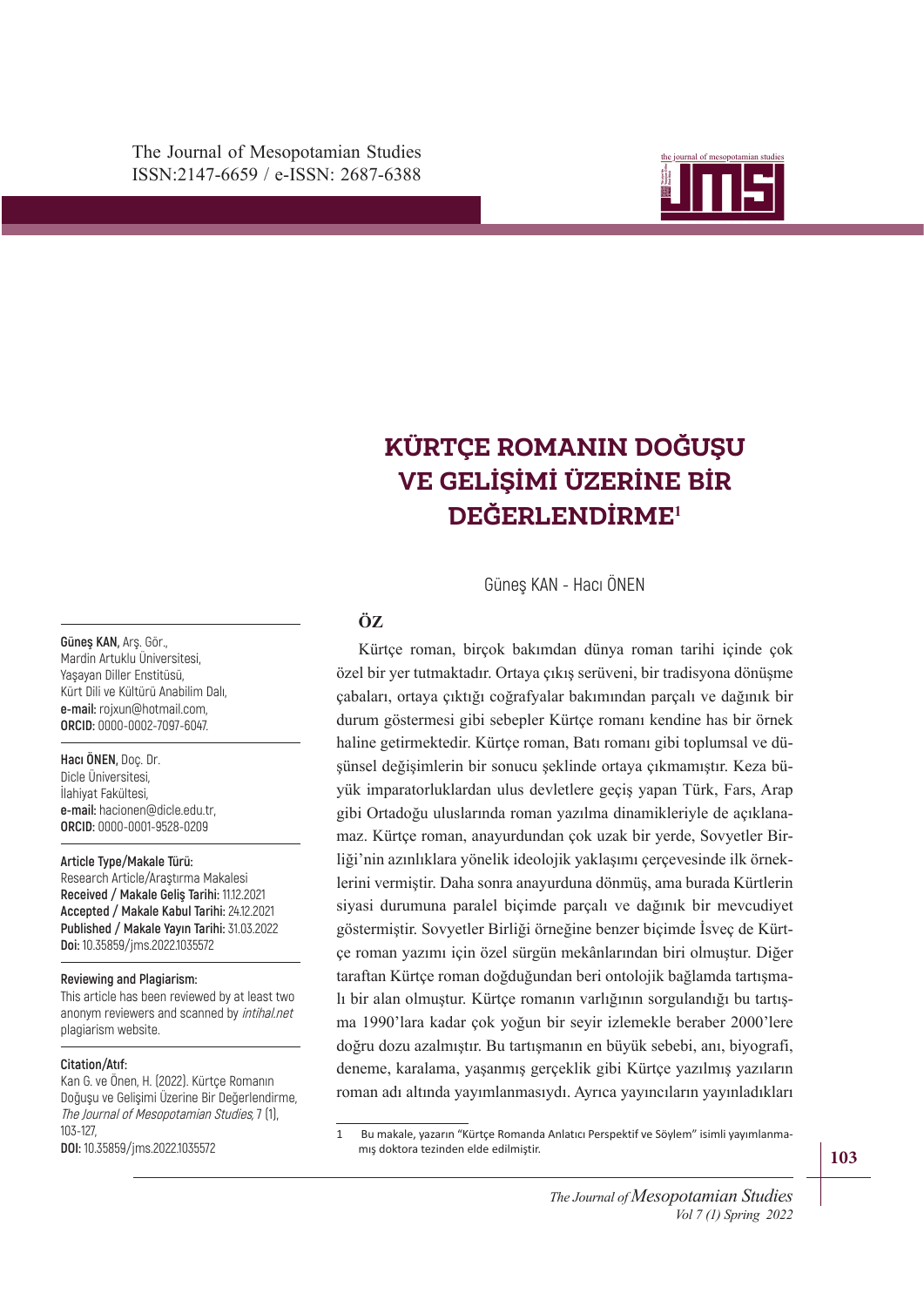eserlerin teknik yetersizliklerini çoğunlukla göz ardı etmeleriydi. Günümüzde Kürtçe roman, ontolojik bir tartışma alanından kesin olarak çıkmış ve varlığı inkâr edilemez bir olgu haline gelmiştir. Diğer taraftan farklı coğrafyalarda yazılmasına rağmen yazarlar, edebiyat araştırmacıları ve okurlar tarafından Kürtçe romanı bütünlüklü bir fenomen olarak ele alma çabası görünmektedir. Son olarak da belirtmek gerekir ki Kürtçe roman, 1990'lardan günümüze doğru teknik bakımdan son derece yetkin bir seviyeye ulaşmıştır.

**Anahtar Kelimeler:** Kürtçe Roman, Kürtçe Romanın Ortaya Çıkışı, Kürtçe Romanın Mekânları, Tradisyon, Teknik.

## **Nirxandinek Derbarê Derketin û Geşedana Romana Kurdî De**

## **KURTE**

Romana kurdî, ji gelek aliyan ve di dîroka romana cîhanê de xwedî cihekî gelek taybet e. Sedemên wek serboriya derketina wê, hewildanên çêkirina tradîsyonekê, ji aliyê cografyayên ku jê derketî nimandina rewşeke perçeyî û belawela romana kurdî dike mînakeke xwemal. Romana kurdî, wek romana Rojava di encama guherînên civakî û fikrî dernehatiye. Her wiha ew nikare bi dînamîkên nivîsîna romanê ya netewên Rojhilata Navîn ên wek tirk, ereb û farisan bê şîrovekirin ku ji împaratoriyên mezin veguheriyane netewe dewletan. Mînakên ewil ên romana kurdî, li cihekî gelek ji welêt dûr, di çarçoveya nêzîktêdayîna îdeolojîk a Yekîtiya Sovyetan a bo kêmayetiyan de tên dayîn. Dû re ew vegeriyaye welatê xwe, lê li wir paralelî rewşa kurdan a siyasî rewşeke perçeyî û belawela rapêş kiriye. Mîna mînaka Yekîtiya Sovyetan Swêd jî yek ji mekanên taybet ên sirgûnê ye bo nivîsîna romana kurdî. Li aliyê din, ji derketina romana kurdî pê ve di peywenda ontolojîk de ew bûye qadeke binîqaş. Ev nîqaşa ku derbarê hebûn û nebûna romana kurdî de bû, ligel ku heya 1990î pir gur bû ber bi 2000an sist bûye. Sedema herî mezin a vê nîqaşê, di bin navê romanê de çapkirina nivîsên kurdî bû yên wek bîranîn, jînenîgarî, ceribandin, gelale, serborî û hwd. Her wiha sedemek jî ew bû ku weşangeran bi piranî kêmasiyên teknîkî yên berheman diavêtin pişt guhê xwe. Di roja îroyîn de romana kurdî, bi temamî ji qadeke binîqaş derketiye û bûye fenomenek ku hebûna wê nikare bê înkarkirin. Li aliyê din, nivîskar, vekolerên wêjeyê û xwîner, ligel rewşa wê ya belawela, pirzaravayî û pirelfabeyî dixwazin romana kurdî wek fenomeneke hevgirtî binirxînin. Herî dawîn divê bê gotin romana kurdî, ji 1990î ta roja îroyîn ji aliyê teknîkî ve xwe gihandiye asteke gelek bilind.

**Peyvên Sereke:** Romana Kurdî, Derketina Romana Kurdî, Mekanên Romana Kurdî, Tradîsyon, Teknîk.

## **An Evaluation on Emergence and Development of Kurdish Novel**

## **ABSTRACT**

The Kurdish novel take very special place in history of the world novel in many respects. It shows a fragmented and scattered situation in terms of adventure of its emergence, efforts to become a tradition and place of emergence. And this makes the Kurdish novel a unique example. Unlike the Western novel, the Kurdish novel didn't emerge as result of social and intellectual changes. Likewise, this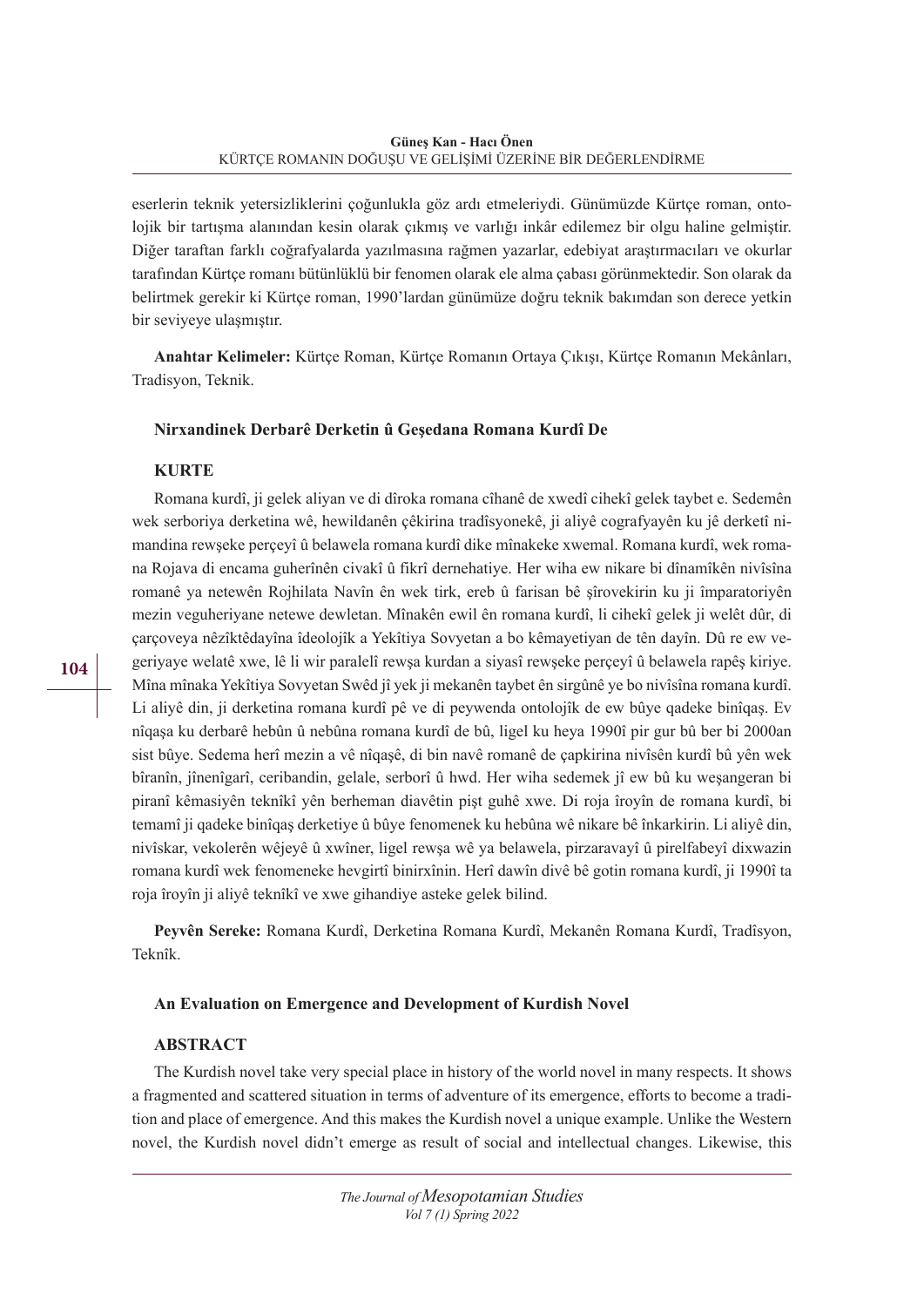**Güneş Kan - Hacı Önen** KÜRTÇE ROMANIN DOĞUŞU VE GELİŞİMİ ÜZERİNE BİR DEĞERLENDİRME

cannot be explained by the dynamics of the novel writing in Middle Eastern nations such as Turks, Persians and Arabs, who transitioned from great empires to nation-states. The Kurdish novel brought its first examples forth within the framework of the Soviet Union's ideological approach towards minorities, in a place far from its homeland. It later returned to its homeland, yet here it become apparent as fragmented and scattered parallel to the political situation of Kurds. Similar to the example of the Soviet Union, Sweden has also been one of the special exile space for writing Kurdish novels. On the other hand, the Kurdish novel has been a binary in the ontological context since its emergence. Although this binary, in which the existence of the Kurdish novel was questioned, followed a very intense course until the 1990s, it decreased towards the 2000s. The main reason for the discussion was that the articles written in Kurdish, such as memories, biographies, essays, scribbles and lived realities were published under the name novel. Besides, it was the fact that publishers more often ignored the technical inadequacies of the writings they published. Today, the Kurdish novel has definitively pass out from an ontological discussion area and its existence has become an undeniable phenomenon. On the other hand, despite the fact that it was written in different geographies, there seems the effort by writers, literature researches and readers to consider the Kurdish novel as a complete phenomenon. Finally, it should be noted that the Kurdish novel has reached a technically competent level from the 1990s to the present.

**Keywords:** Kurdish Novel, Emergence of Kurdish Novel, Spaces of Kurdish Novel, Tradition, Technique.

## **EXTENDED SUMMARY**

As all other fields related to Kurds, the Kurdish novel has been the subject of discussion from the beginning to the present. The Kurdish novel come into existence on the platform of discussion in parallel with the historical, cultural and socio-political situation of the Kurds. Therefore, the Kurdish novel has been studied mostly in political and sociological contexts, its aesthetic aspect has often been overlooked. There are some fundemental problems in the field of Kurdish novel. These are: external and internal factors that delay the emergence of the Kurdish novel and prevent it from developing in a regular period; the question of whether the Kurdish novel should be considered within the scope of minör literatüre or within the scope of a national literatüre; the question of what kind of criteria should be used to define and categorize it and how practical any criteria is.

The first point that every researcher who studying on the Kurdish novel will notice is the fragmented, scattered, non-continuous and disintegrative structuve of Kurdish novel. To put it more clearly, different and distinct answers can be given to the question of "What is a Kurdish novel?" This situation impress researchers very hard and prevents them from accomplish a entire, comprehensive and satisfactory research. The situation in question is related to the geographical and lingual contentof Kurdish novel. What space should come to mind when we say Kurdish novel? İs it a novel written in any part of Kurdistan such as Iraq, Iran, Syria or Turkey, or is it a novel written in the diaspora? From a different viewpoint, which exactly does Kurdish novel correspond to the Sorani, Kurmanji or Kirmancki dialects? How and where did the Kurdish novel emergence? What line of development did it follow? With what kind of dynamics and motivations did it emergence? What spaces did it settle in? What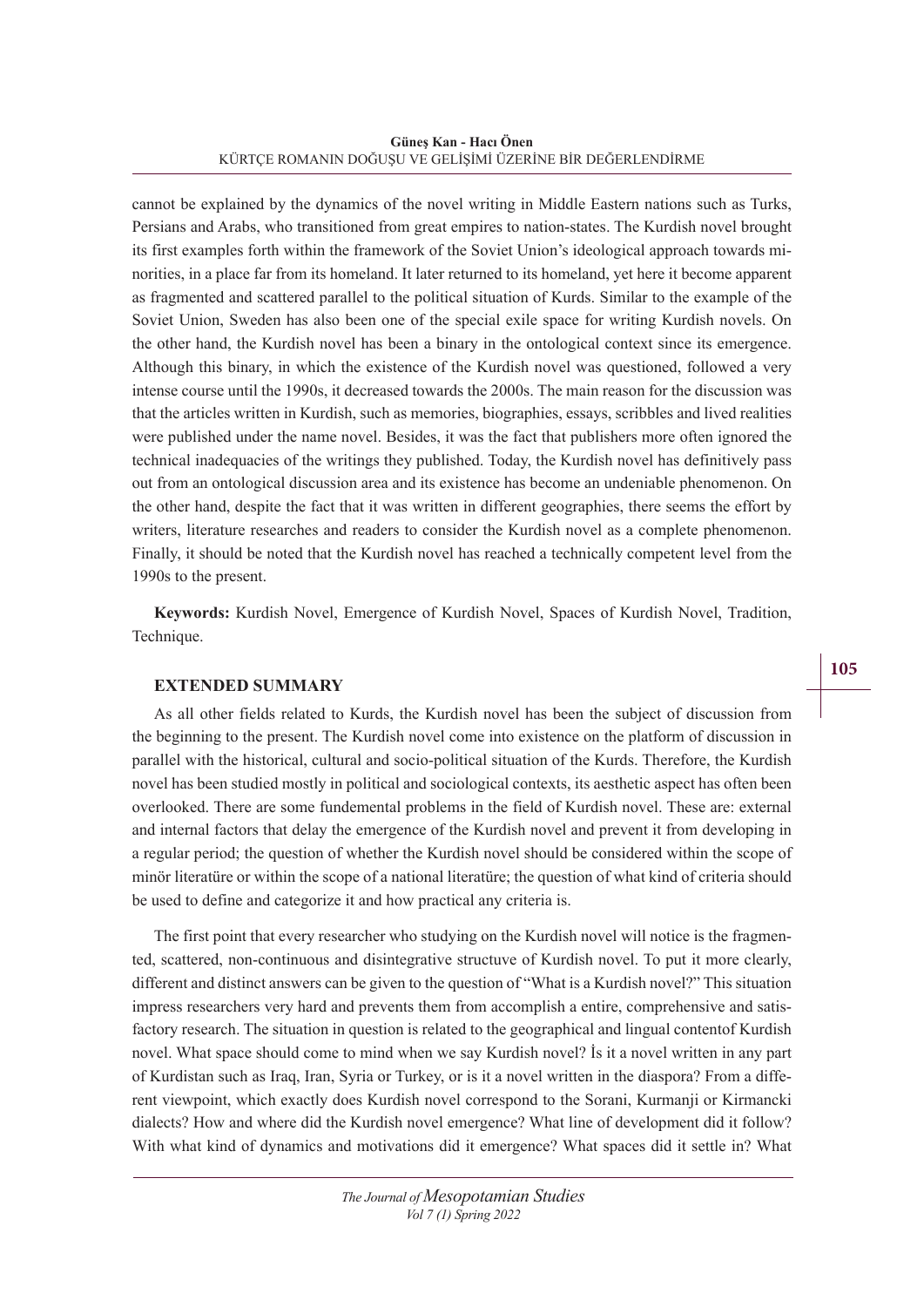kind of effects did the Hawar Ekol have on the Kurdish novel? Do the other Kurdish newspapers and journals have any role in development of the Kurdish novel? İn this article, we will try to find answers to questions like those.

This study aims to carry out a general evaluation about the Kurdish novel. First, the categorization problem, which makes studying on Kurdish novels tedious, will be mentioned. The factors that make the categorization of the Kurdish novel problematic will be addressed. and it will be explained what kind of categorizations previous researchers used. İmmediately afterwards, it will be stated that what kind of method this study follows in categorizing the Kurdish novel. After that, when, where and under what sort conditions the Kurdish novel emerged will be examined. In the next phase, the emergence and development of the Kurdish novel in different spaces where it is written will be handled separately. While considering the different spaces where the Kurdish novel was written, chronological categorization will be followed in general terms. Particular put will be emphasis on the contribution of the Hawar Ekol, where not a single novel has been written, to the writing of Kurdish novels. Besides, the role of other Kurdish newspapers, journals, institutions, if any, in the educating of Kurdish novel writers will be examined.

## **Giriş**

Kürtlerle ilgili diğer bütün alanlarda olduğu gibi Kürtçe roman konuşulmaya başlandığı günden bugüne tartışma konusu olmuştur. Kürtçe roman; Kürtlerin tarihsel, kültürel, sosyo-politik durumlarına paralel bir biçimde tartışma düzleminde varlık gösterir. Bu yüzdendir ki Kürtçe roman, şimdiye kadar yapıtların gerektirdiği ölçüde çoğunlukla siyasi ve sosyolojik bağlamlarda incelenmiş fakat çoğunlukla estetik yönü göz ardı edilmiştir. Kürtçe romanın doğuşunu geciktiren ve düzgün bir periyotta gelişmesini engelleyen dışsal ve içsel etkenler; minör edebiyat kapsamında bir ulusal edebiyat ürünü olarak değerlendirilip değerlendirilemeyeceği<sup>2</sup>; tanımlanması ve kategorileştirilmesinin ne tür kriterlere göre yapılması gerektiği ve herhangi bir kriterin ne kadar elverişli olduğu gibi konular en dikkat çeken ve daha da uzun süre devam edeceğe benzer temel sorunsal noktalara işaret eder.

Alanla ilgili araştırma yapan her araştırmacının ilk fark edeceği husus, Kürtçe romanın parçalı, dağınık, kesintili, süreksiz ve bütünlükten uzak yapısıdır. Daha açık bir ifadeyle "Kürtçe roman nedir?" sorusuna verilen birbirinden ayrı ve bağımsız cevaplar, aynı zamanda araştırmacıları epey zorlayan ve bütünlüklü, kapsamlı, tatmin edici bir araştırmaya engel olan etmenlerdir. Söz konusu durum Kürtçe romanın hem coğrafik hem de dilsel kapsamı ya da kapsamazlığı ile ilgilidir. Kürtçe roman deyince Kürdistan'ın Irak, İran, Suriye ve Türkiye gibi herhangi bir bölümünde yazılan roman mı ya da bunların dışında diasporada yazılan roman mı anlaşılmalı? Başka bir açıdan Kürtçe roman, Soranî,

<sup>2</sup> Arapça, Farsça, Türkçe gibi Kürtler'in yaşadığı ulus devletlerin dili ile yazan Kürt yazarların minör edebiyat kapsamında ayrı bir kategori olarak Kürt edebiyatına dâhil edilip edilemeyeceği veya sadece Kürt diliyle yazılan ürünlerin mi Kürt edebiyatı olarak kabul edilmesi gerektiği yönündeki tartışmalar, Kürt edebiyatı ve romanıyla ilgilenen birçok araştırmacının kafasını meşgul etmiştir. Bu yönde kapsamlı bir okuma için Bkz. Ali Chooqee Eedo, "Are Novels Written by Kurdish Novelists in Arabic, Persian and Turkish Considered Kurdish Products in Terms of Content?", *International Journal of Kurdish Studies* İçinde, 1(2), s. 28-34. ; Seren Üstündağ, *At The Intersection Of Center And Periphery: Kurdish Language In The Turkis Monolingual Sphere*, yayımlanmamış Yüksek Lisans Tezi, Bilkent Üniversitesi, İhsan Doğramacı Türk Edebiyatı Bölümü, Ankara, 2019. s. 4-10.; Remezan Alan, *Bendname li ser Ruhê Edebiyatekê*, Avesta, İstanbul, 2009, s. 61-80. Bizim bu konudaki fikrimiz, minör edebiyatın söz konusu ulus devletlerin edebiyat alanıyla ilgili olduğudur. Dolayısıyla Kürt edebiyatı üzerine çalışanlardan ziyade Arap, Türk ve Fars edebiyat araştırmacılarının bu konuyu değerlendirmeleri, dilleriyle yazan azınlık yazarları nasıl konumlandırmalarına karar vermeleri gerekir.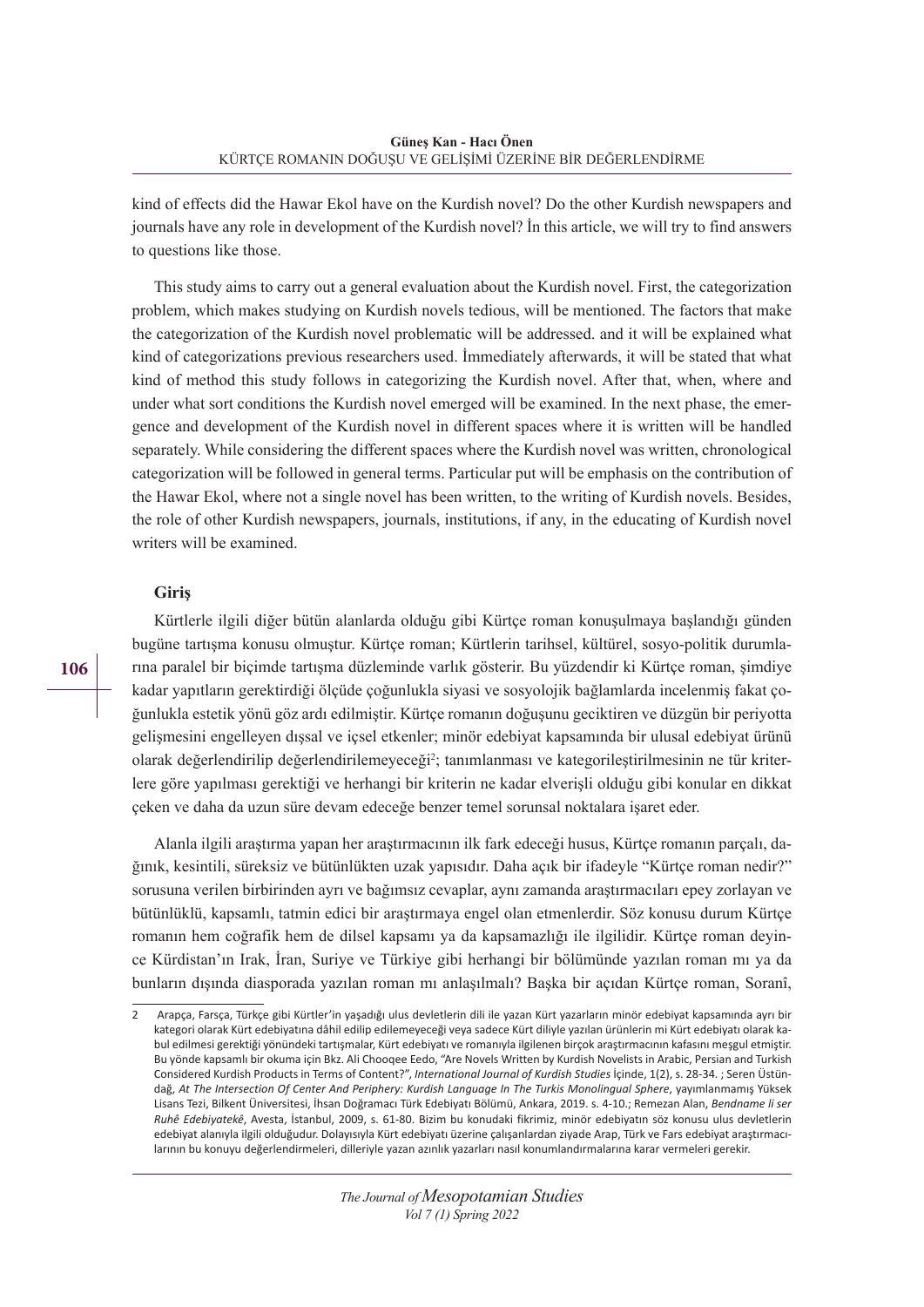Kurmancî veya Kirmanckî diyalektlerinden tam olarak hangisine denk gelmektedir? Kürtçe romanla ilgili çalışmaların, bütünlüklü değerlendirmelerin önünü kesen bu karışıklık hem dışsal hem de içsel engellerin bir sonucudur.

Bu çalışma, Kürtçe roman hakkında genel bir değerlendirme yapmayı amaçlamaktadır. İlk olarak Kürtçe roman üzerinde çalışmayı meşakkatli hale getiren sınıflandırma sorununa değinilecektir. Kürtçe romanı sınıflandırmayı problematik hale getiren sebeplere değinilecek ve daha önceki araştırmacıların ne tür sınıflandırma yöntemlerini baz aldıklarından söz edilecektir. Akabinde bu çalışmanın Kürtçe romanı sınıflandırma konusunda ne tür bir yöntem izlediği belirtilecektir. Daha sonra Kürtçe romanın ne zaman, nerede, ne tür koşullarda ortaya çıktığı irdelenecektir. Bir sonraki aşamada ise Kürtçe romanın yazıldığı farklı mekânlar, genel hatlarıyla kronolojik sınıflandırmaya uyularak ayrı ayrı ele alınacaktır. Tek bir romanın dahi yazılmadığı Hawar Ekolü'nün Kürtçe roman yazımına katkısı üzerinde ise özelikle durulacaktır. Ayrıca, başka Kürtçe gazete, dergi ve kurumların, eğer varsa, Kürtçe roman yazarı yetiştirmesindeki rolü incelenecektir.

# **1. Kürtçe Romanın Parçalı Durumu ve İzlenebilecek Sınıflandırma Metotları**

Bilindiği üzere I. Dünya Savaşı'ndan sonra Kürdistan coğrafyası birbirine komşu dört ulus devlet arasında paylaşılmıştır. Kürtler zorunlu olarak aralarında paylaşıldıkları Irak, İran, Suriye, Türkiye devletlerinin farklı politikalarına maruz kalmış ve diğer birçok şeyin yanı sıra Kürt edebiyatı da bu devletlerin kendileriyle ilgili farklı politikaları doğrultusunda şekillenmiştir. Bunun sonucu olarak Kürtlerle ilgili her şey gibi Kürt edebiyatı ve romanı da en az dörde bölünür. Kürtçe romanın coğrafik olarak parçalı bir görünüş sergilemesinin temel sebeplerinden biri, Kürtlerin egemenliği altında yaşadığı devletlerin Kürtlerle ilgili farklı politik, sosyal, kültürel ve eğitimsel politikalarının Kürtçe romana yansıması ve ayrıca Kürt yazarlarının ayrı ayrı bu devletlerin edebiyatlarından etkilenmesidir. Bunlara Kürtlerin göç etmek zorunda olduğu Sovyet Rusya ve İsviçre gibi devletlerin diasporik topluluklara yönelik politikalarının ve edebiyatlarının Kürtçe romana etkisi eklendiğinde durum daha parçalı ve karmaşık bir hal alır. Farklı devletlerin farklı politikaları Kürtçe romanı tanımlama ve sınıflandırmaya direngen hale getiren dışsal etmenleri oluştururken, Kürtçe romanın bütünlüklü değerlendirilmesini zorlaştıran alfabe ve diyalekt farklılıkları da büyük oranda içsel etken sayılabilir. Çok alfabeli (Arap, Kiril, Latin) ve çok diyalektli (Soranî, Kurmancî, Kirmanckî) oluşu, Kürtçe romanın etkileşim alanını daraltan içsel engellerdir. Ancak alfabe ve diyalekt seçimleri büyük oranda dışsal engel de sayılabilir. Sovyetler Birliği'nin diğer bütün azınlıklar gibi Kürtleri de Kiril alfabesiyle yazmaya mecbur kılması ve bu bölgedeki Kürtlerin herhangi bir bölgedeki diğer Kürtlerle kültürel, edebi alışverişinin engellemesi buradaki Kürtlerin ve çalışmalarının izole olmasına sebep olmuştur. Başka bir bölgede, Irak Kürdistanı'ndaki, Kürtler arasında Soranî diyalektinin kültürel ve edebi alanda kullanımı, İngiliz manda hükümeti tarafından teşvik edilerek Kurmancî'nin egemenliği kırılmış ve İngiliz politikasının başarılı olmasıyla Kürt dili iki standartlı bir dil olmuştur (Hassanpour, 2005: 190-209,255-271). Bizce Kürtçe edebiyat ve romanının önündeki en zorlayıcı engel, diyalekt ve alfabe bariyeridir. Farklı diyalektler ve alfabelerde yazılması, Kürtçe romanı birbirinden uzaklaştıran ana faktördür.

Farklı coğrafyalar, alfabeler, diyalektler ve devlet politikaları arasında bölünmüş Kürtçe romanı tanımlamak, konumlandırmak ve sınıflandırmak imkânsız olmasa da epey zahmetli bir iştir. Değin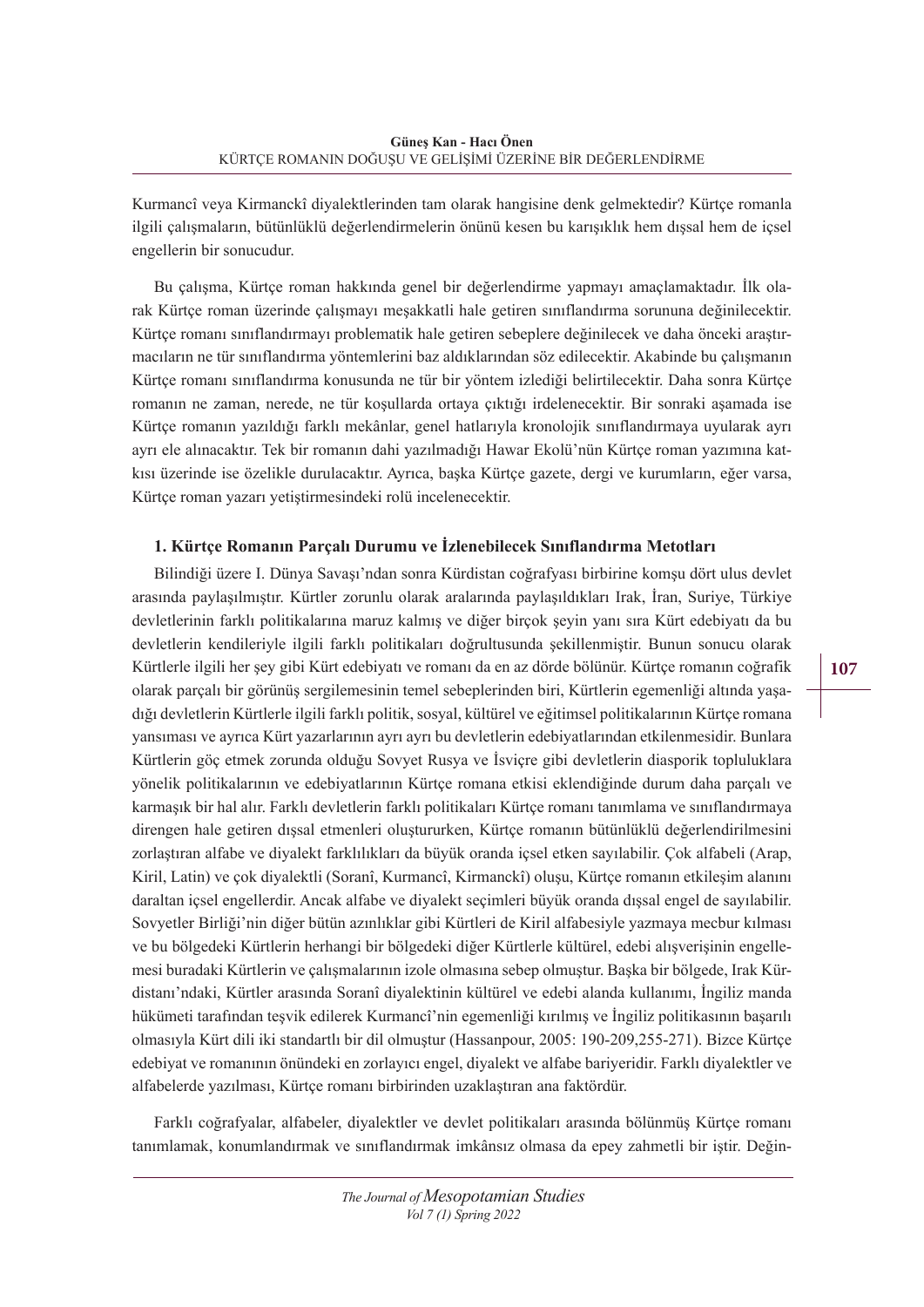diğimiz ve detaylara girince belki de birçok alt sebep yüzünden Kürtçe roman, doğal olarak sınırları net ve bütünlüklü bir çalışmaya karşı koyar. Her bir sınıflandırma çabası, ister istemez başka sınıflandırmalarda öne çıkabilecek bazı yönleri göz ardı etmekle sonuçlanacaktır. Diyelim ki Kürtçe romanı coğrafya bağlamında ele alıp Türkiye'de yazılan Kürtçe romanlardan bahsedilsin. Bu durumda Kürtçe romana her biri çok önemli katkılarda bulunmuş Irak, İran, Suriye ile Kafkas ve İsveç Kürtçe romanı dışarıda bırakılacaktır. Böyle bir sınırlandırma, 1930'lu yıllardan beri varlık gösteren Kürtçe romanın yaklaşık 64 yıllık geçmişini görmezden gelip 2000'li yılların eşiğinde başlatmak anlamına gelir. Ki bu, Kürtçe romanda devasa bir boşluk bırakma ve red-i miras ile eşdeğer bir yaklaşım olur.

Peki, Kürtçe romanın incelenmesi ve kategorileştirilmesinde nasıl bir metot izlenmeli? Coğrafyaya dayalı ekoller şeklinde mi, her bir dönemi kendi içinde ortak özellikler gösteren kronolojik ulusal bir edebiyat olarak mı, yoksa Kürtçenin farklı diyalektleri bağlamında mı ele alınmalı? Bu üç metot da farklı araştırmacılar tarafından Kürtçe romanın doğuş ve gelişimini göstermek için kullanılmıştır. Ancak söz konusu metotlardan birini kullanmak, Kürtçe roman incelemelerinin önündeki engellere takılmamayı garantilemez. Az önce verilen örneğe ek olarak coğrafyayı baz alan bir metotla Irak Kürdistanı'ndaki Kürtçe romanı ele alalım. Bu tarz bir inceleme, Irak Kürdistanı'nda kullanılan diyalekt bariyerlerine takılacaktır. Bu nedenle, başarılı bir incelemede Irak Kürdistanı'nda kullanılan Soranî ve Kurmancî romanlar şeklinde alt sınıflandırmalar yapılması gerekecektir. Bundan anlaşılıyor ki dil bariyeri sadece farklı ülkelere bölünmüş Kürtler arasında değil aynı ülkedeki Kürtler için de geçerlidir. Bu bağlamda Irak Kürdistanı'nda çoğunlukla Soranî diyalektinde yazılan romanlar dışında Behdînan bölgesinde Kurmancî'nin Behdînan ağzıyla yazılan romanlar ilgi çekici bir örnek teşkil eder. Irak Kürdistanı'ndaki Kürtçe roman ile ilgili doktora çalışmasında Omar, bu bölgedeki Kürtçe romanın ihmal edildiğini ileri sürer. Behdînan bölgesindeki Kürtçe romanın, Irak Kürdistanı'nda Soranî lehçesini kullanan Kürtler tarafından diyalekt farkı yüzünden okunmadığı, Kurmancî lehçesini konuşan Türkiye ve Suriye Kürtleri tarafından da alfabe farkı nedeniyle okunamadığının altını çizer (Omar, 2016; 88- 90). Bu çerçevede Behdînan bölgesi romanının büyük oranda içine kapalı ve yazıldığı bölgeyle sınırlı kalan bir roman olduğu iddia edilebilir.

Kürtçe roman, bölgesel olduğu kadar sınırların ötesindedir de. Kürtçe romanın sınırları aşan özelliği de kategorileştirme konusunda kafa karıştırıcı bir etkendir. Bu doğrultuda bazı yazar ve ürünlerini nereye konumlandırmak gerekir? Yazarın doğduğu yer mi, yaşadığı yer mi yoksa ürünlerini yayımladığı yer mi belirleyici olacaktır? Suriye Kürtlerinden olup Almanya'da yaşayan ve romanlarını Türkiye Kürdistanı'nda yayımlayan Helîm Yûsiv ve Jan Dost, konumlandırma konusundaki bu kafa karışıklığına en tipik örneklerdendir. Örnekler çoğaltılabilir, ancak kategorileştirme konusundaki kaosu ortaya koyması açısından verilen örnek yeterlidir.

Kürtçe romanı bütünlüklü bir şekilde değerlendirmek niyetinde olan bu çalışma için çok genel hatlarıyla kronolojik sınıflandırma ve yanı sıra coğrafya ve diyalekt farklılıklarının göz önünde bulundurulması, en doğru yaklaşım olacaktır. Kronoloji, coğrafya, diyalektler olmak üzere bütün metotları bir arada kullanarak Kürtçe romanı incelemek, çok iddialı bir tavır olarak algılanabilir. Bu geniş kapsamlı bir çalışma, uzun süreli araştırma ile çok dilli ve çok alfabeli bir donanım ister ki bu, çalışmamızın sınırlarını aşar. Ancak çalışmamızın amacı; her bölge, diyalekt ve alfabedeki Kürtçe romanı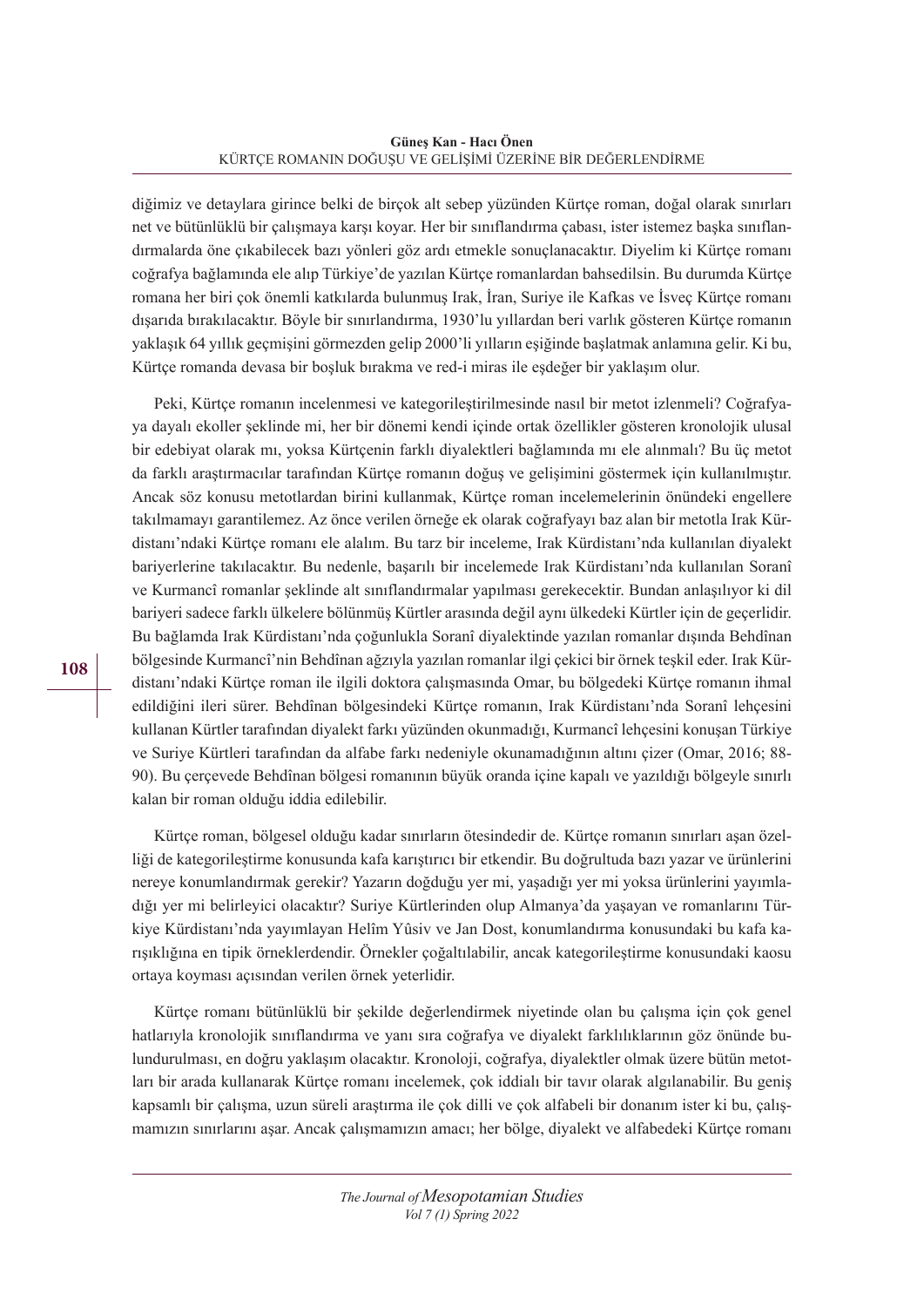her detayıyla incelemek değil, genel hatlarıyla bütünlüklü bir resim elde edebilmektir. Bu çerçevede genel hatlarıyla değerlendirildiğinde Kürtçe romanın ortaya çıkışı, gelişim aşamaları ve günümüzdeki durumu için panoramik bir resim elde edilebileceğine inanıyoruz.

## **2. Kürtçe Romanın Doğuşunu Sağlayan Dinamik ve Motivasyonlar**

Ne tür dinamik ve motivasyonlar Kürtçe romanın ortaya çıkışını, uzun ara verişler ve istikrarsızlığına rağmen devam edişini sağlamıştır? Her şeyden önce şunu belirtmeliyiz ki Kürtçe roman, ortaya çıkış serüveni ve var olma direnişinin arkasındaki motivasyonlar, çok diyalektli, çok alfabeli ve çok merkezli oluşu bakımından dünya edebiyatı çerçevesinde apayrı, kendine özgü bir örnektir. O yüzden Kürtçe romanın doğuşu doğrudan Batı romanının ortaya çıkışını sağlayan toplumsal ve epistemolojik değişimlerin sonuçlarıyla açıklanamaz. (Ahmadzadeh, 2015: 223). Keza Kürtçe romanın doğuşu, yıkılan devasa imparatorlukların üzerine kurulan Türk, Arap, Fars gibi Ortadoğu'nun ulus devletlerinde romanı ortaya çıkaran dinamiklerle de açıklanmaktan çok uzaktır. Batı toplumlarında büyük toplumsal ve ekonomik değişimler, bireyin ortaya çıkışı, gündelik hayat alışkanlıklarının yer değiştirmesi, kadınların boş zaman bolluğu gibi sebepler roman gibi tek oturuşta bitmeyen türlere zemin hazırlamıştır. Ortadoğu'da ise ulusal ve modern devletlerin temelleri atılırken yıkılan veya yıkılmak üzere olan imparatorluklara ait her şey genellikle reddedilir. Çağdaşlaşma peşinde koşan ve eskiye dair her şeyi gömmek isteyen ulusların, eski edebi türlerin yerine yeni türleri ve bu türlere uygun yeni bir dil çıkarmaları gerekmektedir ki roman bu türlerin en başında gelir.3 Kürtçe roman ne Batı'daki gibi düşünsel dönüşümler, büyük ekonomik ve toplumsal değişimlerin doğal bir sonucu ne de Ortadoğu'nun yeni uluslarının eski-yeni, geri-çağdaş savaşında eski türlerin karşısına çıkarılan, Avrupa'dan ithal edilmiş bir modernleşme ürünüdür. Kürtçe romanın ortaya çıkışı, doğal bir sürecin gerektirdikleri veya Avrupa'yı örnek alan entelektüelin ulusal bilinci ve çağdaşlaşma motivasyonuyla gerçekleşmemiştir. Bu roman, kendisiyle pek de ilgisi olmayan bir ideolojinin sonucunda, kendi anavatanından uzak bir coğrafyada doğmuştur. Bolşevizm'in başarısıyla 1917'de kurulan Sovyetler Birliği'nin azınlıklara geniş kültürel, dilsel haklar tanıyan ideolojisi, Kürtçe romanın doğuşuna zemin hazırlar. İlk Kürt romanları, Osmanlı İmparatorluğu'ndan Rusya'ya kaçmak zorundan kalmış Êzdî Kürtler<sup>4</sup> tarafından Sovyetler Birliği'nde devletin resmi ideolojisinin kültürel ve edebi ifadesi olan sosyalist realizm tekniğiyle yazılır. Bu romanlarda da Ortadoğu ülkeleri romanına, örneğin Türkiye, benzer biçimde eski-yeni çatışması görülür. Fakat Türk romanında görülen eski-yeni çatışması, geri kalmışlık-çağdaşlaşma, doğu-batı çerçevesinde vücut bulurken sosyalist realizmle yazılan diğer bütün romanlar gibi, bu dönem Kürtçe romandaki eski-yeni çatışması sınıfsal bir mahiyettedir. İlk Kürt romanlarında feodalite ve devrim karşılaştırılır, Sovyet ideolojisinin sağladığı nimetler övülür, adet ve töreler reddedilir, devrimci karakterler idealize edilerek öne sürülür, parti politikalarının propagandası yapılır.<sup>5</sup> Sovyet Kürt yazarlarının

<sup>3</sup> Bu konuda tipik bir örnek olan Türk romanının ortaya çıkışserüveni için Bkz. Kenan Akyüz, *Modern Türk Edebiyatının Ana Çizgileri 1860-1923*, İnkılâp Kitabevi, İstanbul, 1995.

<sup>4</sup> 1895 ve 1915 aralığında Kars, Ağrı, Bitlis, Van, Siirt gibi yerleşim yerlerindeki neredeyse bütün Êzdî Kürtler, Hamidi Alayları'nın saldırılarına uğramamak için Ermenilerle birlikte Transqafqasya'ya kaçmak zorunda kaldılar. Bkz. Flint, Aktaran: Birgül Açıkyıldız Şengül, *Ezidiler, Bir Toplumun, Kültürün ve Dinin Tarihi*, çev. Zülal Kılıç, Alfa Yayınları, İstanbul, 2015, s. 87. Başka dönemlerde de Osmanlı Devleti'ndeki Ezdî Kürtlerin buraya kitlesel göçleri olmuştur. Êzdî Kürtler'in farklı dönemlerdeki göçleri ve sebepleri için bkz. Celîlê Celîl, *Kürt Halk Tarihinden 13 İlginç Yaprak,* çev. Hasan Kaya, Evrensel Yayınları, İstanbul, 2007.; Hêjarê Şamîl, *"Sovyet Kürtleri" Hakkında Tarihi ve Güncel İnceleme Diaspora Kürtleri*, Pêrî Yayınları, İstanbul, 2005.; Birgül Açıkyıldız Şengül, *age*.

<sup>5</sup> Sovyet Kürt edebiyatı ve romanı için Bkz. Tosinê Reşîd, "Sovyetler Birliği'nde Kürt Edebiyatı", (Der.) Vecdi Erbay, *İnatçı Bir Bahar Kürtçe ve Kürtçe Edebiyat İçinde*, İstanbul, Ayrıntı Yayınları, 2012.; Têmûrê Xelîl, *Antologiya 35 Helbestvan û Nivîskarên Kurd ên*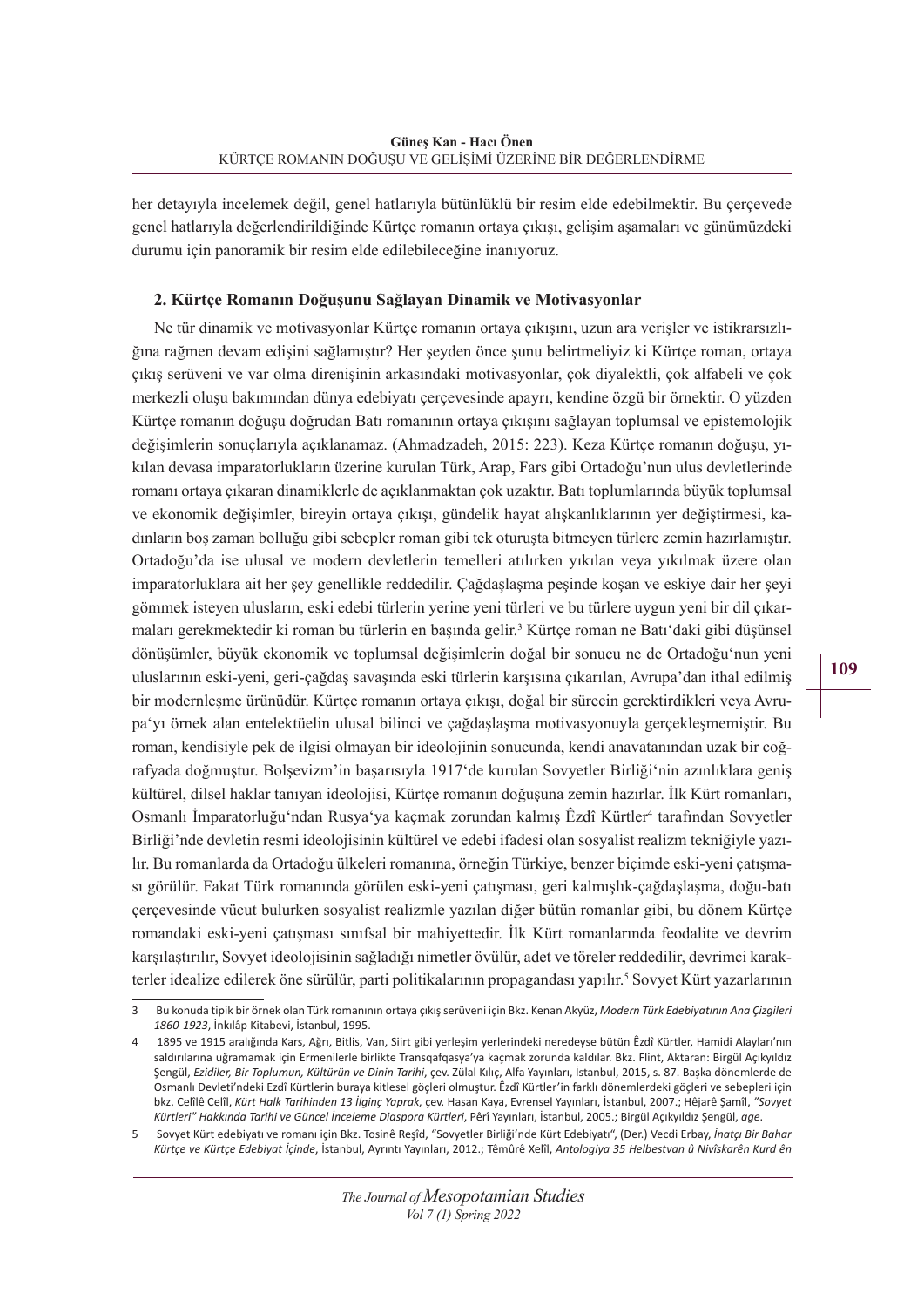romanlarını sosyalist realizmle yazmalarının onların kişisel seçimi olmaktan ziyade Sovyet ideolojisinin bir dayatması olduğunu tekrar vurgulamadan geçmeyelim.

Kürtlerin sosyalist realizm anlayışıyla roman alanına giriş yapması, roman ile uluslaşma arasında yakın bir ilişki olduğunu iddia eden teorilere genel itibariyle ters düşen bir örnek teşkil eder.<sup>6</sup> Bununla birlikte adet ve töreleri reddeden ve milliyetçi öğeler barındırmayan bir anlayışla yazılan bu romanlarda çoğunlukla devrim sonrası komün yaşamının güzel tarafları işlenirken, genel durumla çelişen örnekler de verilmiştir. Örneğin Eliyê Evdilrehman'ın *Şer Li Çiya* romanı konusunu en önemli Kürt isyanlarından biri olan Ağrı İsyanı'ndan alır ve yazarın her ne kadar Ermeniler ile Kürtler arasında halkların kardeşliğine dair bir söylem geliştirse de Türk milliyetçiğinin karşısına Kürt milliyetçiliğini konumlandırdığı söylenebilir. Yazar, *Xatê Xanim*'da ise savaşçı Kürt kadını üzerinden ulusal bir bilinç yaratır. Erebê Şemo *Dimdim*'da daha da ileriye gider, milliyetçiliğin esamesinin okunmadığı bir tarihteki olay ve karakterleri dönemin ruhuyla çelişir biçimde milliyetçi bir kılıf içinde sunar (Alan, 2009: 138). Heciyê Cindî'nin *Hewarî*'si ise devasa bir folklor ansiklopedisi gibidir. Kürtlerin adet ve töreleri, deyim ve atasözleri, inanış ve feodal ilişki biçimleri açısından oldukça zengin olan eser, sosyalist realizmin adet ve töreleri reddeden yönüyle kısmen çelişir. Kürtçe romanın ilk örneklerini oluşturan bu romanların doğal olarak edebi yönden çok iyi oldukları söylenemez. Bu dönem yazarları, edebi kaygılar yerine sesini duyurma, şahit olduklarını kayıt altına alma ve yeni ideolojinin propagandasını Kürtler arasında yaymak için yazmışlardır. Dolayısıyla ilk Kürt romanları; içsel motivasyon, ulusal bilinç ya da edebi kaygılar yerine içinde bulundukları şartların gerektirdiği doğrultuda toplumsal ve ideolojik görev duygusu ve sorumluluğu ile yazılmışlardır. Tüm teknik zayıflıklarına rağmen bu ilk Kürt romanları, birçok açıdan Kürt edebiyat tarihinde önemli bir yere sahiptir.

Kürtçe roman genel olarak geç kalmış ve bu yüzden de endişeli ve telaşlıdır. Bununla birlikte özellikle Kürtçenin yoğun baskılar altında kaldığı parçalardaki Kürtler tarafından yazılan romanlar, söz gelimi İsveç, Türkiye ve Suriye Kürtlerinin romanları, ontolojik, tepkisel ve öfkelidir de. Kürtlerin yaşadığı coğrafyadaki komşuları, yani Ortadoğu romanı da geç kalmışlık duygusuyla bir an önce kervana katılma telaşında iken Kürtçe roman, bu telaştan önce dilinin varlığını ispatlamak mecburiyetindedir. Dolayısıyla Kürtçe de bir romanı meydana getirmek için gerekli donanımlara sahip olduğunu göstermelidir. Özellikle Kürtçenin baskıcı politikalara maruz kaldığı bölgelerde Kürtçe roman, roman sanatı ve estetiğinden önce dilsel kaygılar taşır. Şunu herkese göstermek ister: "Benim dilim bir roman yazılacak kadar gelişmiş ve zengindir". Dolayısıyla bastırılma, küçümsenme, horlanma, inkâr edilme

*Sovyeta Berê,* weş. Na, Îzmîr, 2014.; Eskerê Boyîk, *Çanda Kurdên Sovêtê*, weş. Deng, Stenbol, 2012.

<sup>6</sup> Roman ve ulus ilişkisine dair genel kaynaklar için ve Kürtçe roman ile ulusal bilinç ilişkisine dair birkaç inceleme için Bkz. Haşim Ahmedzade, *Ulus ve Roman Fars ve Kürt Anlatısal Söylemi Üzerine Bir Çalışma,* Pêrî Yay., İstanbul, 2004 ve Haşim Ahmedzade, *Romana Kurdî û Nasname,* Avesta yay., İstanbul, 2011. Yanlış bir anlamayı önlemek için belirtelim, Kürtçe romanın diğer evreleri için milliyetçilik ve roman yazımı arasında doğrudan ve çok güçlü bir ilişki vardır. Hatta devletsiz bir ulus olan Kürtler'in roman yazmadaki ısrarı, özellikle Kürtçe roman bir fenomen olarak tanınana kadar, Kürt dili ve dolayısıyla Kürt ulusunun varlığını ispat etme amacıyla yazılır. Bu bakımdan Kürtçe roman, Kürt milliyetçiliğinin doğrudan bir sonucudur. Nitekim, Kürtçe roman farklı konaklarda ilk başlarda Kürtsiyasetinde aktif rol alan şahsiyetler tarafından yazılır. İlk Kürtçe roman yazarlarından Îbrahîm Ehmed ve Rehîmê Qazî farklı Kürt coğrafyalarında tanınan siyaset adamlarıdır. İsveçte'ki roman yazarları, Türkiye'deki farklı siyasi hareketlerden gelen kişilerdir. Bu yazarların çoğu ömür boyu, bazıları belli bir dönem Kürtler'in ulusal hakları için mücadele etmiş ve romanları milliyetçi öğeler açısından oldukça zengin malzeme barındırır. Diğer taraftan Sovyet Kürt yazarlarının hepsi de partinin üyeleri olup bazıları partide aktif görev yapar. Ancak onların siyasetle bağları daha çok sınıfsal mücadele zeminindedir. Dolayısıyla Sovyet Birliği Kürtçe romanları, romanın ulusal bilincin ürünü olduğunu iddia eden teorilere belli bir ölçüde anti-örnek teşkil eder. Ancak Sovyet Kürtçe romanlarında dolaylı yollardan ulusal bilincin izlerine rastlanabilir.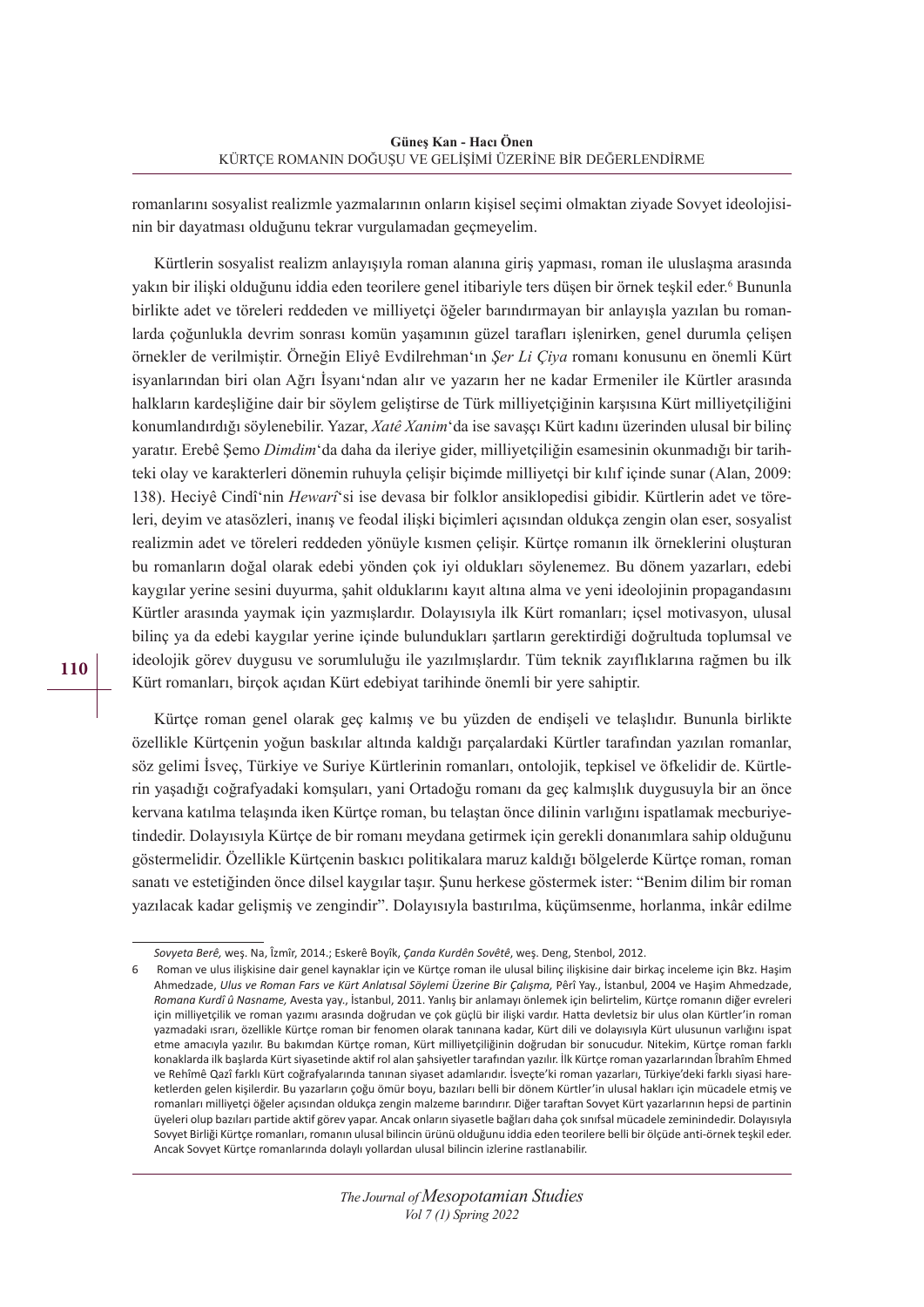ve görmezden gelmeye karşı bir direniş içindedir. Bu yüzden Kürtçe roman yazmanın en temel motivasyonu, uzun bir süre boyunca karşı koyuş ve sorumluluk duygusu olmuştur.

#### **3. Kürtçe Romanın Mekânları ve Hawar Ekolü'nün Özel Yeri**

#### **a. Sovyetler Birliği'nde Kürtçe Roman**

Sovyetler Birliği politikalarının sağladığı koşul ve imkanlar dâhilinde yazılan *Şivanê Kurmanca*, ilk Kürtçe romandır. 1935 yılında yayımlanan bu ilk roman vesilesiyle Erebê Şemo, "Kürtçe romanın babası" olmaya layık görülür 7 (Naci Kutlay, 1996: 58; Ahmedzade, 2011: 48). Dünyadaki ilk roman örneklerinden yaklaşık 300 yıl sonra ve aynı coğrafyayı paylaştığı Ortadoğu devletlerindeki ilk roman örneklerinden yaklaşık 50-70 yıl sonra yazılmasına rağmen Kürt realitesi göz önünde bulundurulduğunda 1935 yılı, ilk Kürtçe roman için görece erken bir tarihtir. Çünkü bu yıllarda Kürtler, kendi topraklarında bırakın roman yazmayı gerçek anlamıyla varlık yokluk mücadelesi veriyorlardı. Egemenliği altında yaşadıkları yeni ulusal devletlerin baskıcı ve yasaklayıcı politikaları yüzünden dil ve kültürleri yok olmakla karşı karşıyaydı. Eğer Sovyetler Birliği'nin azınlık hakları çerçevesinde Kürtler'e tanıdığı imkân ve fırsatlar olmasaydı, Kürtçe roman muhtemelen Îbrahîm Ehmed'in *Janî Gel* romanı ile başlayacaktı. Bu da Kürtçe romanın zaten çok da erken olmayan doğuşunu 37 yıl daha geciktirerek 1972 yılına çekecekti.8 O yüzden Sovyetler Birliği siyasetinin Kürtçe roman ve geniş çerçevede Kürt kültürü, müziği, tiyatrosu ve edebiyatına katkısı oldukça fazladır.

Stalin döneminde Sovyetler Birliği'nin azınlıklara imkân ve fırsat yaratan politikalarının değiştirilmesiyle Kürt çalışmaları da birkaç istisna dışında durma noktasına gelir. İlk Kürtçe roman olan *Şivanê Kurmanca*, uzun yıllar boyunca tek Kürtçe roman olarak kalmıştır. Stalin döneminde tek bir Kürtçe roman yazılmamakla beraber Stalin sonrasında baskıların kalkmasıyla Kürt yazarlar bıraktıkları yerden üretmeye devam ederler. Haksız yere uzun süre Sibirya'da sürgünde çetin şartlar altında yaşayan Erebê Şemo, yazmayı bırakmaz. Tam tersine sürgünden döndükten sonra çok daha yüksek tempoda üretmeye başlar. Diğer alanlardaki çalışmaları bir yana, sürgünden sonra *Dimdim* (1965), *Jiyana Bextewar* (1959), *Berbang* (1958) ve *Hopo* olmak üzere dört roman daha yazar. Sovyetler Birliği Kürt edebiyatının en üretken yazarlarından Eliyê Evdilrehman da *Şer Li Çiya* (1989), *Gundê Mêrxasan* (1968) ve *Xatê Xanim* (1959) adındaki üç romanı Kürt edebiyatına kazandırmıştır. Evdilrehman, romanlarında çoğunlukla Kürtlerin görece yakın tarihinden olayları anlatır. Kürt dili ve folkloruyla ilgili onlarca eseri bulunan Heciyê Cindî'nin tek romanı, *Hewarî* (1967) birçok bakımdan kaynakça niteliği gösteren bir eserdir. Sehîdo Îbo'nun *Kurdê Rêwî* (1979) ve özellikle de Egîdê Xudo'nun *Dê û Dêmarî* (1986) adlı eseri diğer romanlara nispeten daha başarılı kurgu ve teknik kullanımıyla öne çıkar. Ahmedê Hepo ise hem kişiliği hem de eserleriyle Sovyetler Birliği'ndeki diğer tüm yazarlardan

<sup>7</sup> Allison Şivanê Kurmanca'nın romandan ziyade otobiyografik bir eser olduğuna dikkat çeker. Bkz. Christine Allison, "Otobîyografî, Serborî û Romana Kurdî: Erebê Şemo û Peyrewên Wî", *Wêje û Rexne*, j. 2, 2014.s. 139. Fakat yoğun otobiyografik öğeler taşıması, eserin roman sayılmaması için birsebep olamaz. Nitekim otobiyografik roman türü şeklinde başlı başına sınıflandırma mevcuttur.

<sup>8</sup> *Janî Gel*'den önce Rehîmê Qazî'nin 1961 tarihli *Pêşmerge* romanı var. Ancak Rehîmê Qazî ve romanının kaderi de Sovyet Birliği ve politikalarıyla yakından ilişkilidir. Nitekim Rehîmê Qazî, Sovyetler Birliği'nin doğrudan kaderine müdâhil olduğu Mahabad Kürt Cumhuriyeti'nin vatandaşı ve Cumhurbaşkanı Qazî Mihemed'in akrabasıdır. Rehîmê Qazî, M.K.C.'de aktif çalışmalarda bulunmuştur. Cumhuriyetin yıkılışından sonra R. Qazî, M.K.C.'de öncü görevlerde bulunmuş bazı kişilerle birlikte Sovyetler Birliği'ne sığınır. *Pêşmerge*'yi de Sovyetler Birliği'nde yazmıştır. (Rehîmê Qazî'nin yaşam serüveni için bkz. Mehmed Uzun, *Destpêka Edebiyata Kurdî*, weş. İthaki, Stenbol, 2011, r. 55-56. Bu yüzden bu romanın da Sovyet Birliği himayesinde ortaya çıktığı iddia edilebilir.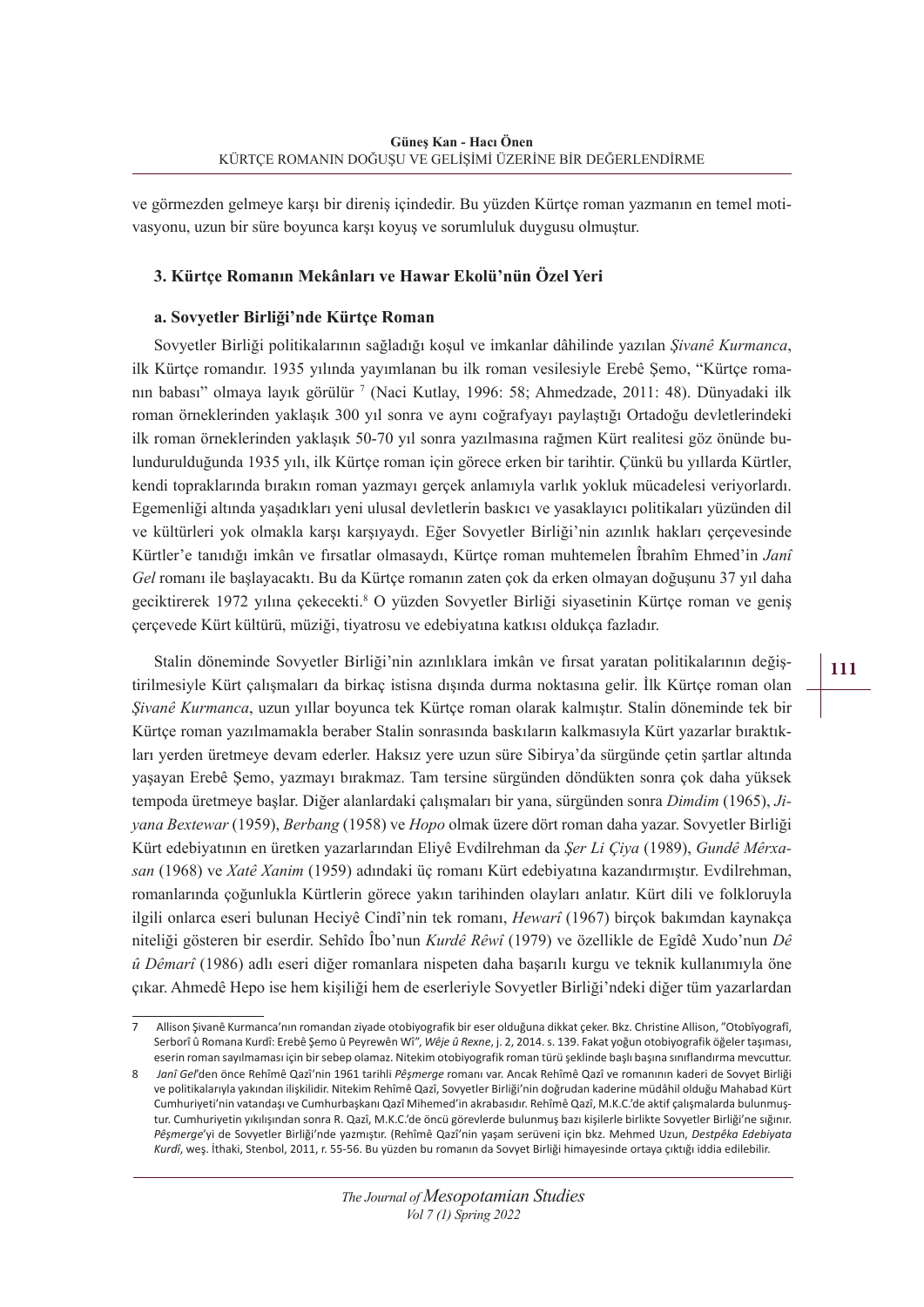farklı, hatta zıt bir profil oluşturur. Söz konusu yazarların hepsi Ermenistan'da yaşayan Êzdî Kürtler iken, Ahmedê Hepo Azerbaycan'da yaşayan Müslüman Kürtlerdendir. Ahmedê Hepo azınlıklar ve dolayısıyla Kürtlere yönelik Sovyet politikalarını sert biçimde eleştirirken diğer bütün yazarlar bu politikaların günlük hayata, ekonomik ve toplumsal ilişkilere etkisini çok olumlu karşılar. Ayrıca azınlıklara tanınan haklara kendi ülkelerinde her tür ifade biçiminden yoksun olan Kürtler için sonuna kadar kullanılması gereken fırsat gözüyle bakarlar (Kan, 2019: 23-24; 26; 63-65). Nitekim bu fırsatı çok verimli bir şekilde kullanmışlardır.

Sovyet Kürt edebiyatı ve romanı edebiyat ve dil dışı faktörlerin, yani ifade özgürlüğü ve yasal bir destekçi varlığının edebi ürünlerin üretiminin önünü nasıl açtığını gösteren bir örnektir (Ahmedzade, 2011: 49). Sovyetler Birliği'nde birçok alanda olduğu gibi Kürt edebiyatı ve romanı alanında da çok önemli çalışmalar yapılmakla birlikte bu çalışmalar uzun süre boyunca diğer parçalardaki Kürtlere ulaşamadı. Bunun en büyük sebebi, 1940'larda Stalin dönemi SSCB'deki bütün halkların Kiril alfabesini kullanmaya mecbur bırakılmasıdır. Bu politika nedeniyle Kürtler gibi küçük halklar diğer ülkelerdeki soydaşlarından izole edildi. Nitekim Sovyet Kürtlerinin edebi ve diğer çalışmaları, diğer parçalardaki Kürtler arasında geç keşfedildi. Bu durum Kürtçe romanın bir tradisyona dönüşmesini engelleyen ilk bariyerdir. Genel çerçevede Kürtçe roman tradisyonunun oluşumu kesintiye uğrasa da Sovyetler Birliği'ndeki Kürtçe roman, kendi içinde bir ekol oluşturacak denli ortak özellikler barındırır ve tatmin edici bir niceliğe haizdir.

## **b. İran'da Kürtçe Roman**

Diğer parçalardaki Kürtler tarafından yazılan romanlar arasında aslında kısmen Sovyet Kürtçe roman tradisyonuna ekleyebileceğimiz bir istisna vardır. İran Kürdistanı'nda yazar ve siyasetçi Rehîmê Qazî ve romanı *Pêşmerge*'nin serüveni kaçınılmaz bir biçimde araştırmacıları Sovyetler Birliği'ne kadar götürür. Rehîmê Qazî kısa ömürlü Mahabad Kürt Cumhuriyeti'nin 1946'da eğitim amacıyla Sovyetler Birliği'ne gönderdiği birkaç gençten biridir. Orada tarih bölümünde doktora tahsisini tamamlayan Qazî, M.K.C.'nin yıkılışından sonra Sovyetler Birliği'nde kalır. Yazarın Bakü'de yazdığı *Pêşmerge*, 1961'de Bağdat'ta basılır (Ahmedzade, 2011: 55).9 Rehîmê Qazî; İran devletinin Kürtlere yönelik baskıcı politika ve pratikleri sebebiyle Sovyetler Birliği'ne sığınmış, orda eğitim görmüş, sosyalist realist Rus romanının etkisinde romanını yazmıştır. Bu yönüyle Sovyet Kürt yazarlarıyla ortak özellikler gösterir. Fakat Kürt milliyetçiliğinin sembol sıfatlarından olan "pêşmerge" adını koyduğu romanında Kürtlerin ulusal mücadelesini işlemesi ve Irak Kürdistanı'nda yayımlaması yönüyle onlardan ayrılır. *Pêşmerge*, Soranî diyalektinde yazılmış ilk Kürtçe roman olması dolayısıyla da özel bir yere sahiptir,10 diğer taraftan İran'da Kürtler tarafından yazılan ilk Kürtçe romandır.

**112**

<sup>9</sup> Ancak *Pêşmerge*'nin Lîs'ten çıkan baskısında, öncesinde 1959'da Erivan'da ve sonra 1963'te de Bakü'de yayımlanmış olduğu belirtilir. Bkz. Rehîmê Qazî, *Peşmerge*, Lîs yay., İstanbul, 2007.

<sup>10</sup> İlk Kürtçe roman meselesi, özellikle Irak Kürdistanı'nda oldukça ihtilaflı bir meseledir. İhtilaflara yol açan örneklere bakıldığında edebi ürünleri kategorileştirme kriterleri ve türlerin net ayrımı konusunda tam bir kafa karışıklığının olduğu açık bir biçimde görülür. Söz gelimi, bir eserin yazıldığı tarihe mi yoksa yayımlandığı tarihe göre mi sınıflandırılması gerektiği, eserin roman mı yoksa uzun öykü mü olduğu vb. konusundaki farklı görüşler, Irak Kürdistanı'nda farklı eserler arasında "birincilik" yarışına yol açmıştır. Daha ilginç olanı ise üç bölümü bir dergide tefrika edilmiş, ama ne dergide tefrika olarak ne de daha sonra basılı bir eser olarak tamamı basılmayan yazıların da "ilk roman" olmaya hak kazanmak için yarışa dâhil olmasıdır. İlk roman iddiasındaki eserlere gelince, 1927 ya da 1928'de Ahmed Muxtar Caf tarafından yazılan *Meseley Wîjdan*, bazılarına göre ilk Kürtçe romandır. Ancak bu eserin ilk Kürtçe roman olmasını engelleyen iki husus vardır. İlki, bu eserin roman mı öykü mü olduğuna dair tartışmadır, ki öykü türüne daha yakındır. İkincisi ise *Meseley Wîjdan* yazılışından 42-43 yıl sonra basılmıştır. Bu durumda kitabın basım tarihi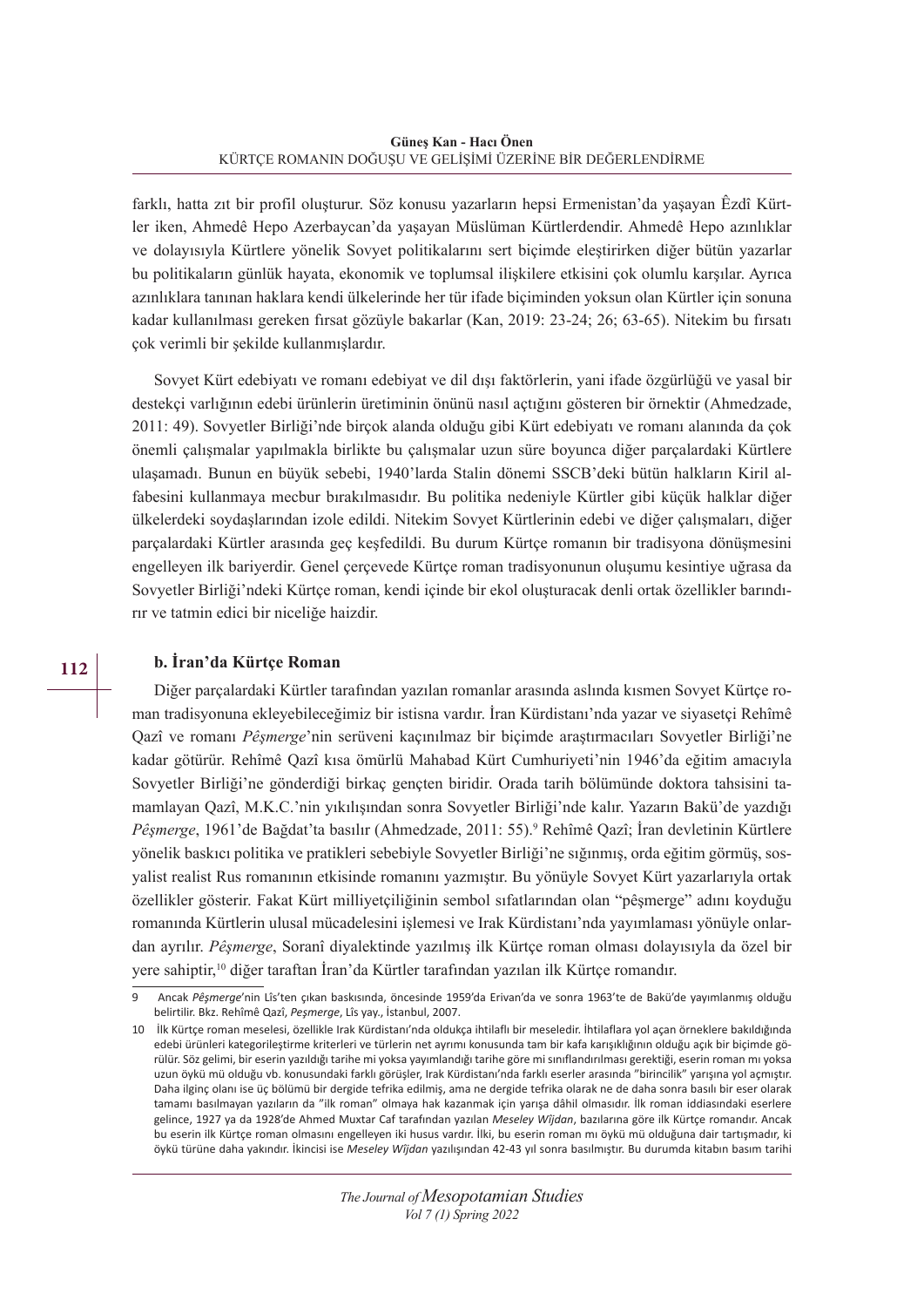Devletin dillerine yönelik politikaları yüzünden İran Kürtleriyle Türkiye Kürtlerinin roman serüveni birbirine benzer. Bu iki farklı coğrafyadaki Kürtler tarafından ilk romanlar sürgünde yazılmıştır. Diğer bir ortak nokta da ilk romanlardan sonra bu iki bölgedeki Kürtler arasında epey uzun bir süre roman üretiminin olmamasıdır. Nitekim ilk roman *Pêşmerge*'den yaklaşık 30 yıl sonra, 1990'larda İran Kürtleri tarafından Kürtçe roman yeniden yazılmaya başlar. Fakat bu sefer ülkesinde yazılıp orda basılır. İran Kürdistanı'nda basılan ilk Kürtçe roman, Fetah Emîrî'nin *Hawarebere* (1990) isimli eseridir. Geç yazılmasına rağmen Kürtçe roman, 1990lardan sonra İran Kürdistanı'nda hem sayısal hem de nitelik olarak gözle görülür bir gelişme göstermiştir (Ahmedzade, 2011: 111-126). Özellikle Eta Nehayî, edebiyat teorisi ve roman sanatı alanındaki birikimi ve kurgu tekniklerini başarılı kullanımı açısından tüm parçalardaki Kürt yazarları içinde ön sıralarda yer alan bir yazardır. Nehayî'nin *Gulî Şoran* (1995), *Balindeyên li ber Bê* (2003), *Helale* (2008) gibi eserleri yazıldıkları roman teknikleri bakımından önemlidir.

## **c. Kürdistan Bölgesi'nde Kürtçe Roman**

Irak Kürtleri tarafından yazılan ilk Kürtçe roman, yazar ve siyasetçi Îbrahîm Ehmed'in *Janî Gel* romanıdır. Îbrahîm Ehmed 1956 yılında romanını yazar, fakat roman 16 yıl sonra 1972'de Süleymaniye'de yayımlanır.11 Ehmed, sansürden kaçınmak için romandaki olay ve mekânları Kürdistan yerine başka bir yere ait olay ve mekânlar biçiminde tasarlamıştır. Romanı Filistin savaşçılarına hediye ettiği için tasarladığı kurgu dünyasının Filistin olduğu çıkarımı yapılabilir. Ancak yabancı ve baskıcı egemenlere karşı ülkenin silahlı güçlerinin direnişi, romanın pêşmergeyle Irak hükümeti arasındaki çatışmanın düşünülerek yazıldığını çok açık gösterir. Yazar 1969 yılında romanın üç bölümünü *Rizgarî* dergisinde yayımlarken karakter isimlerini değiştirerek Kürtçe yapar (Uzun, 2011:51-53; Ahmedzade, 2011: 52-53). *Janî Gel* de Sovyet Kürtçe romanı ve *Pêşmerge* gibi sosyalist realizm sanat anlayışıyla yazılmıştır. İlk roman örneği olması nedeniyle doğal olarak edebi açıdan çok başarılı olduğu söylenemez.12

<sup>1969-1971</sup> yılları arasında bir tarihe denk gelir. Edebiyat tarihçileri arasındaki ortak uzlaşı, edebi eserlerin basım tarihlerine göre değerlendirilmesi yönündedir. Bu açıdan bakıldığında hem basım tarihi hem de, bizce asıl bu yüzden, türü konusundaki muğlaklık *Meseley Wîjdan*'ın ilk Kürtçe roman, hatta roman sayılmasını engeller. İlk Kürtçe roman varsayımına konu olan bir diğer eser, Mihemed Elî Kurd tarafından yazılan *Nazdar ya Kiçî Kurd le Ladê*'dir. 1936'da *Rûnakî* dergisinde üç bölümü basılan *Nazdar ya Kiçî Kurd le Ladê*'nin dergi kapanınca devam bölümleri gelmez. Ancak yazarının roman olarak adlandırdığı bu girişimin daha sonra da tamamlanmış hali basılmamıştır. Dolayısıyla tamamlanmamış bir eserin bu tür tartışmalara dâhil edilmesinin anlamsızlığı ortaya çıkar. Bu eser en fazla "neden tamamlanmadı?" ya da "tamamlandı, ama diğer parçaları kayıp" şeklindeki tartışmalara konu olabilir. Şimdi diyalekt ve yazılıp basıldığı coğrafyayı göz önünde tutarak tekrar ilk Kürtçe romanın tespitine yaklaşalım. Kurmancî lehçesinde *Şivanê Kurd*, Soranî lehçesinde ise *Pêşmerge* ilk Kürtçe roman payesini alır. Irak Kürdistanı'ndaki ihtilaflı "ilk roman" tespiti çalışmaları bağlamında diyalekt kriteri doğal olarak aradan çıkacağı için, Irak Kürtleri tarafından yazılan ilk roman olarak karşımıza yazar ve siyasetçi Îbrahîm Ehmed'in *Janî Gel* romanı çıkar. Irak Kürdistanı'ndaki ilk Kürtçe roman polemikleri için bkz. Haşim Ahmedzade, *Romana Kurdî û Nasname*, wer. Fahriye Adsay, weş. Avesta, Stembol, 2011, s. 50-55. İlk Kürtçe roman deyince aslında daha geniş kitlelere sesini duyurduğu ve dünya çapında popüler olduğu için, ilk akla gelen yazar Mehmed Uzun ve etrafında dönen tartışmalardır. Ancak Mehmed Uzun, daha sonra göreceğimiz gibi tartışmanın farklı bir boyutunda yer alır. O yüzden ilk Kürtçe roman tartışmaları bağlamında burada Mehmed Uzun'dan bahsetmeye gerek görmedik.

<sup>11</sup> Mehmed Uzun, *Janî Gel*'in Soranî diyalektinde yazılan ilk Kürtçe roman sayılabileceğini iddia eder. Bkz. Mehmed Uzun, *Destpêka Edebiyata Kurdî,* (3. baskı) weş. Îthakî, İstanbul, 2011, s. 51. Muhtemelen Uzun, Îbrahîm Ehmed'in söyledikleri doğrultusunda, iddiasına dayanak olarak romanın yazılma tarihini baz almıştır. *Janî Gel*, Soranîce yazılmış ilk Kürtçe roman olamaz, zira *Pêşmerge* ondan önce basılmıştır.

<sup>12</sup> Bütün parçalardaki ilk Kürt romanları, genellikle roman sanatı bağlamında değil Kürt dili ile yazıldıkları için dikkat çeker. Bu ilk dönemler, Kürtçe yazabilmek roman yazabilmek için yeterli kriter gibiydi. Bu durum bütün parça veya ekollerdeki ilk Kürt romanlarının sanatsal ve anlatıbilimsel yetersizliklerinin açıklayıcısıdır. Bu romanlarda nasıl anlatıldığı ve hatta ne anlattığından çok Kürtçe ile yazılmış olmaları önemlidir. Dolayısıyla estetik unsurlar önemsenmemiştir.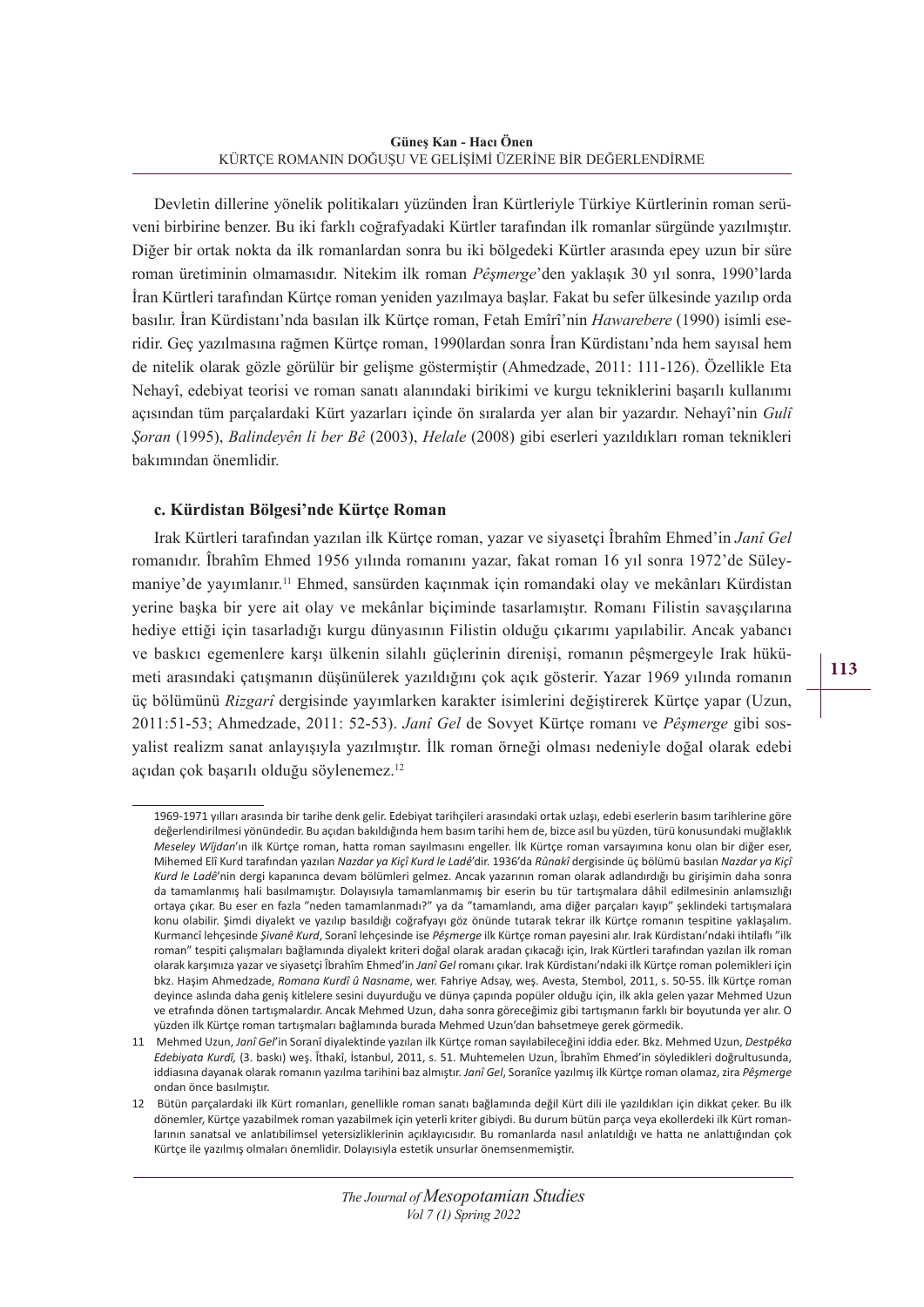Irak Kürdistanı'ndaki Kürtçe roman, 1980'li yıllarda görece bir gelişme sürecine girerken 1990'lardan sonra bu gelişme daha güçlü ve istikrarlı bir çizgiye girer. Bu, Kürt bölgesinde 1990'lardan sonra romandaki canlanma, Körfez Savaşı, Irak'taki siyasi gelişmeler ve Kürtlerin fiili egemenliği ile yakından bağlantılıdır. Hisên Arif, *Şar*, *Endêşey Mirovek* ve *Hêlane*; Mihemed Mukrî ise *Heres*, *Segwar*, *Tole* ve *Ejdiha* adlı eserleriyle Irak Kürdistanı'ndaki Kürtçe romanın gelişiminde öncü rol oynamışlardır (Ahmedzade, 2011: 51-53). Günümüzde ise ünü ve başarısı Kürdistan dışında da takdir edilen ve birçok dile çevrilen romanlarıyla Bextiyar Elî, adeta Kürtçe romanın Kürdistanı Bölgesi'ndeki temsilcisidir. *Mirina Tekanê Duyem* (1997), *Êvara Perwaneyê* (1998), *Dawîtirîn Hinara Dinyayê* (2002), *Bajarê Mozîqarên Spî* (2006), *Xezalnivîs û Baxên Xeyal* (2008), *Koşka Balindeyên Xemgîn* (2009), *Apê Min Cemşîd Xan* (2010) gibi romanların yazarı Elî, büyülü gerçekçilik tekniğinin çok başarılı bir uygulayıcısıdır. Profesyonel bir biçimde yazarlık mesleğini icra eden Elî, son romanlarında artık sadece Kürt okura değil evrensel bir okur kitlesine hitap eder (Üstündağ, 2019: 80). Elî, bütün Kürt yazarları içinde yazdığı romanlardan yüksek meblağlarda maddi kazanç elde eden ve ayrıca Nobel edebiyat ödülü alması gerektiğine inanılan bir Kürt yazarıdır (Ahmedzade, 2011: 89).

Kürdistan Bölgesi Kürtçe romanı çerçevesinde değerlendirilmesi gereken ancak genellikle göz ardı edilen Behdînan Bölgesi romanından da bahsetmek gerekir. Bu bölgedeki romanların yukarıda bahsedilen romanlardan farkı, Kurmancî'nin Behdînan ağzıyla yazılmasıdır. Bu bölgedeki yazarlar bazen Arap alfabesi bazen de Latin alfabesiyle yazmaktadır. Behdînan bölgesinde yazılan ilk Kürtçe roman, Kerîm Biyanî'nin *Deravê Teng* (1988) romanıdır. Bunun dışında bu bölgede onlarca Kürtçe roman basılmıştır (Yûsiv, 2011: 63-67). Behdînan bölgesinde yazılan bazı Kürtçe romanlar, Türkiye'deki ve İsveç'teki Kürt yayınevleri tarafından yayımlanmıştır.

#### **d. Hawar Ekolü ve Kürtçe Roman**

Kürtçe romanla ilgili incelemelerde en çok ihmal edilen konu Hawar Ekolüdür. Hawar Ekolü Sovyetler Birliği'nden sonra, aslında aşağı yukarı eşzamanlı olarak, Kürt edebiyatının diasporadaki ikinci durağıdır. Kürt edebiyatı, dili, kültürü ve folklorunun gelişmesinde çok önemli bir misyona sahip olan bu ekol; *Hawar* (1932-1943), *Ronahî* (1942-1945) ve *Roja Nû* (1943-1946) dergileri etrafında toplanan edebi ve entelektüel çevreyi ifade eder. Hawar Ekolü, bu hareketin öncüsü olan yazar ve dilbilimci Celadet Alî Bedir-Xan başta olmak üzere Kamuran Alî Bedir-Xan, Nûredîn Zaza, Osman Sebrî, Qedrîcan, Cegerxwîn gibi modern Kürt edebiyatı ve dilinin yaratılıp geliştirilmesinde çok önemli rol oynayan şahsiyetleri bünyesinde barındırır (Dilgeş, 2012: 49-62). Bu ekolün ifade alanları olan dergilerde öykü, tiyatro, çeviri, adaptasyon, serbest şiir gibi nerdeyse modern edebiyatın tüm türleri yazılmasına rağmen roman yazılmamıştır. Doğrudur, Hawar Ekolü roman türünde herhangi bir üretimde bulunmamıştır ama kendinden sonra özellikle İsveç diasporası, Suriye ve Türkiye'deki Kürtler için romanın Kürtçe olarak yazılması için gerekli en temel kaynak ve motivasyonları temellendirmiştir. Scalbert Yücel'in de belirttiği üzere Hawar ekolü, Kürtçe yazanların dilbilimsel ve edebi açıdan biçimlenmesinde merkezi bir konum olan dergi geleneğinin temelini oluşturur (2018: 187). Nitekim *Nûdem* başta olmak üzere İsveç diasporasında çıkan Kürtçe dergiler ile *Jiyana Rewşen* başta olmak üzere Türkiye 'de çıkan Kürtçe dergiler, diğer başka şeylerin yanında Kürt yazar yetiştirme misyonunu *Hawar*'ın "okul" gibi çalışma anlayışından alır (Scalbert Yücel, 2018: 181-200).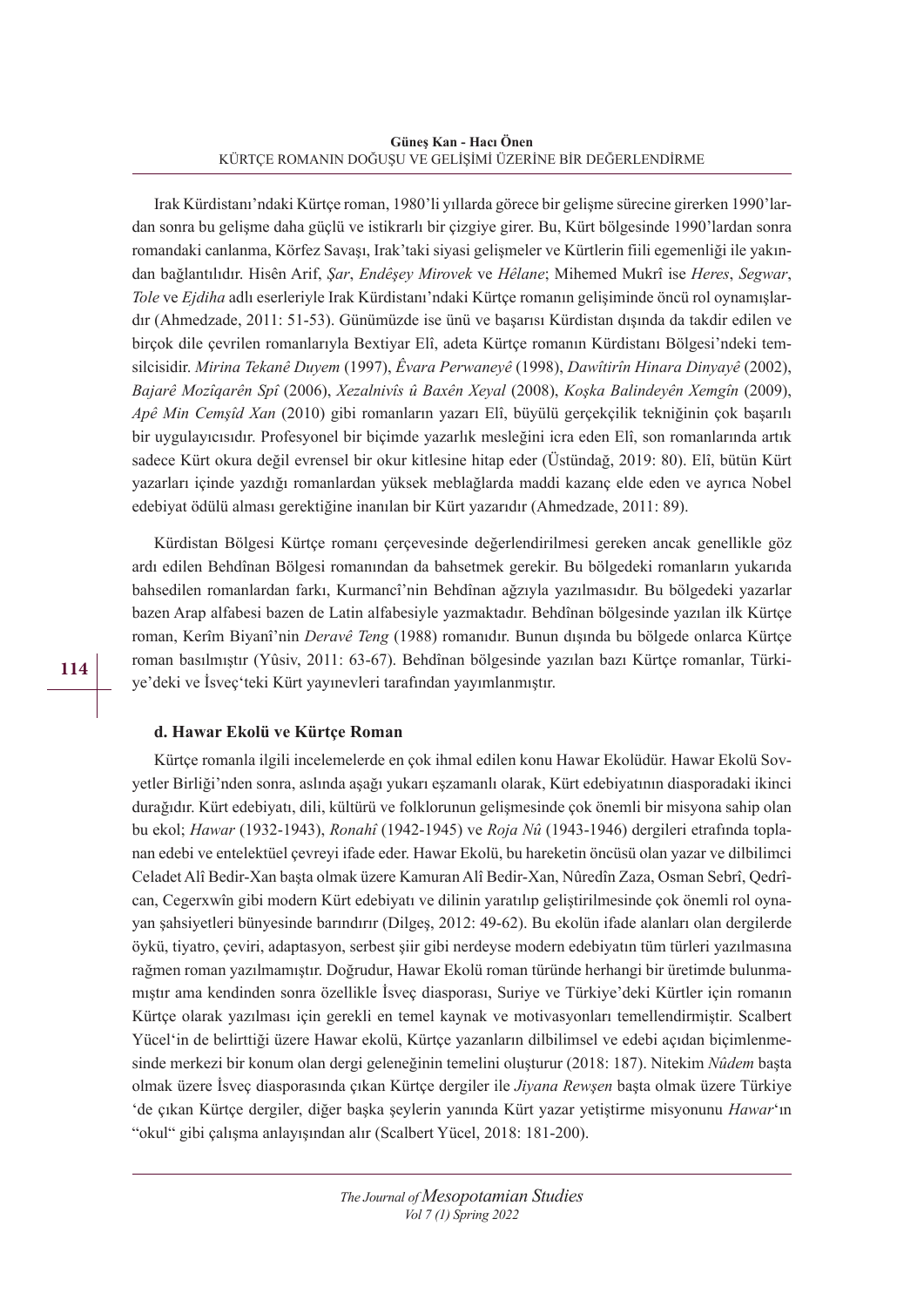Peki *Hawar Ekolü*, Kürt yazar ve dolayısıyla roman yazarının ortaya çıkmasında nasıl etkili olmuştur? Dört parçada yok sayılan Kürtler'de ulusal bir kimlik yaratarak; Kürt dilinin korunması, kullanılması ve geliştirilmesi bağlamında bir dil bilinci oluşturarak; Kürt dilini, kültürünü, edebiyatını yok olmaktan kurtarmak için yazılı kayıt altına almaya vesile olacak Celadet Bedir-Xan'ın "[b]u alfabe bir bayraktır, edebi varlığımızın bağımsızlığının alfabesidir." (1998:688) diye tanımladığı Kürt diline özel bir alfabe hediye ederek Kürt yazarın oluşmasında etkin rol oynar. Dolayısıyla Kürtçe bir roman yazmak için gerekli olan malzemeleri *Hawar* zaten hazırlamıştı: Ulusal bilinç, standart bir dil (Kürtçe kelime hazinesi ve Kürtçe yazmanın rehberi olan dilbilgisi) ve yok sayılmaya karşı entelektüel bir direniş. *Hawar*, belli bir ölçüde Kürt dilinin Kurmancî diyalektinin yok olmasını önlemiş, Kürt dili ve edebiyatını korumuş ve geliştirmiştir. Uzun'un Celadet Bedir-Xan şahsında söylediklerini Hawar ekolünün tümüne genelleyebiliriz: Eğer *Hawar* bünyesindeki üretim ve bilinçlendirme çabaları olmasaydı Kurmancî diyalektiyle yazmak imkânsız olmasa bile çok daha zor olacaktı (Uzun, 2011: 74). Dolayısıyla bugün için İsveç diasporası, Türkiye ve Suriye özelinde muhtemelen bir Kürtçe roman hakkında konuşulmayacak, konuşulsa bile büyük olasılıkla karşımıza birçok yönden zayıf örnekler çıkacaktı. Bu yüzden Hawar ekolünün Kürtçe roman yazımına etkisi, göz ardı edilemeyecek kadar önemli ve üzerinde durulmaya değerdir.

## **e. İsveç'te Kürtçe Roman**

Modern Kürt edebiyatı ve özellikle romanı, siyasete paralel bir çizgide ilerler. Buraya kadar değindiğimiz örneklerin dışında bu varsayımı doğrulayacak en önemli örneklerden biri, İsveç Kürtçe romanını13 mümkün kılan şart ve koşullardır. Sovyetler Birliği ve Hawar ekolünden sonra Kürt sürgün edebiyatının üçüncü konağı olarak karşımıza çıkan İsveç ekolü, 1980 darbesinden14 kısa bir süre önce veya darbe esnasında gönüllü olarak göç eden ama çoğunlukla kaçmak zorunda kalan Kürt entelektüellerinin oluşturduğu edebi çevreyi ifade eder (Laleş, 2012: 370). Bu göçler, Scalbert Yücel'in deyimiyle bir bakıma "siyasi militanların göçüdür." Şöyle ki, oraya göç edenler edebi değil siyasi şahsiyetlerdi. Örneğin Hesenê Metê, Rizgarî ve Ala Rizgarî'de faaliyetlerde bulunmuş, Türkiye'den

<sup>13</sup> İsveç Kürtçe romanın Kürt ulusal hareketinin edebiyattaki karşılığı biçiminde ortaya çıktığı söylenebilir. Kürt ulusal hareketleri, temelde Türk milliyetçiliği ve Kürtlerin yadsınmasına karşı "bir cevap" olarak ortaya çıkar". Bkz. Clêmence Scalbert Yücel, *Kürt Edebiyatının Anatomisi*, çev. Yeraz Der Garabedyan, Ayrıntı Yayınları, İstanbul, 2018, s. 238. Edebiyat ve özellikle Kürtçe roman, Kürtlere yönelik inkârı geçersiz kılmayı amaçlayan Kürt ulusalcılığının farklı bir boyutudur.

<sup>14</sup> 1980 askeri darbesi Kürt edebiyatının oluşum ve gelişiminin dolaylı bir biçimde tetikleyicisi olmuştur. Darbe, kendi ülkelerinde kalsalardı belki siyasi faaliyetlerinden ve Kürtçenin yasaklı olmasından dolayı yazamayacak şahıslar için Kürt yazar olma koşul ve motivasyonunu yaratmıştır. (Scalbert Yücel, 2018; 177) İsveç devletinin azınlık hakları ve politikaları çerçevesinde basım ve yayıncılık yardım ve desteği burada profesyonel Kürt yazarının yetişmesi ve modern Kürt edebiyatının yoğun bir canlanma ve gelişme dönemi yaşamasına zemin hazırlamıştır. İsveç devletinin bu çeşit yardım ve destekleri için bkz. Scalbert Yücel, *age*, s. 157-166. İsveç diasporası örneği, devlet yardımı ve desteği açısından ilk bakışta Sovyet diasporası ile benzerlik gösterebilir. Ancak bu iki ekol, deneyimleri ve geride bıraktıkları ülkeleri ile ilişkileri bakımından son derece birbirinden farklıdır. Sovyet Kürt yazarların çoğu, kendi ülkelerindeki yaşamlarını hatırlayamayacak kadar küçükken aileleriyle Rusya'ya kaçmak zorunda kalmışlardı. Birçoğu açlık, savaş gibi sebeplerden dolayı ailesini yollarda kaybettiği için Sovyetlerdeki yetimhanelerde büyümüş ve orayı ülke olarak benimsemişlerdi. İsveç Kürt yazarları ise ülkelerini terk ederken çoğunluğu 20-30'lu yaşlardaki yetişkinlerdi. Hayatlarının en faal, en yoğun yıllarını ve hayata dair ilk tecrübelerini anavatanlarında yaşamışlardı. O yüzden kendi ülkelerinden daha konforlu ve elverişli koşullara sahip olsalar da yabancılık, yalnızlık ve vatan özlemi, hissettikleri en güçlü duygulardı. Bu yazarlar, Türkiye'deki Kürt entelektüel çevrelerle de sürekli etkileşim halindeydi ve ayrıca Avrupa'da ilk kez karşılaştıkları İran, Irak, Suriye Kürtleriyle etkileşime girdiler. Sovyet diasporasında Kürt edebiyatı, devlet politikalarının da etkisiyle dünyadaki diğer Kürtlerden izole, içine kapanık bir edebi ortamda gelişir. İsveç diasporasındaki Kürt yazarları ise, terk ettikleri Türkiye'deki Kürt çevreleri ile organik bir ilişki içinde olup diğer parçalardaki Kürtlerin edebi ve kültürel tecrübelerini tanıma fırsatı bulmuştur. Diğer taraftan Sovyet Kürt edebiyatı, mecburi bir biçimde Sovyet devletinin sanat politikaları ile şekillenirken İsveç Kürt edebiyatı üzerinde devletin bu yönde herhangi bir tasarrufu ya da hükmü söz konusu olmamıştır. Bu sebeplerden dolayı İsveç Kürt edebiyatı ve romanında Kürt kimliği ön plandadır ve 1990'lardan sonra Türkiye Kürdistanı'nda yazılmaya başlayan edebiyat ve roman ile birbirini tamamlar.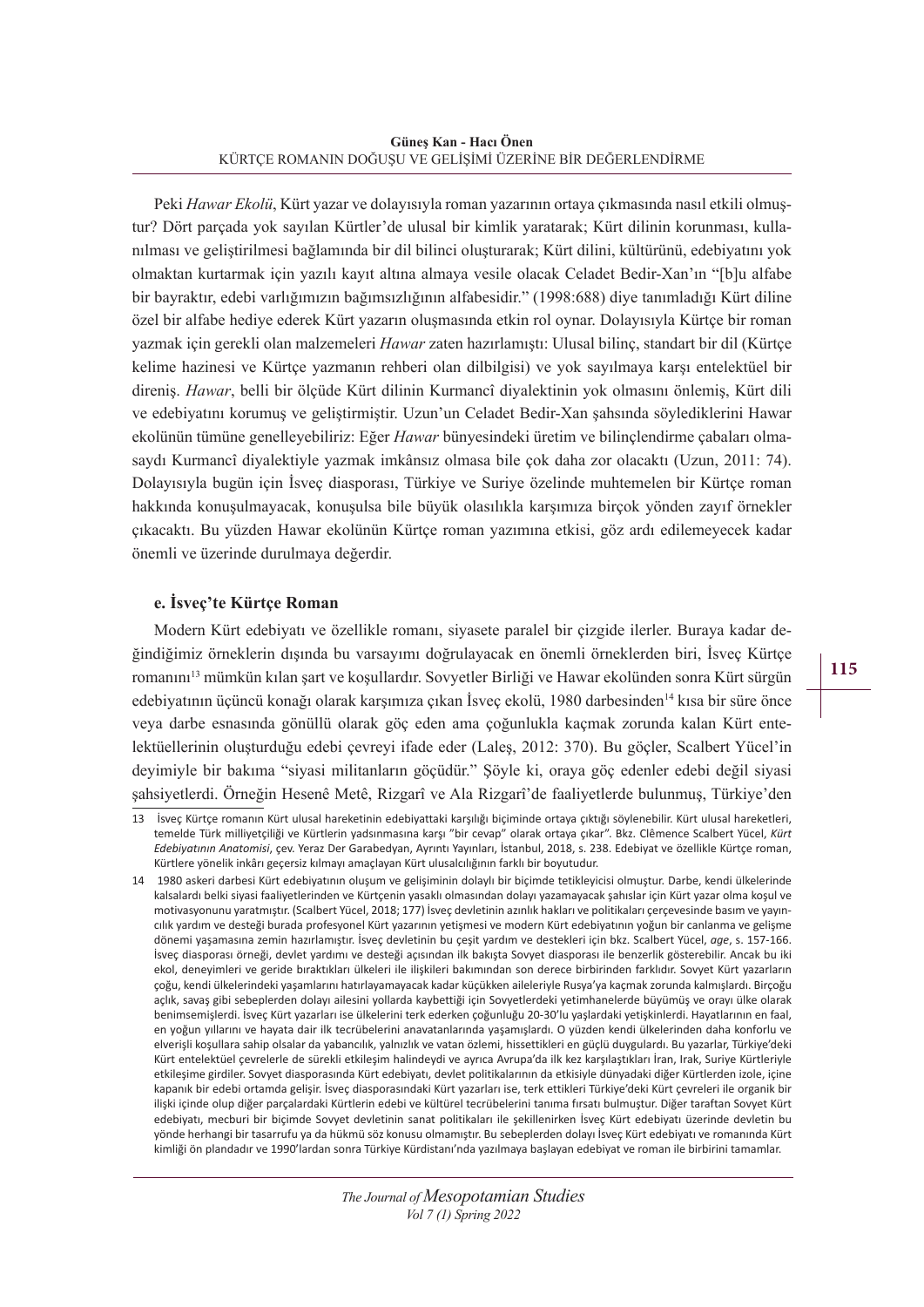Irak Kürdistanı'na geçip pêşmergeler içinde 3 yıl geçirmiş, en nihayetinde İsveç'e geçmiştir. PSK üyesi olan Lokman Polat 10 yıl hüküm yemiş ve çareyi ülkeyi terk etmekte bulmuştur. Keza Rizgarî'de faaliyetlerde bulunan Mehmed Uzun, mahkûm edildiği için İsveç'e geçer (Scalbert Yücel, 2018; 177). Hesenê Metê'nin dediği gibi İsveç'te yazar olacak bu şahsiyetler genellikle "hapishaneden, siyasetten veya dağdan geçmiştir" (Scalbert Yücel, 2018; 177).

Lal Laleş, İsveç ekolünün en önde gelen yazarı Mehmed Uzun'un dengbêjlik, Hawar ekolü ile Erebê Şemo, Eliyê Evdilrehman, Îbrahîm Ehmed ve Rehîmê Qazî gibi ilk Kürt yazarlarından beslendiğini söyler (Laleş, 2012: 370). Mehmed Uzun'un roman anlayışının belirleyici unsurlarından biri olan dengbêjlik geleneğini bir yana bırakırsak, aslında ilk Kürt roman örnekleri ile Hawar ekolü, İsveç ekolünün diğer roman yazarları için de temel besin kaynakları olmuştur. Bununla birlikte İsveç ekolü kendini ağırlıklı olarak Hawar ekolünün dili ve Kürtlük bilinci üzerine inşa etmiştir. Celadet Bedir-Xan başta olmak üzere Hawar ekolü üyelerinin düşünce ve çalışmaları, İsveç Kürt yazarları üzerinde çok derin etkiler bırakmıştır. Hawar ekolünün yoğun etkileri, bu yazarların eserlerinde rahatlıkla görülebilir. Mesela Mehmed Uzun'un en başarılı romanlarından biri, *Bîra Qederê,* Celadet Bedir-Xan'ın kaderine ve yanı sıra kısacık yaşamına sığdırdığı çok sayıdaki önemli ve ciddi çalışmalarına yoğunlaşır; *Hawara Dîcleyê*'de Uzun Bedirxanî'lere tekrar dönerek bu sefer İstanbul'a sürgün edilişlerini işler; *Rojek Ji Rojên Evdalê Zeynikê*'de ise romanın anlatıcı konumuna Bedirxanî'lerin dengbêjî F. Kîkî'yi tayin eder. Fırat Cewerî de *Li Mala Mîr* isimli kitabını kendisiyle Celadet Alî Bedir-Xan arasında geçen ve Kürtlere dair birçok sorunu masaya yatırdıkları hayali bir diyalog üzerine kurgular. Keza, Kürt öykücülüğünün en başarılı örneklerinden olan Hesenê Metê'nin *Êş* öyküsünde öykünün kahramanı Darînê Daryo derdini, sıkıntısını odasında asılı portredeki Celadet Alî Bedir-Xan'a uzun bir monolog halinde döker. Aşireti, annesi, babası Daryo'dan Kürtçe kalın bir kitap yazmasını beklemektedir. Çünkü diğer aşiretlerdeki bilmem kimin oğlu aşiretini ve ailesini kalın kitaplarla onurlandırmıştır. Kendisinden beklendiği şekilde yazamayan Daryo, Kürtçe yazmaya bakışını ironik bir biçimde Celadet Bedir-Xan›a anlatır. Görüldüğü üzere Hawar ekolünün kurucusu Celadet Alî Bedir-Xan, İsveç ekolünün yol gösteren, zor zamanlarda kendisine sığınılan ileri görüşlü ve şefkatli "baba"sı konumundadır.

İsveç ekolünün Hawar ekolünü kendine örnek almasının ve *Hawar*'ın açtığı yoldan gitmesinin doğal sebebi büyük olasılıkla kendi kaderleri ile *Hawar* yazarlarınki arasında kurdukları özdeşleşmedir. Hawar ekolü yazarları, çoğunlukla Şeyh Sait ve Ağrı isyanlarında yer almış veya onları desteklemiş olup isyanların başarısızlığa uğramasını takiben Suriye'ye kaçmak zorunda kalmışlardır. Fransız himayesindeki Suriye'de siyasi alanda pasifize olan bu aydın ve yazarlar Kürtçeyle ilgili diğer çalışmalarla birlikte çoğunluklu kendilerini edebi üretime vermişlerdir. Benzer biçimde yarım asır sonra çoğunluğu farklı siyasi faaliyetlerde yer almış bir grup Kürt aydını, çoğunlukla Türkiye'deki siyasi atmosfer ve kısmen 1980 darbesi nedeniyle İsveç'e zorunlu olarak göç etmişlerdir. Onlar da tıpkı öncülleri gibi İsveç'te siyaseti bir yana bırakıp yoğun bir biçimde edebi faaliyetlerde bulunmuşlardır. Bununla birlikte bu iki ekolün yazarlarının politik olmadıklarını düşünmek bir yanılgıdır. Zira sadece politik araçları dönüşüme uğramıştır, artık tek ve biricik araçları Kürt dilidir. Hawar ekolü Kürt dili, kültürü, sözlü edebiyatı, klasik edebiyatı ve romanı dışında modern edebiyatın neredeyse tüm türlerini kuşatmıştır. İsveç ekolünün ise bunlara ek olarak en yeni ve en iddialı üretim alanı roman türüdür.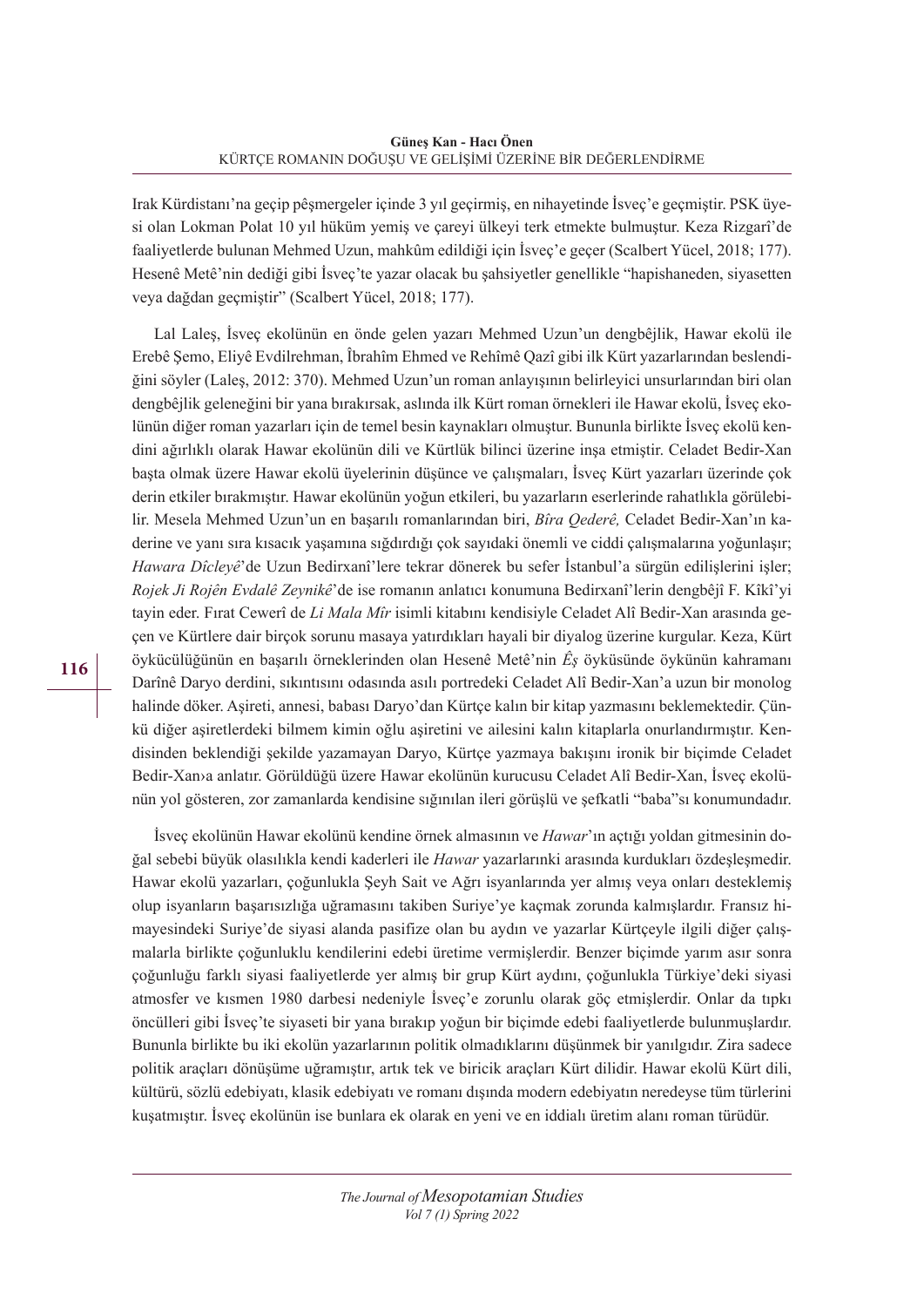İki ekol arasındaki belirleyici fark olan roman türü, aynı zamanda iki ekolün edebi üretimlerinin temel aracı olan Kürt diline yaklaşımındaki farkın temel nedenini de oluşturur. Şöyle ki Hawar ekolü Kürt dilini yok olmaktan ve unutulmaktan korumak ve Kürtçe'nin zenginliğini savunmak için sözlü edebiyat ürünlerini derler, eski edebiyat metinlerini bulur ve modern edebiyat türlerinde metinler yazarak *Hawar* ve diğer dergilerde kayıt altına alarak korur. *Hawar*'ın yaptığı işlerin önemini keşfeden İsveç ekolü, roman türü bağlamında Kürt yazarının anadiline yaklaşımında bir adım öteye geçer. Roman yazımı özelinde İsveç ekolü, artık Kürt dilini koruma ve savunmaktan Kürt dilinin zenginliği ve gücünü ispatlama konumuna geçmiştir. Roman yazarak dilinin varlığını, zenginliğini ispatlamak gayretinde olan Kürt yazarının ikinci hedefi dünya edebiyatı içinde bir yer alabilmektir. Bu çerçevede İsveç ekolünün en büyük özelliği Kürtçe roman yazmaya yoğun ve özel bir ilgi göstermesidir. 15

Kürtçe romana dünya romanı içinde bir yer açmak için çabalayan ve bu isteğini her fırsatta dile getiren Mehmed Uzun, İsveç ekolünün en üretken ve en tanınan yazarıdır. Yaşadığı dönem boyunca Mehmed Uzun'un İsveç Kürtçe romanı ve hatta tüm Kürtçe romanın temsilcisi gibi görüldüğünü söylersek yanlış olmaz. Belki de bu temsiliyet yüzünden ve Mehmed Uzun'un "Kürtçe romanı oluşturma ve yaratma" (Rojbiyanî, 1993: 16). ifadesinde olduğu gibi Kürtçe romandan bahsederken özellikle 'yaratma' kelimesini çok kullanması, Kürtçe romandan bihaber kesimlerde yanlış bir biçimde ilk Kürtçe roman yazarı olduğu yönünde bir algı oluşturmuştur.16 Mehmed Uzun'un kendisi her ne kadar Kürtçe roman 'yaratma' istek ve amacını çok sık dillendirse de çoğu yerde "Kürtçe romanın babası" Erebê Şemo, Eliyê Evdilrehman, Seîdê Îbo, Îbrahîm Ehmed, Rehîmê Qazî, Hisên Arif (Uzun, 1996; 41-42, 51, 84-85, 106) gibi ilk Kürtçe roman yazarlarına göndermede bulunur. Hatta Seyidxan Kurij'ın kendisiyle yaptığı bir söyleşide, Kürtçe romanın olmadığı yönündeki iddialara çok açık ve net cevap verir: "Kürtçe roman vardır, dün de vardı, bugün de var" (Kurij, 1995; 105). Sonrasında Erebê Şemo'dan başlayarak ilk Kürtçe romanları anar.17 Kürtçe romanın olmadığını iddia edenleri de

<sup>15</sup> İsveç ekolü, özellikle Kürtçe romanın gelişimindeki rolüyle dikkat çekicidir. İsveç ekolü, istisnalar olmakla birlikte ağırlıklı olarak Türkiye'deki Kürtler ve onların edebi üretimlerini kapsar. Türkiye'deki Kürtler için Kürtçe roman o dönemde her haliyle yeni bir fenomendi. Kürt dili üzerinde herhangi bir yasak veya inkârın olmadığı ve aldıkları devlet destekleri sayesinde düşünmek ve yazmak için bol zamanlarının olduğu İsveç'te Türkiye'den kaçmış Kürt aydınlarının dikkati uzun soluklu bir tür olan romana yönelir. Devlet desteği ve zaman bolluğu aynı zamanda profesyonel Kürt yazarın İsveç'te ortaya çıkmasına zemin hazırlamıştır. (Scalbert Yücel, 2018; 179) İsveç'te Kürtçe roman üretimine katılan yazarlar şöyledir: Mehmed Uzun, Mahmut Baksî, Hesenê Metê, Firat Cewerî, Bavê Nazê, Lokman Polat, Laleş Qaso, Suleyman Demir, Mustafa Aydoğan, Enwer Karahan, Bûbê Eser. Bu yazarların yazdıkları romanların temaları çok genel itibariyle iki grupta toplanabilir: Yazarın ülkedeki siyasi faaliyetleri ve hayatına odaklanan anı ve roman arasında kalan metinler; ve roman kahramanlarının diasporadaki yalnızlık, yabancılaşması etrafında işlenen sürgün teması. (Scalbert Yücel, 2018; 198)

<sup>16</sup> Bununla birlikte Ljung bir makalesinde Mehmed Uzun'ın bir televizyon programında ilk Kürt roman yazarı olduğunu söylediğini iddia etmiştir. Bkz. Akt. Haşim Ahmedzade, *Romana Kurdî û Nasname*, s. 51. Bu yanlış algıya özellikle yabancı araştırmacıların çalışmalarında gözlemlenir. Örneğin Scalbert Yücel de Uzun için "ilk çağdaş Kürtçe roman yazarı" ifadesini kullanır. (2018; 203) Uzun'un verdiği röportajlarda tercih ettiği ifadeler ve *Küllerinden Doğan Dil ve Roman, Bir Dil Yaratmak* gibi çok iddialı kitap isimlerinin bu yanlış algıya yardım ettiği söylenebilir.

<sup>17</sup> Tam bu noktada, Uzun'un Kürtçe romanın kurucusu olduğunu iddia eden araştırmacılarının (Scalbert, 2018; 203: Bodur, 2009: Yılmaz, 2017; 118) amacının, Mehmed Uzun'u doğrudan ilk Kürtçe romanın yazarı olarak göstermekten ziyade Kürtçe romanın kurulmasındaki rolüne atıfta bulundukları söylenebilir. Araştırmacıların bu eğilimi, muhtemelen Uzun'un Kürtçe romanı istikrarlı bir yola sokma isteği ve çabasıyla ilgilidir. Mehmed Uzun'dan önce Kürtçe roman elbette var, ama uzun kopuşlarla hep kesintiye uğradığı için bir tradisyon oluştuğunu söylemek güçtür. Ayrıca, Uzun'dan önce Kürtçe romanın altı kalın çizgilerle belirginleşmemiştir. Bunun dışında Uzun'dan önceki Kürtçe romanların teknik açıdan pek de yetkin oldukları söylenemez. Sovyet Kürt romanları, *Pêşmerge*, *Janî Gel* gibi romanların teknik ve estetik bakımlardan yetkin olduklarını söylemek gerçekçi değildir. İlk Kürtçe roman örnekleri, yazarının yaratma isteği ile değil bir çeşit yükümlülükle, genellikle edebiyat dışı, yazılmışlardır. Öyle görünüyor ki Kürt edebiyatı bağlamında roman sanatı, kurgu dünyası ve anlatım metotları üzerine ciddi anlamda düşünen ve yazarlığı profesyonel bir iş haline getiren ilk yazar Mehmed Uzun'dur. Uzun da Kürt dilinde roman yazmayı bir nevi görev olarak görmüştür. Ancak Uzun ile kendinden önceki Kürt roman yazarlarının görev tanımlaması birbirinden farklıdır. İlk Kürt yazarları benimsedikleri ideolojinin sanat anlayışı doğrultusunda Kürtçe roman yazmayı bir görev olarak bilirken Uzun'ın amacı Kürtçe yetkin romanların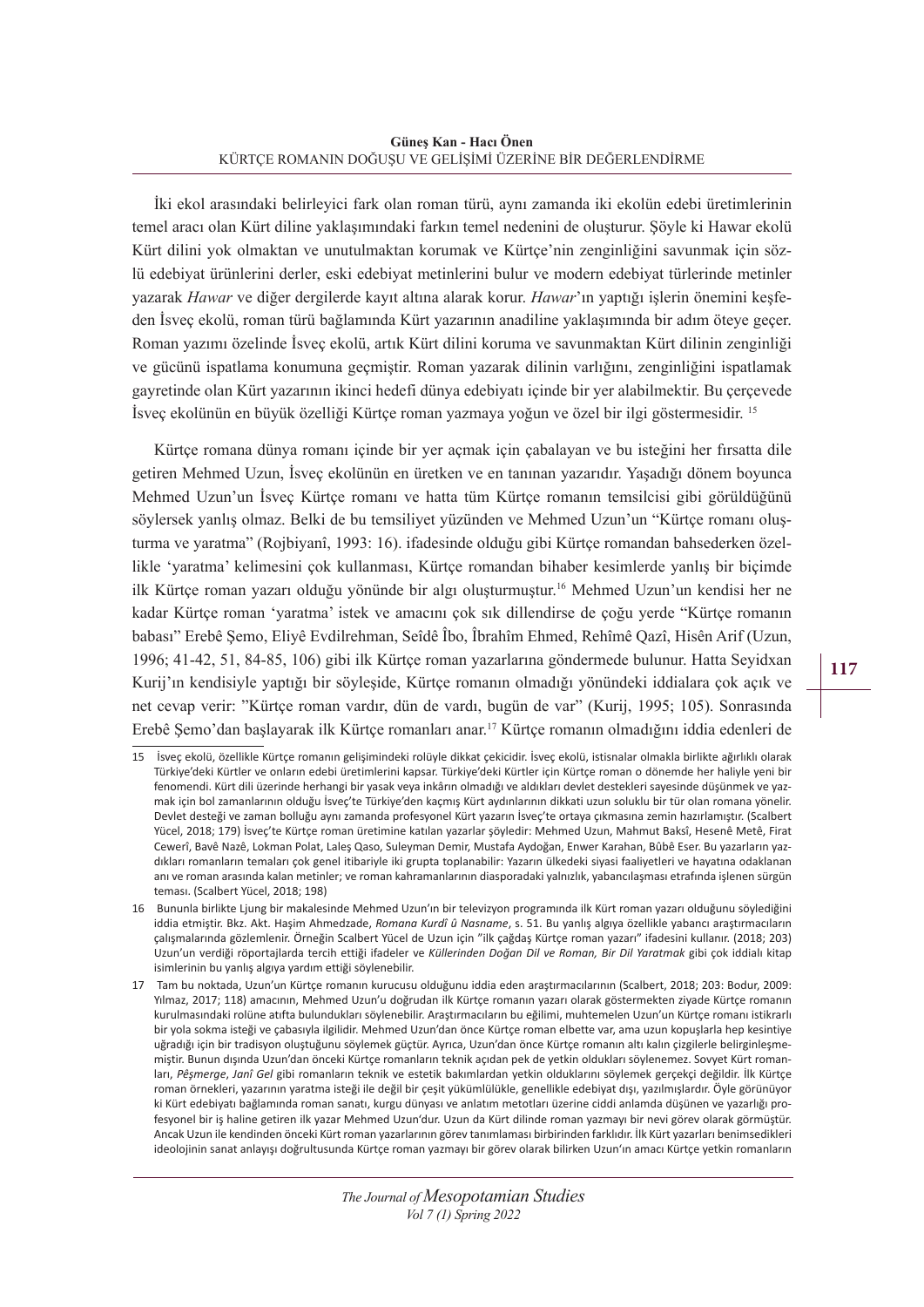iki gruba ayırır: Kürtleri küçük, vahşi ve cahil olarak göstermek isteyen Kürt düşmanları ile ya Kürt edebiyatını bilmeyen ya da siyasi, ideolojik ve şahsi sebeplerle körleşmiş Kürtler (Kurij, 1995: 105).

Çok açıktır ki Mehmed Uzun'un ilk romanı ne bölge bazlı (diaspora veya Kürdistan'ın herhangi bir parçası) ne de diyalekt bazlı (Soranî, Kurmancî, Kirmanckî) ilk Kürtçe roman değildir (Ahmedzade, 2004: 205). Zaten araştırmalarımız çerçevesinde ilk elden yazarın bu yönde bir iddiasına da denk gelmedik. Mehmed Uzun'un asıl önemi; Kürt diliyle roman yazılabileceğini ispat etme, Kürtçe romanı geliştirmek, dünya romanı standartlarında Kürtçe roman yaratma çabası ve en önemlisi Kürtçe romanı sürekli gündemde tutarak dünyaya tanıtmaktır.

Bodur'un tespit ettiği üzere sözlü kültür (özellikle dengbêjlik geleneği), Kürt yazını (klasik Kürt edebiyatı ve Kürt dergiciliği), sürgün edebiyatı ve modernleşme Uzun'un romanlarının temel besin kaynaklarıdır (Bodur, 2009). *Tu* (1985) Uzun'un ilk romanıdır. Diğer romanları: *Mirina Kalekî Rind* (1987), *Siya Evînê* (1989), *Rojek Ji Rojên Evdalê Zeynikê* (1991), *Bîra Qederê* (1995), *Ronî Mîna Evînê Tarî Mîna Mirinê* (1998), *Hawara Dîcleyê* (2001). İsveç'te uzun yıllar yaşamasına rağmen Uzun'un yüzü hep ülkesine dönüktü, asıl amacı kitaplarını Türkiye'deki potansiyel okur kitlesine ulaştırmaktı. Nitekim Türkiye'de Kürt dili üzerindeki baskılar kalkar kalkmaz Uzun'un romanları Türkiye'de yeniden basılan ilk Kürtçe romanların arasında yer almıştır. *Hawara Dîcleyê* romanı ise ilk defa doğrudan Türkiye'de basılmıştır (Scalbert Yücel, 2018: 203). Uzun'un bir amacı da Türkiye'deki Kürtçe bilmeyen okurlara ulaşmaktı. Bu sebeple her bir kitabının Türkçe çevirisine çok özen göstermiştir (Üstündağ, 2019: 88-93). Türkiye'de Uzun'un Türkçe çeviri ve Türkçe yazılmış kitapları Kürtçe kitaplarının satışıyla kıyaslanamayacak denli çok satmıştır. Uzun, bir dönem Türkiye'de ve belli bir ölçüde dünyada en çok tanınan ve bazı kesimler tarafından bilinen tek Kürtçe roman yazarı olmuştur.

Siyasi kişiliğiyle de tanınan Mahmut Baksî'nin gençlik çağı romanı *Hêlîn* (1984) İsveç'teki Kürt diasporası tarafından yayımlanan ilk Kürtçe romandır. (Ahmedzade, 2004, 205) 18 Sendikacı ve TİP'in Batman şubesinin başkanı olan Mahmut Baksî, Kürtçülük ve iki kitabı nedeniyle 15 yıla mahkûm edilir. 1970'te Almanya'ya göç eden Baksî, 1971'de İsveç'e yerleşir. *Hêlîn* dışında Baksî'nin *Gundikê Dono*, *Serhildana Mala Eliyê Ûnis*, *Lawikê Xerzî* isimli romanları vardır (Baksî, 2018). Baksî'nin romanlarında Türkiye edebiyatındaki 'toplumcu gerçekçilik'in etkisi gözlemlenebilir.

Mehmed Uzun'un (2011: 82) genç ve umut verici olarak işaret ettiği Hesenê Metê; bazı Rus yazarlarından yaptığı çeviriler, halk masalları uyarlaması olan *Ardû* ve öykü kitabı olan *Smirnoff* ile Uzun'un övgüsüne mazhar olur. Çok değil iki yıl sonra çıkardığı *Labîrenta Cinan* romanıyla sadece

18 İsveç'teki gibi edebi bir diasporanın oluşmadığı Almanya'da Birîndar'ın *Keça Kurd Xanê* isimli romanı 1982'de, *Soro* romanı 1983'te yayımlanır.

**118**

*The Journal of Mesopotamian Studies Vol 7 (1) Spring 2022*

yazılabileceğini dünyaya göstermekti. Uzun, Kürtçe roman yazmayı uzun erimli bir proje olarak önüne koymuştur. Bu bağlamda Uzun'un iki önemli özelliği ortaya çıkıyor: düşünür ve yaratıcı. İlki roman teorisi üzerine çalışan, dünya romanını yakından takip eden, Kürt edebiyatı ve romanıyla ilgili inceleme ve araştırmalar yapan, nasıl bir Kürtçe roman ortaya koymak gerektiği üzerine düşünen ve ikinci olarak da Kürtçe roman üretiminde bulunan Mehmed Uzun. Dolayısıyla Uzun yaptığı işin gayet farkında olan ve o işin teorisini de yetkinlikle yapan bir yazardır. Uzun sadece romanlarıyla değil Kürt dili, edebiyatı ve romanıyla ilgili yazılarıyla da yol gösterici ve ufuk açıcı olmuştur. Bir dönem Kürt entelektüelleri tarafından çokça taşlanan Uzun'un kendine özgüveni çok da yersiz değildir. Kürtçe romanın "baba"sı olmasa da Kürtçe romanı dünya romanının yanına taşımak için bilinçli bir gayretle çalışan ilk kişidir, denebilir. Yanısıra Kürtçe romanın Kürtler arasında ve dünyada tanınması için yoğun mesai harcamıştır. Uzun'un bir diğer özelliği Kürtçe romanda ilk modernist ve postmodernist açılımlar yapan yazar olmasıdır. Yılmaz, Uzun'a "modernist ve postmodernist Kürtçe romanın babası" payesini verir. (117) Kendinden önceki Kürtçe romanların neredeyse tamamı sosyal gerçekçilik anlayışıyla yazılmıştır. Bu bakımdan Uzun, Kürtçe romana yeni yollar açarak Kürtçe roman geleneğini şekillendirici bir rol oynamıştır.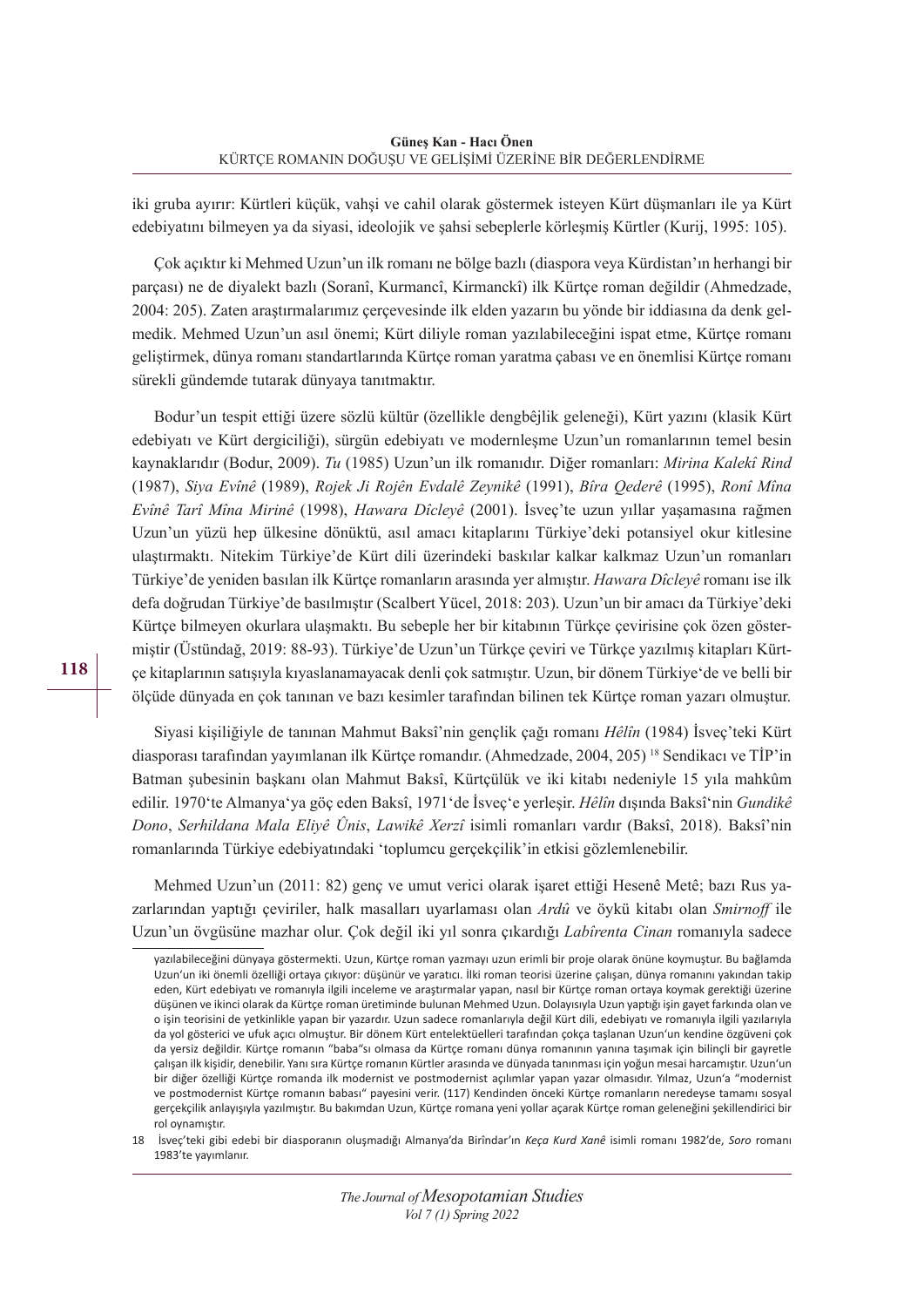öykü alanında değil roman alanında da Kürt edebiyatının en etkili yazarlarından biri olduğunu ispatlayarak Uzun'un övgüsünün yersiz olmadığını gösterir. Metê; dili kullanma biçimi, ironik bakış açısı ve gerçek ile hayal arasında gidip gelen kurgu dünyası ile Kürt edebiyatındaki en özgün yazarların başında gelir. Metê'nin *Tofan*, *Gotinên Gunehkar*, *Li Dêrê, Hefsar* adında dört romanı ve *Kitêba Salê* adında bir öykü kitabı daha vardır. Metê aynı zamanda Türkçe'ye en çok çevrilen yazarlar arasındadır.

İsveç devletinden en fazla finansal destek alan yazarların başında gelen Firat Cewerî'nin Kürt edebiyatı alanındaki asıl başarısı *Nûdem* dergisi ve yayınlarıdır. Çevirmenlik, şiir ve öykü yazarlığının yanında Cewerî, aynı isimdeki yayınevi ve dergi çalışmalarını da aktif bir şekilde yürütmüştür. Nûdem yayınevi birçok Kürtçe eseri yayımlarken 40 sayı çıkan *Nûdem* dergisi de İsveç'teki Kürt diasporası çevresinde edebi bir atmosfer ve canlılık yaratmış ayrıca her görüşten Kürt yazarını bir araya getirme rolü oynamıştır. Dergi 1990'ların ikinci yarısında Türkiye'ye ulaştığında etkisi oraya da sirayet etmiştir (Scalbert Yücel, 2018: 195-198). "Cafe Nûdem" şeklinde hayali bir isim verilen, yayınevinin bir odasında gerçekleşen edebi buluşma ve görüşmeler de İsveç'te Kürt yazarının oluşması ve biçimlenmesinde büyük rol oynamıştır (Scalbert Yücel, 2018: 215). 2001 yılında *Nûdem* dergisinin yayınına son verdikten sonra roman yazmaya yönelen Cewerî'nin ilk romanı *Payîza Dereng*'tir. İlk romanı *Ez ê Yekî Bikujim*, *Lehî* ve *Marîa Melekek Bû, Derza Dilê Min* izler.

İsveç ekolü içinde de adı anılan Bavê Nazê, Kürt yazarının yersiz yurtsuzluğuna en iyi profili oluşturur. 1946'da Mardin'de doğan yazar; 1957'de Suriye'ye geçer, 1969'da da Sovyetler Birliği'ne geçiş yapar. 1980'de Moskova Üniversitesinde doktorasını tamamladıktan sonra 1981'de Suriye'ye döner ama 1983'te yine Sovyetlere gitmek zorunda kalır. Yazar 1985'te İsveç'e geçer ancak 1988'de tekrar Sovyetlere döner. Sovyetlerde farklı gazetecilik faaliyetlerinde bulunan yazar, 2003 yılında Kürdistanı Bölgesi'ne giderek Duhok Üniversitesi'nde edebiyat dersleri vermeye başlar ve halen oradadır. Nazê'nin oldukça hareketli yaşam serüveni, onu hangi edebiyat evresinde konumlandırmak gerektiği konusunda araştırmacıların kafasını karıştıracak mahiyettedir. Ama en azından kısa bir dönem için de olsa adı İsveç ekolü içinde anılır. Gerçekçilik anlayışının en iyi uygulayıcılarından biri olan Nazê'nin ilk romanı, Ç*iyayên Bi Xwînê Avdayî* ilk olarak 1978'de Arapça, 1981'de Rusça ve nihayet 1988'de Kürtçe yayımlanır. *Miriyê Heram*, *Dara Pelweşiyayî*, *Stokholmê Te Çi Dîtiye Bêje* (1985) yazarın romanlarından birkaçıdır.

# **f. Türkiye'de Kürtçe Roman**

İsveç diasporasında Kürtçe roman iyi bir gelişim dönemi yaşarken Türkiye'de değil Kürtçe roman yazmak tek bir Kürtçe cümle yazmak bile ağır cezalara sebep olabiliyordu.19 Zira Türk kanunlarında Türkçe dışında herhangi bir dilde yazmak yasaktı. Bu yüzden 1960'lı yıllara kadar Türkiye'de Kürtçe adına herhangi bir üretim yoktur. Ancak bütün yadsıma, yasaklama ve yok saymalara rağmen Türk kanununda yasal düzenlemeye gidilmeden önce de tek tük Kürtçe kitaplar yazılmıştır. Bir yazısında Kürtce bir stranın birkaç dizesine yer verdiği için tutuklanan Musa Anter, ironik bir biçimde tutuklandığı hücrede tamamı Kürtçe bir piyes yazar. Yazar piyesi 1960'ta yazmasına rağmen piyesin basılması **119** 

<sup>19</sup> Abartılı gelebilir, ancak gerçekten de öyleydi. Musa Anter'in 1959 tarihli *Kımıl* kitabı bu durumun en somut örneğidir. Anter, İleri Yurt gazetesindeki yazılarını bu kitapta bir araya getirir. Hepsi Türkçe yazılmış gazete yazılarından birinin adı *Kımıl*'dır. Söz konusu yazıda Anter, Kürtçe birstranın birkaç dizesine yer vermiştir. Türkiye'nin en büyük gazeteleri durum hakkında son derece olumsuz haberler yapar. Çok geçmeden Anter ve İleri Yurt'un sorumlusu Canip Yıldırım'a dava açılır. Ardından Anter tutuklanır. (Uzun, 2011; 78) İşin ironisi şudur ki Anter tamamı Kürtçe olan *Birîna Reş*'i gönderildiği hücrede kaleme alır.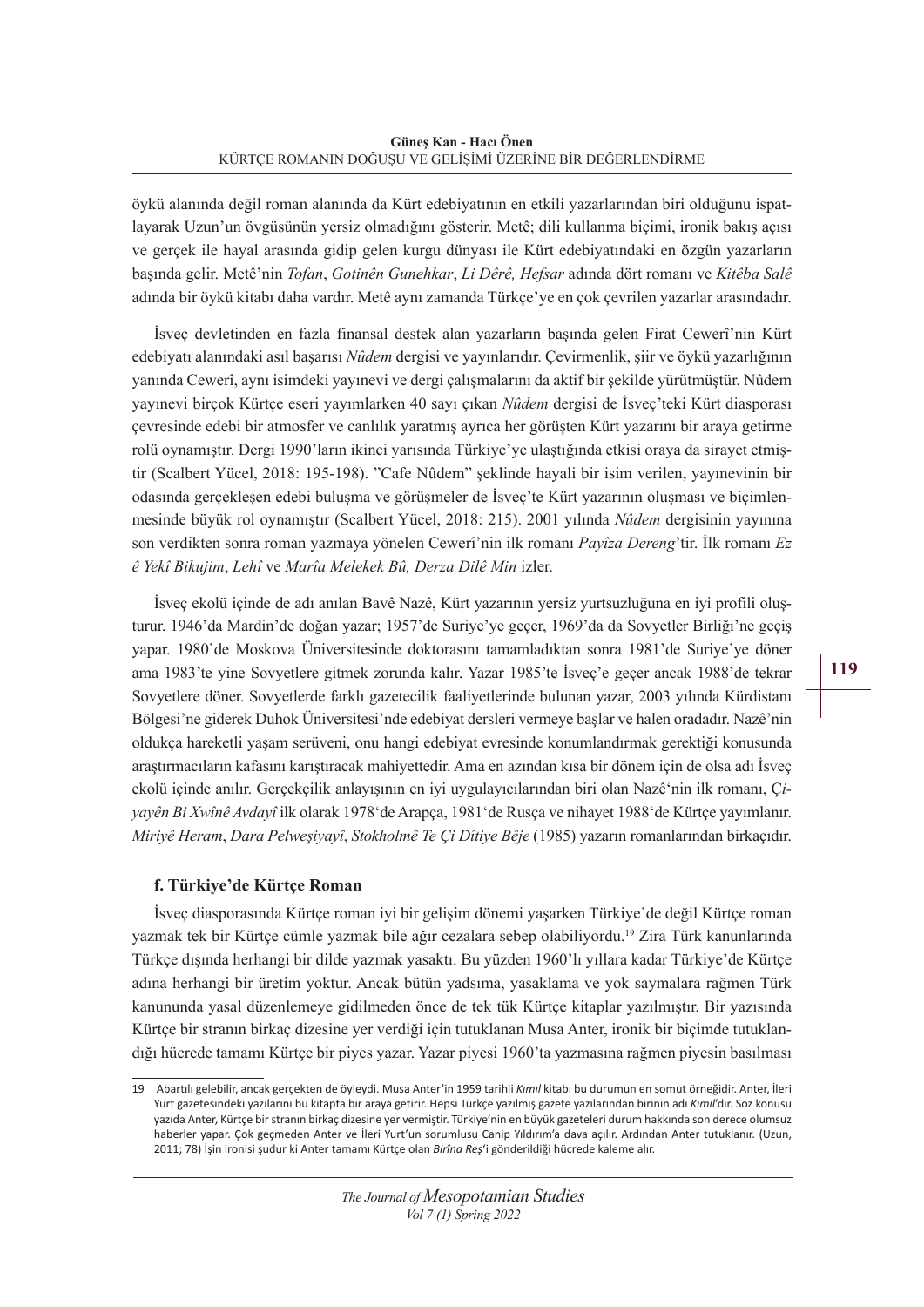**Güneş Kan - Hacı Önen** KÜRTÇE ROMANIN DOĞUŞU VE GELİŞİMİ ÜZERİNE BİR DEĞERLENDİRME

1965'i bulur. Türkiye'de yayımlanan ilk Kürtçe kitap, *Birîna Reş*'tir (Scalbert Yücel, 2018: 169: Uzun, 2011: 79). Bunu Mehmet Emin Bozarslan'ın 1978 yılında yayımladığı *Meyro* isimli öykü kitabı izler. Türkiye'deki bu ilk Kürtçe kitapların ana temaları; genellikle kırsalda yaşayan Kürtler'in sert yaşam koşulları, çaresizlik, geri kalmışlık, cahillik ve bunların yol açtığı sorunlardır (Scalbert Yücel, 2018: 170Ü Uzun, 2011:80). Türkiye'de Kürtçenin yasaklı olduğu dönemlerdeki Kürtçe yazma çabasından bahsederken yayın serüveni Diyarbakır'da başlayıp İsveç'te sonlanana kadar düzenli aralıklarla çıkan *Tirêj*20 (1979-1980) dergisi atlanmamalı. İlk Kürtçe çiftlehçeli (Kurmancî-Kirmanckî) dergide yazan Rojen Barnas, Berken Bereh ve Arjen Arî çağdaş Kürt şiirinin ağır kilometre taşlarıdır. Rojen Barnas ve Arjen Arî, derginin Türkiye'deki yayımı durunca şiirlerini diasporadaki Kürtçe dergilere gönderir (Scalbert Yücel, 2018: 174: Laleş, 2012: 371). Dergide yazıları yayımlanan ve daha sonra İsveç'e yerleşen Malmîsanij ise özellikle Kirmanckî, Kürt aydınları, Kürt cemiyetleri ve Kürt gazeteciliği ile ilgili inceleme ve araştırmalarıyla Kürdoloji alanına önemli kazanımlarda bulunmuştur. Türkiye Cumhuriyeti'nin kuruluşundan 1992 yılına kadar yani 69 yıllık uzun bir süre zarfında Türkiye'de yayımlanmış tek Kürtçe roman Erebê Şemo'nun *Şivanê Kurd* eseridir.21 *Şivanê Kurd*, 1935 yılındaki Sovyetlerdeki ilk baskısından yıllar sonra nihayet 1977'de Türkiye'de basılır (Ahmedzade, 2004: 212).

Türkiye'den gitmek zorunda kalan Kürtler tarafından 1935'te ilk örneği verilen, Sovyetler Birliği ve İsveç diasporası olmak üzere diasporanın iki kanadı üzerinden geliştirilen Kürtçe roman, 60 küsur yıllık bir aradan sonra en sonunda Türkiye'de de varlık gösterir. Türkiye'de Kürt dili, edebiyatı ve kültürü ile ilgili diğer gelişme ve serbestleşmelerle birlikte Kürtçe romanın yazılmasını mümkün kılan asıl etken, 1991'de Turgut Özal başkanlığında 1983 tarihli 2932 sayılı yasanın yürürlükten çıkarılmasıdır. Böylece Kürt dili kullanımı ve tanınması önündeki engeller büyük oranda ortadan kalkar ve Kürt edebiyatının gelişmesi için fırsat doğar (Blau, 2017: 36). Buna rağmen yasal düzenlemeden ancak 8 yıl sonra Kürtçe roman Türkiye'de yayımlanır. Günlük yaşam ve resmi kurumlarda kullanılmayan, yazılı ve basılı materyallerin olmadığı, olsa da ulaşmanın çok zor olduğu, sadece ev içinde kullanılan bir dil ile hem görece uzun bir zaman hem de yetkin ve esnek bir dil isteyen bir tür olan roman yazmak elbette kısa sürede mümkün olmayacaktı.

Kürt dili üzerindeki yasak ve baskının kaldırılmasıyla birlikte Kürt dili, edebiyatı ve kültürüyle ilgili diğer çalışmalar bu kadar sabırlı olmayacaktı. 1991'de İstanbul'da kurulan *MKM (NÇM)* ile 1992'de İstanbul'da kurulan İstanbul Kürt Enstitüsü; Kürt dili, edebiyatı, kültürü, tarihi, sanatı, müziği ile ilgili çalışmaların merkezi olur.<sup>22</sup> Kısa bir süre sonra Kürtçe yazmaya başlayan yazarların ya doğrudan ya da dolaylı olarak yolları bu merkezlerden geçmiştir. Nitekim *MKM* gerek Kürtçe kursları gerekse de bünyesinde çıkan *Rewşen* (1992-1996), *Jiyana Rewşen* (1996-2001) ve *Rewşen-name* (2003) dergileri yoluyla adeta okurlarının yazılı Kürtçe'yi öğrenme ve konuştukları Kürtçeyi geliştirmenin ana kaynakları olur.<sup>23</sup> İstanbul Kürt Enstitüsü'nün çıkardığı Türkçe-Kürtçe (2000) ile Kürtçe-Türkçe

<sup>20</sup> Derginin sadece 4 sayısı Türkiye'de yayınlanmıştır. (Scalbert Yücel, 2018: 175)

<sup>21</sup> 1991 yılına kadar Türkiye'de yayımlanan toplam Kürtçe kitap sayısı ise sadece 13'tür. Scalbert Yücel, hazırladığı tabloda kitap adı ve türünü vermeden sadece yıllara göre kitap sayılarını gösterir. Muhtemelen o zamana kadar yayımlanan kitap sayısı, Musa Anter'in Birîna Reş, M. E. Bozarslan'ın Meyro ve Kürt alfabesi dışında Tirêj, Dicle-Fırat, Deng, Roja Newe gibi dergileri ve başka çalışmaları da kapsıyor. (Scalbert Yücel, 2018; 246)

<sup>22</sup> Kısa süre sonra *MKM*'nin Türkiye'nin farklı büyük kentlerinde şubeleri açılır. 2000'li yıllardan sonra Kürt yayınevleri, dergileri gibi İstanbul Kürt Enstitüsü de Diyarbakır'a yönelir ve bir şubesini orda açar.

<sup>23</sup> Kürt dergiciliğinde özel bir yeri olan ve en uzun süreli yayınlardan biri olan *Nûbihar* dergisinin (1992) de Kürt dili öğrenimi ve gelişmesinde önemli bir yeri olmakla birlikte bu çalışmanın kapsamı dışındadır. Modern edebiyatın bir türü olan Kürtçe romanın ortaya çıkması ve gelişiminde etkili olan çalışmaların incelendiği bu çalışmada *Nûbihar*, dini misyonu, klasik edebiyata olan meyli sebebiyle konu dışı kalmaktadır.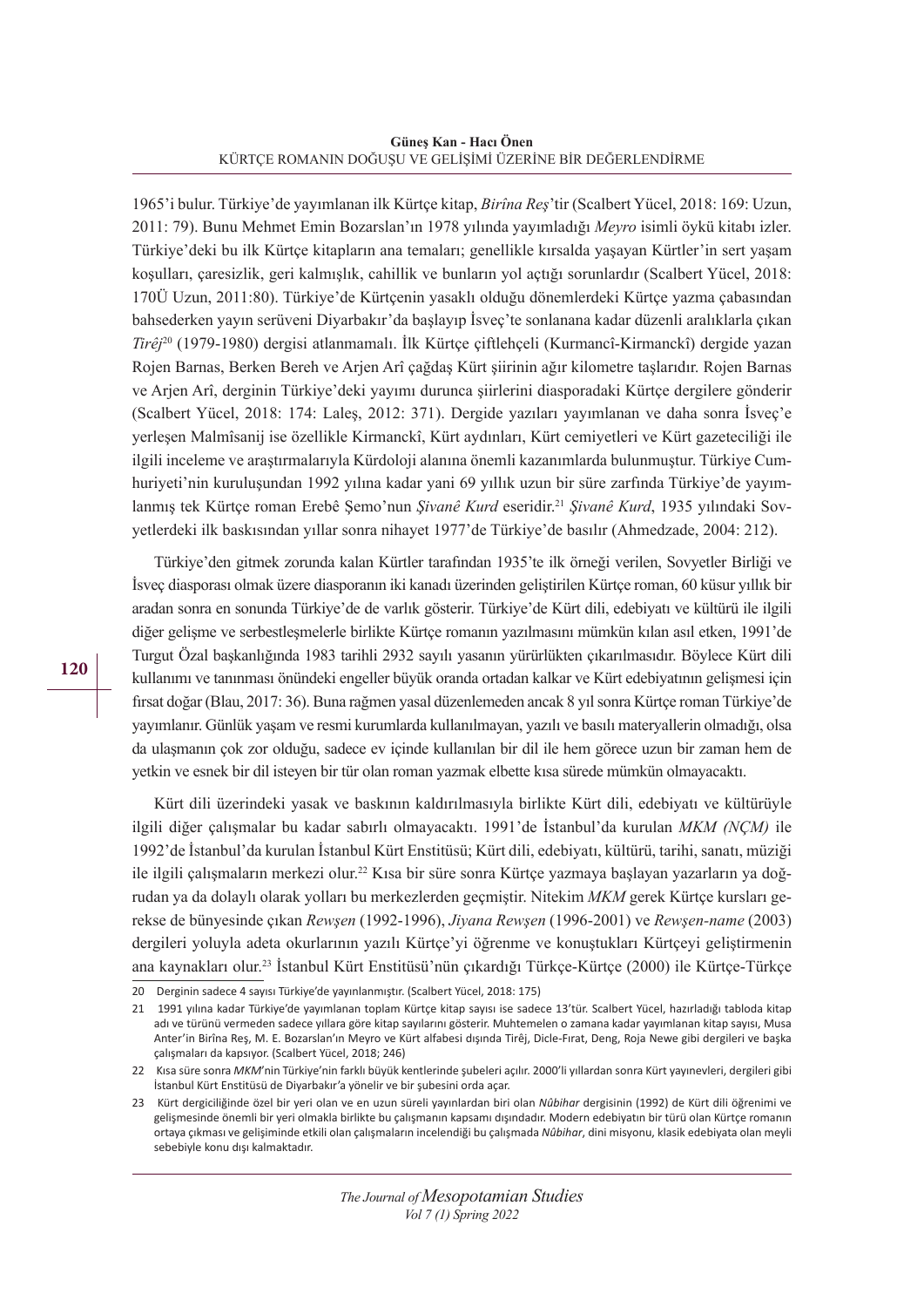**Güneş Kan - Hacı Önen** KÜRTÇE ROMANIN DOĞUŞU VE GELİŞİMİ ÜZERİNE BİR DEĞERLENDİRME

(2004) geniş kapsamlı sözlükler, Kürtçe kelime dağarcığını geliştirmek isteyenlerin başucu kitapları olur (Scalbert Yücel, 2018: 119-120). Bu dergiler ve sözlükler Kürtçe okur ve yazarını, neredeyse eş zamanlı olarak yetiştirir. Bu dergilerdeki Kürtçe metinleri okumak isteyen okurun en büyük yardımcısı sözlükler olacaktır. Yazılı Kürtçeyi büyük oranda bu dergilerden öğrenen Türkiye'nin ilk Kürtçe okur kitlesi sayılan bu okurlar, kısa süre sonra başlarda amatör olan yazılarını bu dergilere göndereceklerdir. *Hawar* ile başlayan Kürt yazar yetiştirme misyonu, İsveç diasporasında *Nûdem* dergisi ile takip edilir. Türkiye'de 90'larda çıkan dergiler, özellikle *Rewşen* grubu dergileri, bu misyonu yoğun bir biçimde yürütür. Rewşen grubu dergilerinde yazıları yayınlanan Kawa Nemir, M. Zahir Kayan, Dilawer Zeraq, Cîhan Roj, Yaqob Tilermenî, Îrfan Amîda, Rênas Jiyan, Çiya Mazî, Berken Bereh, Salih Kevirbirî, Serkeft Botan, Edîp Polat, Şêxmûs Sefer, Lal Laleş, Arjen Arî, Remezan Alan, Osman Mehmed, Dost Çiyayî gibi bazıları sonradan Türkiye'deki modern Kürt edebiyatının belirleyicileri olacak isimler bu dergi geleneğinde yetişir. Arjen Arî ve Berken Bereh gibi bazı isimler hariç bu isimlerin çoğunluğu Kürtçe okuma-yazmayı 90'lı yıllarda öğrenmiş, 90'lı yılların ortalarında yazmaya başlamış ve 2000'li yılların başında kitaplarını yayımlamışlardır. Bu yazarların geneli o dönemde üniversite okumakta ya da üniversiteyi yeni bitirmiş, devlet memuru ve hatta çoğunluğu öğretmendi. Bu yazarlar, "Rewşen Kuşağı" olarak adlandırılmıştır. Zaten *Jiyana Rewşen* ve devamındaki *Rewşen-name*'nin amacı, yeni bir nesil/ekol meydana getirmekti. Türkiye'deki ilk Kürt yazarların yaratılmasında büyük rolü dikkate alındığında bu amaca ulaşıldığı görülür. Rewşen kuşağı yazarları daha sonra Sî, Bajar, Belkî ve Lîs yayınevleri ile *W* dergisi gibi alanlarda yeniden şekillenecektir(Scalbert Yücel, 2018; 184-188/199-200).

Türkiye'de Kürtçe romanın ortaya çıkmasında *Rewşen* grubu dergilerinin rolü hiçbir surette yadsınamaz.24 Bir bakıma Kürtçe okur-yazarlık eğitim merkezi olan bu dergiler, modern edebiyatın şiir, kısa düzyazı, tiyatro gibi türlerinde yazabilen yazarlara kapı açar. 1990'ların sonuna gelindiğinde ise bu dergiler, yazarlarını artık roman yazabilecek donanımlarla donatmışlardır: Kürtçe kelime dağarcığı, görece standart bir Kürtçe ve edebi bir dil. Romanlar doğrudan buralarda tefrika edilmese de bu dergiler, Türkiye'de Kürtçe roman yazmanın zeminini hazırlayan bir rol oynamışlardır. Nitekim Türkiye'deki ilk Kürtçe roman yazarları bu dergi çevrelerinden çıkmıştır: Îbrahîm Seydo Aydoğan, Remezan Alan, Yaqob Tilermenî, Mîran Janbar. Benzer biçimde bu dergilerde yazan ve daha sonra şair kimliğiyle tanınan bazı şahsiyetler günümüzde şiiri bırakıp roman yazmaya yönelmişlerdir. Dilawer Zeraq, Îrfan Amîda, Rênas Jiyan gibi Türkiye'deki modern Kürt edebiyatında şair kimlikleriyle öne çıkan kişilerin peş peşe roman çıkarmaları, roman türünün günümüzde daha çok talep görmesiyle açıklanabilir. Benzer durum *okuma grupları*na katılan bazı okurların Kürtçe yazmaya öykü yazmakla başlayıp roman türüne yönelmesinde de görülür.

Kürtçe roman ile ilgili inceleme ve tartışmalarda problematik bir durum arz eden konulardan biri, bir Kürtçe roman geleneğinin olup olmadığıdır. Haşim Ahmedzade'nin de altını çizdiği gibi ulusal bir

<sup>24</sup> Dergilerin (özellikle*Hawar,Nûdem*, *Rewşen* grubu) Kürtçe romanın ortaya çıkmasındakirolü ile bazıOrtadoğu ülkelerinde, örneğin Türkiye, gazete ve dergilerin romanın ortaya çıkışı ve gelişmesindeki rolü birbirine karıştırılmamalıdır. Türk romanları, doğuşundan uzun bir süreye kadar çoğunlukla önce bir gazetenin ya da derginin hersayısında parça parça yayınlanır, daha sonra genellikle kitap olarak çıkardı. Türk edebiyatında tefrika roman geleneği, 1950'li yıllar gibi, geç bir döneme kadar devam eder. Örneğin Yaşar Kemal'in İnce Memed romanıtek parça olarak çıkmadan önce *Cumhuriyet* gazetesinde 1953-54 yılları arasında tefrika olarak basılır. Bkz. Tefrika yoluyla yayımlanan Türk Romanları. http://edebiyat.k12.org.tr/listeler/Tefrika+Yoluyla+Yay%C4%B1mlanan+T%C3%BCrk+Romanlar%C4%B1/6. Kürt edebiyatında tefrika roman olgusuna, örneğin Kürdistan Bölgesi'nde, rastlanmakla birlikte bu, bir gelenek oluşturmayacak kadar istisnai bir durumdur. Bununla birlikte Kürt gazeteciliği ve dergiciliği, Kürtçe romanın ortaya çıkmasında önemli bir yere sahiptir. Kürt gazete ve özellikle edebi dergilerinin önemi, Kürt yazarını roman yazabilecek donanım ve birikimle donatmasından gelir.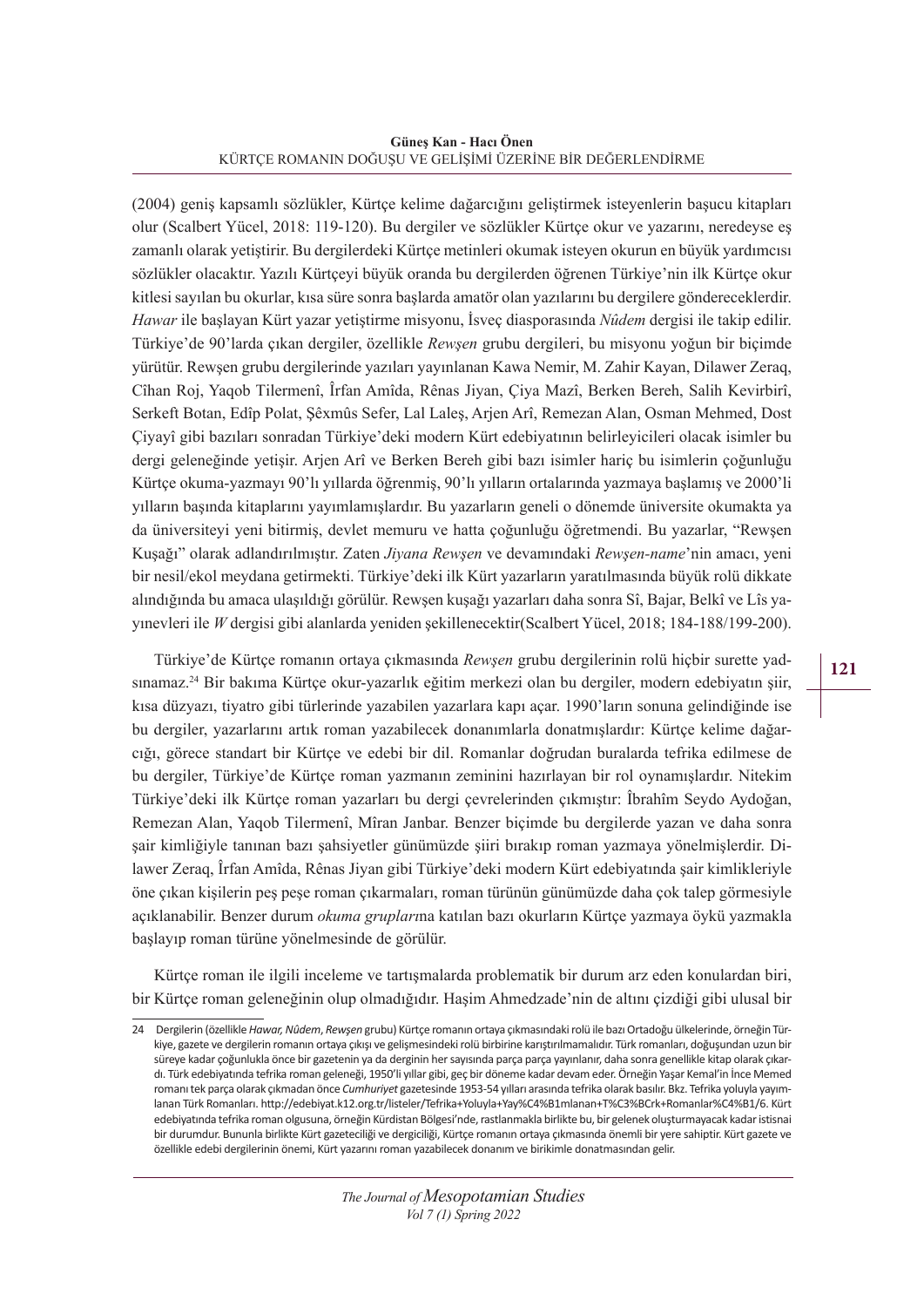**Güneş Kan - Hacı Önen** KÜRTÇE ROMANIN DOĞUŞU VE GELİŞİMİ ÜZERİNE BİR DEĞERLENDİRME

vatanın sınırları dâhilinde dolayısıyla kültürel, toplumsal ve siyasi bağlamlarda organik bağlar ile düz çizgisel hatta ilerleme anlamında ulusal bir Kürt edebiyatı ve dolayısıyla Kürtçe roman geleneğinden bahsetmek mümkün değildir. Ancak Kürtçe romanın uzmanları ve tarihçileri genellikle coğrafik, diyalektik ve alfabetik farklılıkları görmezden gelerek Kürtçe romanı bir bütün olarak değerlendirme çabasındadırlar (2011: 128). Kürtçe roman yazarlarının ortak dil, kültür ve geçmişe ait olmaları ve Kürt yazarın diğer parçalardaki Kürtçe romanlarına ulaşma ve onlardan beslenme çabası, bir dereceye kadar bir Kürtçe roman geleneğinden bahsetmeyi mümkün kılar. Ancak Kürt edebiyatını ulusal ve bütünlüklü bir fenomen olarak görme niyet ve çabalarının ötesinde modern Kürt edebiyatı ve romanını mikro bazda organik ilişkiler ve doğrudan birbirinden beslenme bağlamında Irak-İran Kürdistanı ile Diaspora (Sovyetler Birliği, Hawar ve İsveç ekolleri)-Türkiye-Suriye Kürdistanı olmak üzere iki gelenek şeklinde ele almak daha gerçekçi olacaktır.25 Bu bağlamda Türkiye'deki modern Kürtçe edebiyat ve roman; Sovyetler Birliği, *Hawar* ve İsveç Kürt edebiyatından beslenir. Ancak bir taraftan da kendinden önceki bu ekollerin oluşturduğu gelenek içinde kendine yeni bir yol bulmak adına onlardan ciddi anlamda bir kopuş da gerçekleştirir (Laleş; 2012: 372). Kendinden önceki gelenekten gerektiği kadarıyla beslenir ama eğer hiçbir değişiklik ya da yenilik yapmadan onların çizgisinden gitseydi bir taklitten ibaret olacaktı. Bu sebeple beslendiği kaynaklara eleştirel bir bakış ve kaynaktan belli sapmalar kaçınılmaz olur. Bu çerçevede Türkiye'deki Kürtçe roman, Kafkas ve İsveç romanının belli bir ölçüde devamı ve bir ölçüde de bu gelenekten bir kopuş olarak değerlendirilmelidir.

1980'ler boyunca Stockholm'u mesken tutan Kürt edebiyatı ve yazarları 1990'lardan sonra yavaş yavaş İstanbul'a yönelir. 1990'larda Kürt gazete ve yayınevlerinin neredeyse tamamının İstanbul'da konumlanması, İstanbul'u Kürt entelektüel ve yazarlarının vazgeçilmez merkezi yapmıştır. 2000'li yıllarının başında OHAL'ın kaldırılması ve Kürt siyasetindeki gelişmelerin de etkisiyle Diyarbakır Kürt yazar ve entelektüel, yayınevi, dergi ve kurumlarının hâkim mekânı olur. Birbirinin devamı olan bu merkezler aynı zamanda birbirleriyle bir çeşit rekabet halinde olmuşlardır. Nihayetinde Kürt edebiyatının başkenti hali hazırda Diyarbakır'dır (Scalbert Yücel, 2018: 214). Diasporada doğup gelişen Kürtçe roman artık gerçek anlamda yurdunda yeşermeye başlar.

Türkiye'de ortaya çıkan Kürt yazarların diasporadaki Kürt yazarlardan en önemli farklarından biri siyasi bir parti veya çevreyle doğrudan bağlantılı olmamalarıdır. Doğrudan bir siyasi partinin üyesi olan veya aktif siyasi faaliyetlerde bulunanlar olsa bile istisnadır (Scalbert Yücel, 2018: 186).26 Yeni dönem Kürt yazarını İsveç Kürt yazarından ayıran asıl fark Kürtçe yazma motivasyonundaki dönüşümdür. Bize göre yeni dönem Kürt edebiyatı ve özellikle romanının en kritik özelliği, Kürtçe yazma motivasyonun yer değiştirmesidir. Mehmed Uzun'un şahsında İsveç Kürt yazarının asıl amacı, Kürt diliyle roman yazılabileceğini ispat etmektir. O dönemdeki yazar söyleşileri veya romanla ilgili incelemelere bakıldığında Kürtçe romandan bahsedilirken Kürt dili vurgusunun çokça yapıldığı gö-

<sup>25</sup> Mehmed Uzun, modern Kürt edebiyatını Irak-İran, Sovyetler Birliği ve Türkiye-Suriye olmak üzere üç farklı grupta inceler. (Uzun, 2011) İsveç ekolünü ayrı bir dönem olarak almaz, Türkiye'de üretilen edebiyatın içinde gösterir. Bizce, İsveç ekolü farlı dinamik, şart ve motivasyonların ürünü olarak değerlendirilmekle birlikte Sovyetler Birliği, İsveç, Suriye ve Türkiye Kürtçe romanı bir arada incelenmelidir.

<sup>26</sup> Scalbert Yücel'in bu iddiası, bir dereceye kadar doğru olsa da Türkiye'deki Kürt yazarların Kürt siyasetinden tümüyle uzak olmadığını not düşelim. Her ne kadar siyasi partilerde doğrudan aktif rol almaktan uzak dursalar da Kürtçe yazmaları bile başlı başına siyasi bir duruş anlamına geliyordu. Nitekim Türkiye'deki çoğu Kürt yazarın tam da siyasi duruşları nedeniyle bir cezaevi, hiç olmasa gözaltı serüveni olmuştur.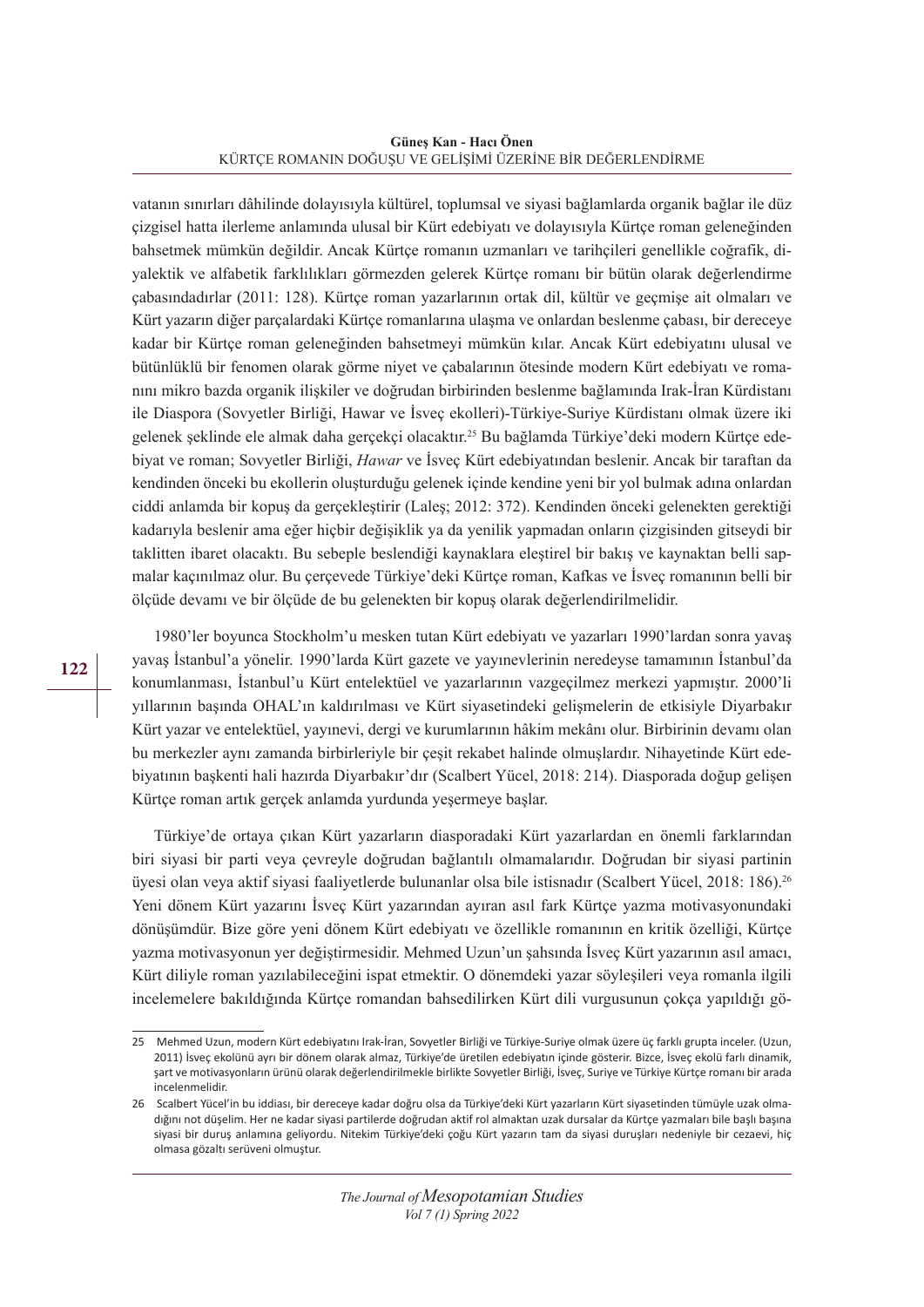rülecektir. Temel amaç, dünyadaki diğer milletlerin katıldığı kervana "uygar ve kadim bir dili" olan Kürtlerin de katılabileceğini dünyaya ilan etmektir. Kervana daha önce, 1935'te girilmişti zaten ama İsveç Kürtçe romanı hem bu kervana biraz daha gelişmiş örnekler katmak hem de katıldığını dünyaya yüksek sesle duyurmak bakımından misyonunu başarıyla yerine getirmiştir. Diaspora Kürtçe romanından beslenen ve belli bir ölçüde devamı sayılabilen Türkiye'deki Kürtçe roman bir adım öne geçer. 1990'lar sonrası Kürt yazarları, Kürtçe romanın kervana dâhil olduğunu bilir ancak diğer millet ya da dillerin romanıyla kıyaslandığında çok az Kürtçe roman yazıldığını fark eder. Bu çerçevede 1990'ların sonunda ilk örnekleri çıkaran Türkiye'deki Kürt yazarının roman yazmasının temel motivasyonu, "gecikmişlik duygusunu" telafi etmeye yöneliktir. Diaspora Kürtçe romanı Kürtçe'nin varlığı ve yetkinliğini ispatlarken; 1990'lar sonrası Kürtçe romanı çok sayıda örnekle gecikmişliğin acısını çıkarmak ister. Kürtçe roman artık daha sabırsız ve acelecidir, Kürtçe roman açısından artık kendi şahsında Kürt dilini ispat etmek değil bizzat kendini ispat etmenin zamanı gelmiştir.

Türkiye'deki Kürtçe romanın başlangıç yılları olarak varsayabileceğimiz 1999 ve 2009 yılları arasında yazılan roman ve yazarları şöyle sıralanabilir: *Reş û Spî* (1999) - Îbrahîm Seydo Aydoğan, *Kejê* (2001) ve *Mişextî* (2009) - Adil Zozanî, *Saturn* (2002) - Remezan Alan, *Li Qeraxê Şevê* (2002) - Kemal Örgün, *Gulên Azadiyê* (2003) - Qahir Firat, *Ardûda* (2004) - Mîran Janbar, *Jar Lê Sermest* (2004) - Lokman Ayebe, *Sêbareya Mêrdînê* ( *Kitim* 2005, *Qerebafan* 2009, *Bavfileh* 2009) - Yaqob Tilêrmenî, *Bêhna Axê* (2005) - Omer Dilsoz, *Nameyek Ji Xwedê Re* (2007) - Yunus Eroğlu, *Ristemê Za*l (2007) - Edîp Polat, *Rojnivîska Spînoza* (2008) - Şener Özmen, *Gîtara Bêtêl* (2009) - Cîhan Roj.

Türkiye'de Kürtçe romanın ortaya çıkmasında önemli rol oynayan bu yazarlardan bazıları ilk romanlarıyla yetinmiş, bazıları birer roman daha yazmış, bazıları ise roman yazarlığını günümüze dek getirmiştir. Bu yazarlardan bazıları romanın yanı sıra Kürt edebiyatı, özellikle Kürtçe romanla ilgili akademik çalışmalarıyla da tanınır. Türkiye'de yaşayan Kürtler tarafından yazılan bu ilk romanların bazıları, örneğin *Saturn*, *Sêbareya Mêrdînê*, *Nameyek Ji Xwedê Re* ve *Rojnivîska Spînoza*, kurgulama ve anlatı teknikleri bakımından beklentilerin ötesinde ve şaşırtıcı derecede başarılıdır. Türkiye'deki bu ilk dönem Kürt yazarların İsveç ve onun üzerinden Hawar Ekol'nün kaynakları ve Kafkas romanı ile *Janî Gel*, *Pêşmerge* gibi diğer parçalardaki Kürt romanlarına ulaşması ve ayrıca Türkiye'de edebiyat dünyasındaki canlılık, bu ilk romanların başarısına belli derecelerde katkı sağlamıştır. Bu başarıda rol oynayan bir diğer etken, yazarların eğitim durumları ve muhtemelen aktif siyasetin dışında durup yazma edimini temel bir uğraşı olarak benimsemeleridir. Bu yazarların bazıları Türkiye'nin en iyi üniversitelerinde, hatta bazıları doğrudan farklı dillerin dil ve edebiyat bölümlerinde okumuş, üniversite eğitiminin dışında da kendini iyi yetiştirmiş bireylerdir. Bazıları eserleri orijinal dilinden çevirmek bazıları edebiyat ve roman teorisi üzerine yazmak suretiyle edebiyat ile içli dışlıdır.

Türkiye'deki durum bağlamında son on yılda aktif olan *okuma grupları*nın Kürt yazar yetiştirme misyonu bakımından önemli bir rol oynadığı söylenebilir. *Okuma grupları*nın Kürt yazarın yetişmesine katkısı birkaç açıdan kayda değerdir. İlk olarak dergi veya başka basılı bir ürün ile *okuma grupları*nın yazarlığın şekillenmesine katkısı arasında bir fark olduğu görülür. Basılı bir ürün okurken birey yalnızdır ve okuduğunu anlamlandırma sürecinde başka bir okurla etkileşimi söz konusu değildir. Düzenli aralıklarla, üzerinde anlaşılan bir romanın okunup gelindiği *okuma grupları* ise aynı metnin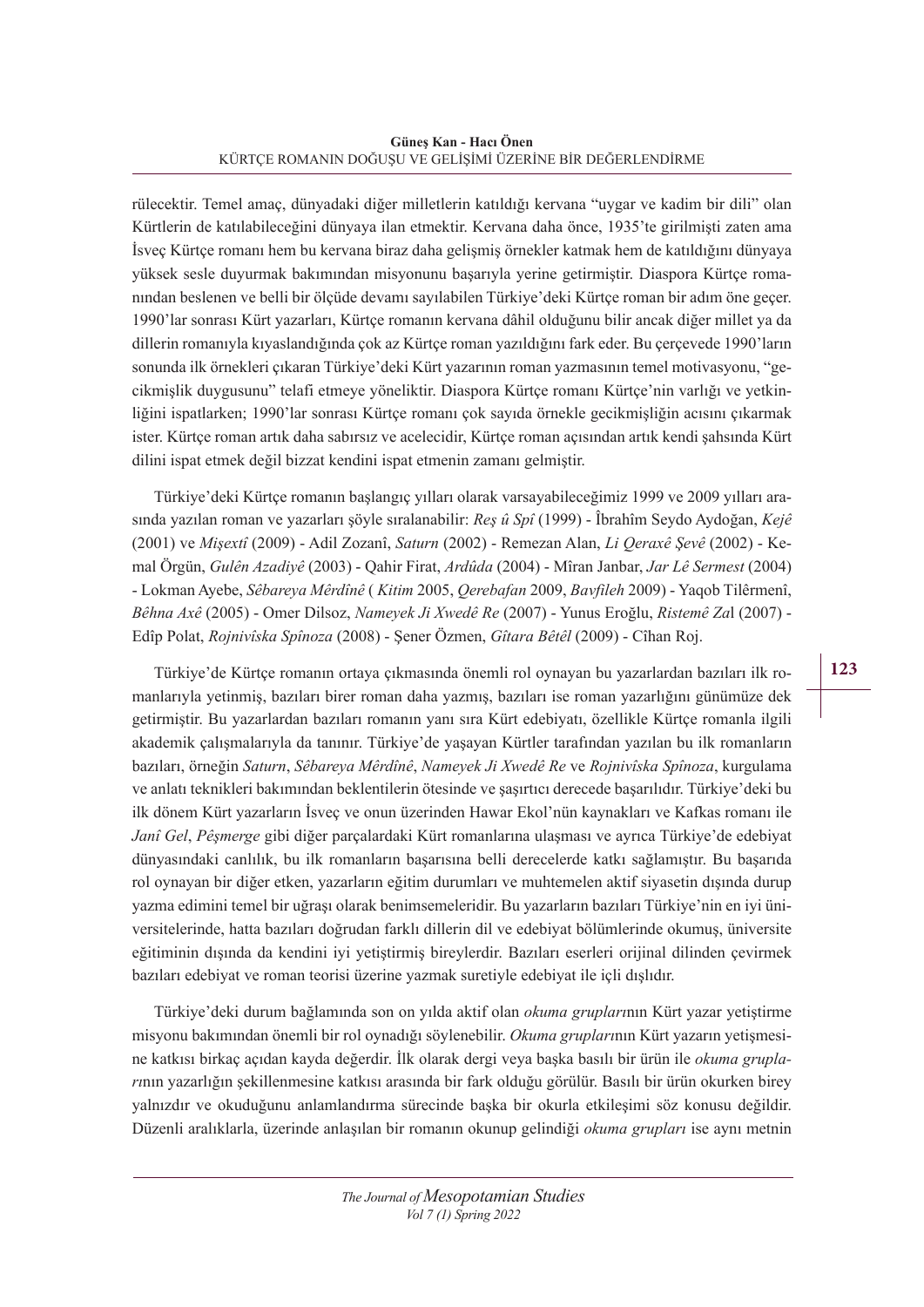farklı kişilerce anlamlandırıldığı ve analiz edildiği mekânlarıdır. Bu bakımdan yazarlık birikimi buralarda şekillenen kişilerin edebi bir metnin okur tarafından alımlanma biçimlerinin farkında olarak yazacağı düşünülebilir. İkinci olarak *okuma grupları*na bazı kişilerin sıradan bir okur olarak girip yazar olarak çıkması, okuma faaliyeti ile yazma arasında doğrudan bir ilişki olduğuna dikkat çeker. Tahir Taninha, Hesen İldiz, Erol Şaybak, Burhan Tek, Mem Zînistanî gibi son dönem Kürtçe roman yazarları, Diyarbakır başta olmak üzere farklı şehirlerdeki *okuma grupları*nın katılımcısı olmuştur. Bu şahsiyetlerin aktif olarak okuma günlerine katılmaları hatta bu etkinlikleri organize etmeleri, okuma faaliyeti ile yazma eylemi arasındaki ilişki bağlamında bu grup okumalarının Kürt yazarın yetişmesinde önemli bir rol oynadığını ortaya koyar.<sup>27</sup>

Türkiye'de Kürt romanlarının tamamına yakını Kurmancî lehçesindedir ancak çok az sayıda da olsa Kirmanckî lehçesinde de roman yazılmıştır. İlk Kirmanckî romanı, Deniz Gündüz'ün 2000'de yayımladığı *Kilama Pepûgî*'dir. Diğer ilk Kirmanckî romanları sırayla şöyledir: *Gula Çemê Pêrre (2007)* - Munzur Çem, *Kilama Şîlanê (2007)* - İlhami Sertkaya, *Zifqêra Berî (2009)* - Jêhatî Zengelan, *Soro (2010)* - Deniz Gündüz. Kirmanckî romanların Kurmancî romanlardan en büyük farkı politik angajman, ulusal alegorî ve dîdaktîzmdem uzak olmasıdır(Yûsiv, 2011; 69-72). Son olarak Pınar Yıldız Kirmanckî lehçesinde o zamana kadar yayımlanmış romanların bibliyografyasını28 iliştirdiği bir makalesinde, 14 tane Kirmanckî roman ve 7 tane de başka dillerden Kirmanckî'ye çevrilmiş roman tespit etmiştir (Yıldız, 2020: 74-97).

Türkiye'deki Kürtçe roman da genel Kürtçe roman gibi sorumluluk ve görev duygusu, gecikmişliği telafi etme motivasyonuyla yazılır. Diğer taraftan başlangıçtan bugüne Kürtçe roman, büyük oranda edebi kaygılardan çok 'toplumsal fayda' zemininde yazılmıştır. O yüzden anlatıbilim ve roman estetiği açısından değerlendirilebilecek çok iyi örnekler olmakla birlikte bunlar çok azdır. Kürtçe roman, çoğunlukla sosyolojik ve politik yani tematik incelemelere daha müsait bir alandır. Tematik bağlamda Kafkas, İsveç ve Türkiye'de yazılan Kürtçe roman, birbirinden ayrılır. Kafkas Kürtçe romanında daha çok sosyalist realizm çerçevesinde yeni vatan, yeni insan, komünizm propagandası, parti çalışmaları, geçmişin reddi ile şimdinin güzellemesi, halkların kardeşliği, okumaya övgü, cehaletin yok edilmesi, kapitalist düzene nefret, sınıf bilinci temaları ön plandadır. İsveç Kürtçe romanında ise yalnızlık, yabancılaşma, mistisizm, vatan özlemi, ünlü Kürt entelektüellerinin temsiliyeti, Türkiye'deki çatışma gibi konular işlenir. Türkiye'de yazılan romanlara gelince Türkiye'nin metropollerine göç etmek zorunda kalmış Kürt ailelerinin yaşadıkları maddi-manevi zorluklar, süregelen savaşın yarattığı bireysel ve toplumsal travmalar, Kürt folkloru, bireysel çıkmazlar, siyaset ile sosyal yaşam arasına sıkışmışlık, çatışma saflarına katılan gençler, Kürt düşmanlarının amansızlığı gibi temalara daha çok rastlanır (Alan, 2019: 16-17). Ayrıca şehirleşmeyle gelen modernleşmenin çarpıklığı ve günlük yaşamda Kürtçe kullanımının düşmesi dikkat çeken diğer temalardandır.

<sup>27</sup> Kürtçe okuma grupları hakkında ayrıntılı bilgi ve istattistikler için bkz. İlyas Suvağci, "Lêkolînek liser Komên Xwendinê yên Kurdî", *The Journal of Mesopotamian Studies*, s. 61-79, C. 6, S. 1, 2021.

<sup>28</sup> Kürtçe roman üzerine lehçe temelinde başka bibliyografik çalışmalar da mevcuttur. Özellikle Kurmancî romanlarla ilgili farklı tarihlerde farklı araştırmacılar tarafından bibliyografik listeler hazırlanmıştır. 2020'de yayımlanan M. Emin Purçak'ın çalışması kendinden önce yapılan bibliyografik çalışmaları değerlendirmesi, listelediği romanların yayınevleri, basıldıkları şehirler, yazarların cinsiyeti gibi konular ile ilgili genel istatistikler oluşturması açısından dikkat çeker. Bununla birlikte Purçak'ın titizlikle hazırladığı liste, Kurmancî roman üzerine o zamana kadar yapılmış en kapsamlı liste özelliği de göstermektedir. Bu bibliyografik listede sadece Kurmancî lehçesinde o güne kadar yazılmış 533 roman tespit edilmiştir. Bkz. Mehmet Emin Purçak, "Xebateke Bîbliyografîk ji bona Romanên Kurmancî", *Kovara Kurdinameyê ya Navnetewî*, j. 3, 2020.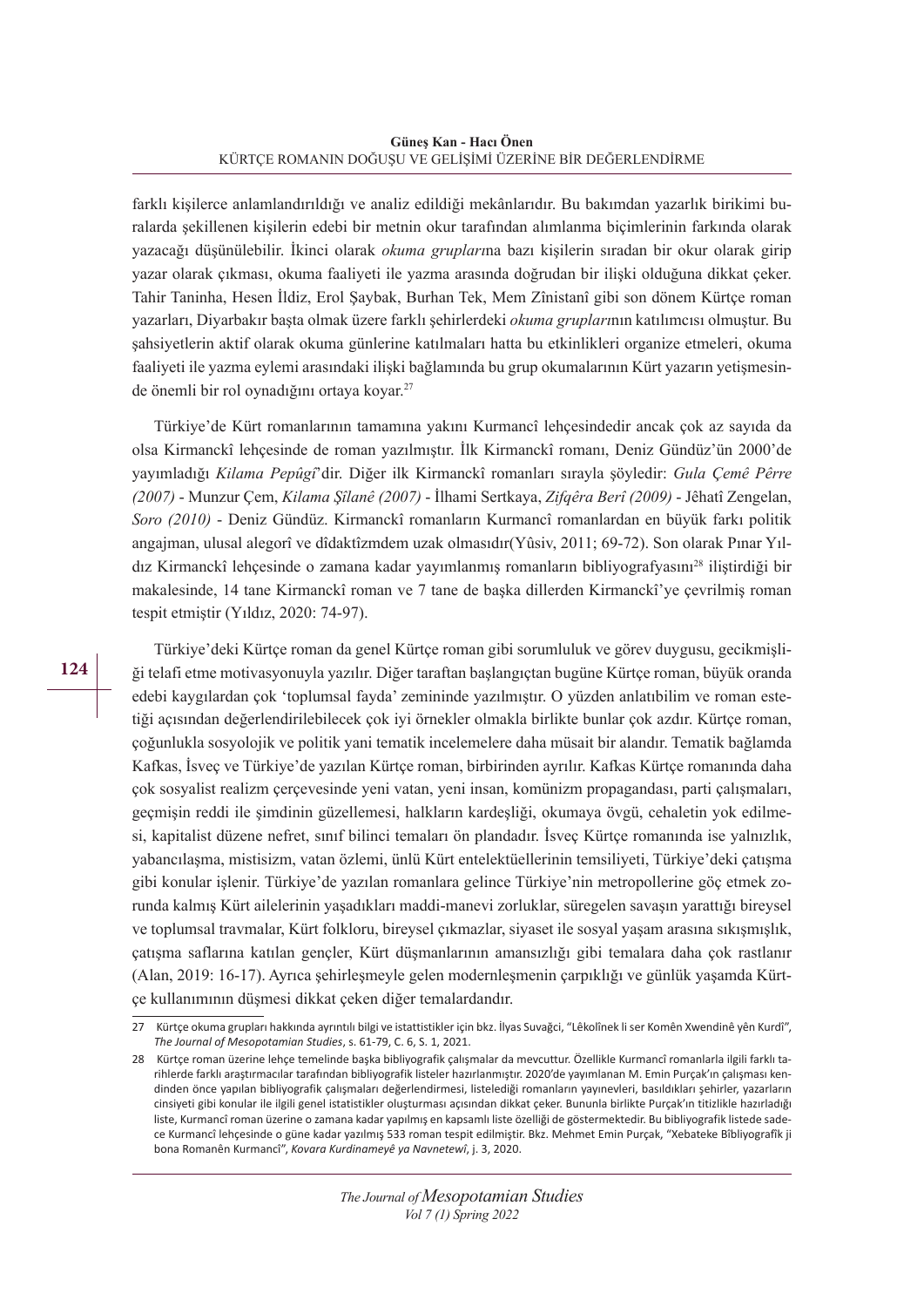Devletsiz bir ulus olan Kürtlerin genel durumu ve Kürtçe'nin statüsü göz önüne alındığında Kürtçe romanın günümüzde hem nicel hem de nitel bakımdan iyi bir durum sergilediği söylenebilir. Yazarlar genellikle roman sanatının gerekleri doğrultusunda yazarken yayınevleri de daha seçici davranmaktadır. 1990'larda yazmaya başlayan bazı isimler günümüzde de istikrarlı bir şekilde yazmaya devam ederken genç yazarların da ilk romanlarıyla öne geçtiği görülmektedir. Kürtçe yazmaya şiir ve öyküyle başlayan çoğu yazar, günümüzde roman türüne yönelmiş durumdadır. Kürtçe roman yazımı artarken buna paralel olarak okurun da son yıllarda bariz şekilde arttığı, romanların satışından gözlemlenebilmektedir. Günümüzde çok sayıda Kürt yazarın romanları başka dillere çevrilmektedir. Bu durum, bu romanların başarılı olduğunun bir kanıtıdır. Kürtlerin dünyanın dört bir yanına dağılmış olması beraberinde farklı kültür ve edebiyatlarla yoğun bir etkileşim içinde olmasını sağlamıştır. Bu durum da Kürtçe romanda zengin içerik ve farklı anlatım şekillerinin ortaya çıkmasına sebep olmuştur. Bu doğrultuda günümüzde yazılan Kürtçe romanın hem içerik hem de biçim bakımından oldukça zengin ve çeşitli olduğu iddia edilebilir. Diğer taraftan günümüzde, farklı bölgelerdeki Kürt yazarların birbirlerinin çalışmalarını yakından takip ettiği görülmektedir. Bu durumun farklı lehçelerde yazan Kürt yazarların doğrudan birbirinden beslenmesine yol açacağı düşünülmektedir.

# **SONUÇ**

Dört ulus devlet arasında parçalanmış ve dili üzerinde farklı ölçülerde baskıcı politikalar uygulanmış olan Kürt toplumunda roman türünün yazılmasının gecikmesi anlaşılır bir durumdur. Kendi yurdunda romanın yazılmasını engelleyen sebepler, ironik bir biçimde Kürtçe romanın görece erken doğuşuna zemin hazırlamıştır. İlk Kürtçe romanlar, Osmanlı Devleti'nin son dönemlerinde belirli azınlıklara uyguladığı politikalar yüzünden farklı tarihlerde Rusya'ya sığınmış Êzdî Kürtler tarafından kaleme alınmıştır. Bu ilk Kürtçe romanlar, Sovyetler Birliği'nin azınlıklara yönelik politikaları ve ideolojisi çerçevesinde yazılmıştır. Sonrasında Kürtçe roman, anavatanın farklı parçalarına farklı tarihlerde dönüş eğilimi göstermiş ancak uzun süre bir tradisyon oluşturacak denli çok sayıda ve art arda örnek ortaya konulamamıştır. Bununla birlikte 1990'lardan sonra Kürtçe roman, anavatanının dört bir yanında sayısal olarak artış göstermiştir. Ayrıca roman sanatı bakımından daha yetkin örnekler verilmiştir. Kürtçe roman yazımı bağlamında önemli diasporik mekânlardan olan İsveç'teki çalışmalar, Kürt Dili'nin anavatanının bazı parçalarında yasaklı olduğu 1980 ve 1990'lı yıllarda Kürtçe romanın görünür olmasını sağlamıştır. Kürtçe roman örneğinin olmadığı Hawar Ekolü ise Kürtçe yazım için gerekli araçları yaratması bağlamında genelde modern Kürtçe edebiyatın oluşması ve özelde de Kürtçe roman yazımına önemli katkılarda bulunmuştur.

1990'lardan sonra Kürtçe roman alanında çok başarılı örnekler verilmiştir. Günümüzde farklı dillere de çevrilen çok sayıda Kürtçe romandan söz edilebilir. Ancak belirtmeden geçmeyelim her ne kadar Kürt yazar ve edebiyat araştırmacıları, bütünlüklü bir fenomen olarak görme eğiliminde olsalar da Kürtçe romanın bir bütün olarak değerlendirilme ve sınıflandırılması konusunda bazı sıkıntılar devam etmektedir. Bu durumda çoğunlukla genel hatlarıyla değerlendirme daha elverişli bir yöntem olarak öne geçmektedir.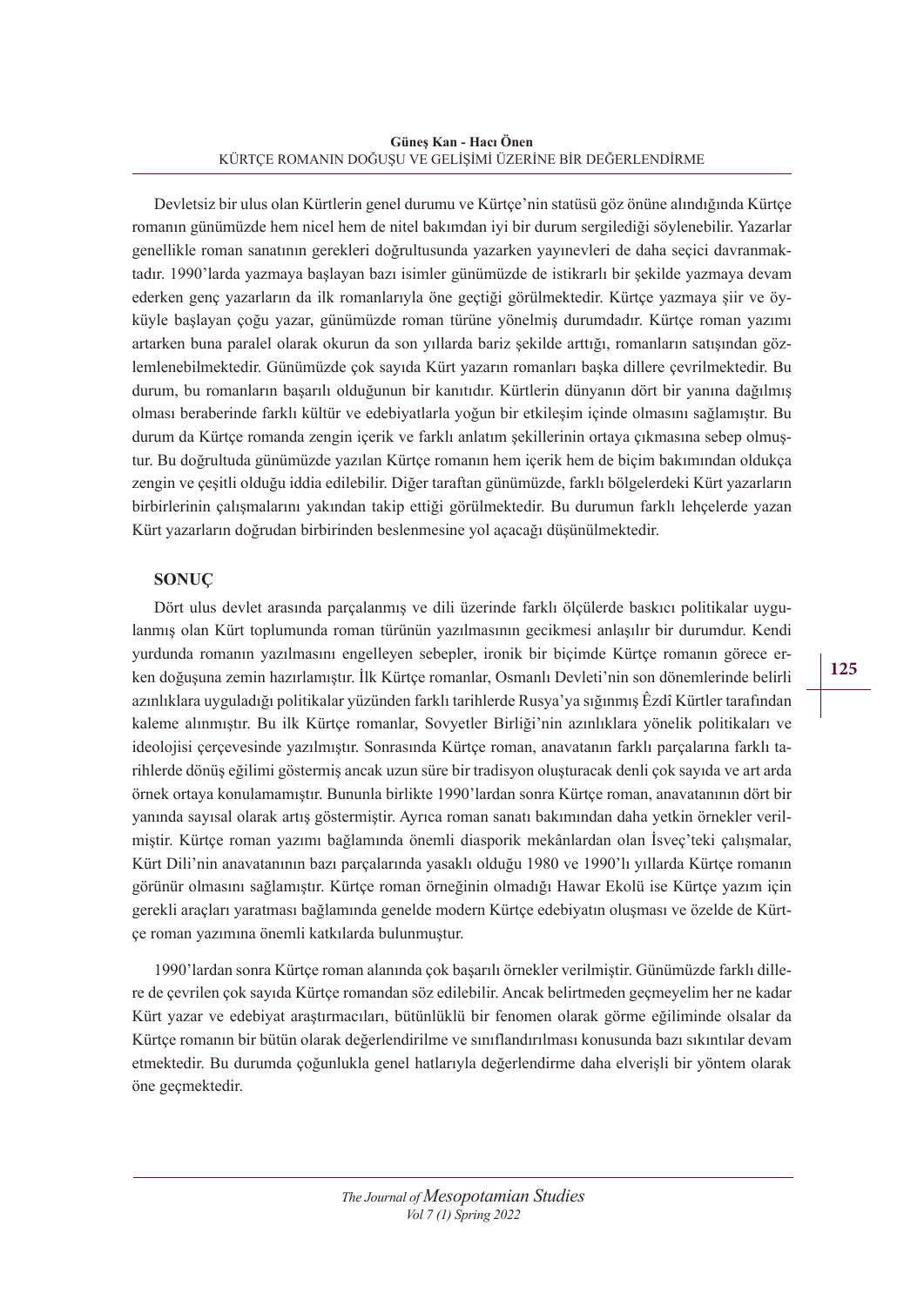#### **Kaynakça**

- Açıkyıldız Şengül, B. (2015). *Ezidiler Bir Toplumun Kültürün ve Dinin Tarihi*. Kılıç, Zülal (çev.). İstanbul: Alfa Yayınları.
- Ahmadzadeh, H. (2015). Stylistic and thematic changes in the Kurdish novel. Marie Carlson, IngaBrandell ve Önver A. Çetrez içinde, *Borders and the Changing Boundaries of Knowledge*. İstanbul: Swedish Research Institute in Istanbul, vol. 22, 219-239.
- Ahmedzade, H. (2004). *Ulus ve Roman Fars ve Kürt Anlatısal Söylemi Üzerine Bir Çalışma.* Azad Zana Gündoğan (çev.). İstanbul: Pêrî Yayınları.
- Ahmedzade, H. (2011). *Romana Kurdî û Nasname*. Stembol: Weşanên Avesta.

Akyüz, K. (1995). *Modern Türk Edebiyatının Ana Çizgileri 1860-1923*. İstanbul: İnkılâp Kitabevi.

Alan, R. (2009). *Bendname Li ser Ruhê Edebiyatek*ê. Stembol: Avesta.

Alan, R.(2019). *Keşkûl. Stenbol*: Weşanên Peywend.

Allison, C.(2014). "Otobîyografî, Serborî û Romana Kurdî: Erebê Şemo û PeyrewênWî". *Wêje û Rexne*. j. 2. (133-152)

- Baksî, M. (2018). *Hêlîn*. (çapa 2). Diyarbakır: Weşanên Lîs.
- Blau, J. (2017). *Kürt Edebiyatı*. Blau, Joyce; Alexie, Sandrine; Vali, Shahab; Ahmed, Amr Taher; Hashimzadeh, Ahmed; Bréteque, Estelle Amy de la; Haig, Geoffrey; Dehqan, Mustafa, Kürt Edebiyatı İçinde. (11-42). Bucak, Heval (çev.). İstanbul: Avesta Yayınları.
- Bodur, E. (2009). *Modern Kürt Romanında Bir Kurucu Yazar: Mehmed Uzun*. Yayımlanmamış Yüksek Lisans Tezi. İstanbul Bilgi Üniversitesi Sosyal Bilimler Enstitüsü Karşılaştırmalı Edebiyat Yüksek Lisans Programı.

Boyîk, E. (2012). Çanda Kurdên Sovêtê. Stenbol: Weşanên Deng.

Celîl, C. (2007). *Kürt Halk Tarihinden 13 İlginç Yaprak*. Kaya, Hasan (çev.). İstanbul: Evrensel Yayınları.

- Chooqee Eedo. A. "Are Novels Written by Kurdish Novelists in Arabic, Persian and Turkish Considered Kurdish Products in Terms of Content?". *International Journal of Kurdish Studies*, 1(2), 28-34.
- Dilgeş, F. (2012). Celadet Alî Bedirxan ve Hawar Ekolü. Erbay, Vecdi (Der.). *İnatçı Bir Bahar Kürtçe ve Kürtçe Edebiyat İçinde* (49-62). İstanbul: Ayrıntı Yayınları.
- Hassanpour, A. (2005). *Kürdistan'da Milliyetçilik ve Dil 1918-1985*. Bingöl, İbrahim, Gündoğan, Cemil (çev.). İstanbul: Avesta.
- Kan, G. (2019), Îmaja Ermenî di Romanên Kurdî yên Sovyetê de, Stenbol: Peywend.
- Kurij, S. (1995). Nivîskarê Kurd, Mehmed Uzun re Hevpeyvînek. Uzun, Mehmed (1996), *Ziman û Roman* İçinde (97- 109). Stockholm: Weşanên Çanda Nûjen.
- Laleş, L. (2012). Türkiye'de Kürtçe Edebiyat. Erbay, Vecdi (Der.). *İnatçı Bir Bahar Kürtçe ve Kürtçe Edebiyat İçinde*  (368-373). İstanbul: Ayrıntı Yayınları.
- Omar, A. A. (2016). *The Iraqi Kurdish Novel, 1970-2011: A Genetic-Structuralist Approach.* Yayımlanmamış Doktora Tezi. the University of Exeter as a thesis for the degree of Doctor of Philosophy in Kurdish Studies.
- Purçak, M. E. (2020), "Xebateke Bîbliyografîk ji bona Romanên Kurmancî", *Kovara Kurdinameyê ya Navnetewî*, j. 3, (1-28).
- Qazî, R. (2007). *Pêşmerge*. Stenbol: Weşanên Lîs.
- Reşîd, T. (2012). Sovyetler Birliği'nde Kürt Edebiyatı. Erbay, Vecdi (Der.). *İnatçı Bir Bahar Kürtçe ve Kürtçe Edebiyat İçinde.* İstanbul: Ayrıntı Yayınları.

**126**